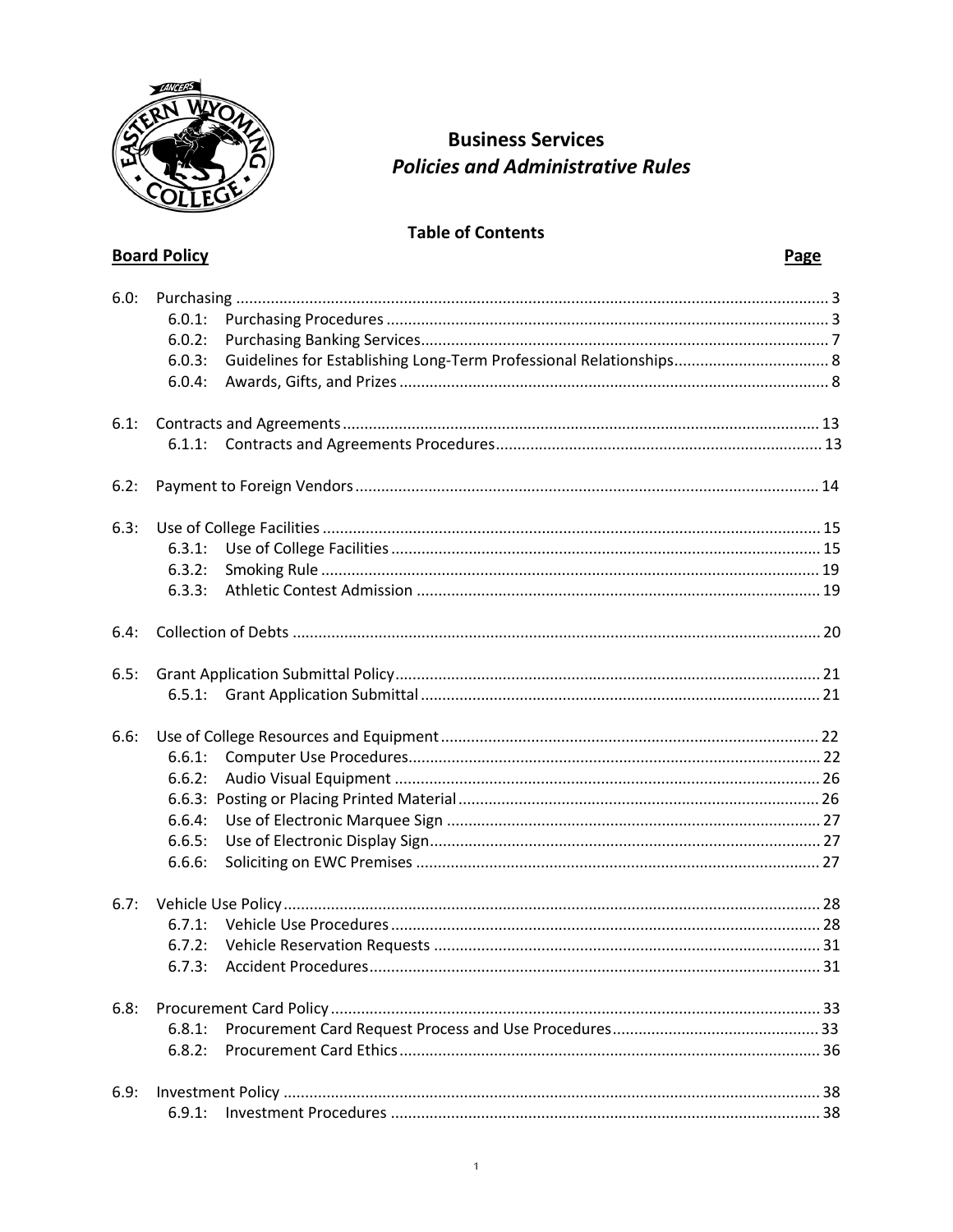|       | 6.12.2: |  |  |  |
|-------|---------|--|--|--|
| 6.13: |         |  |  |  |
| 6.14  |         |  |  |  |
|       |         |  |  |  |

(RF) Revised Format

(RN) Revised Numbering

Updated 4-12-2022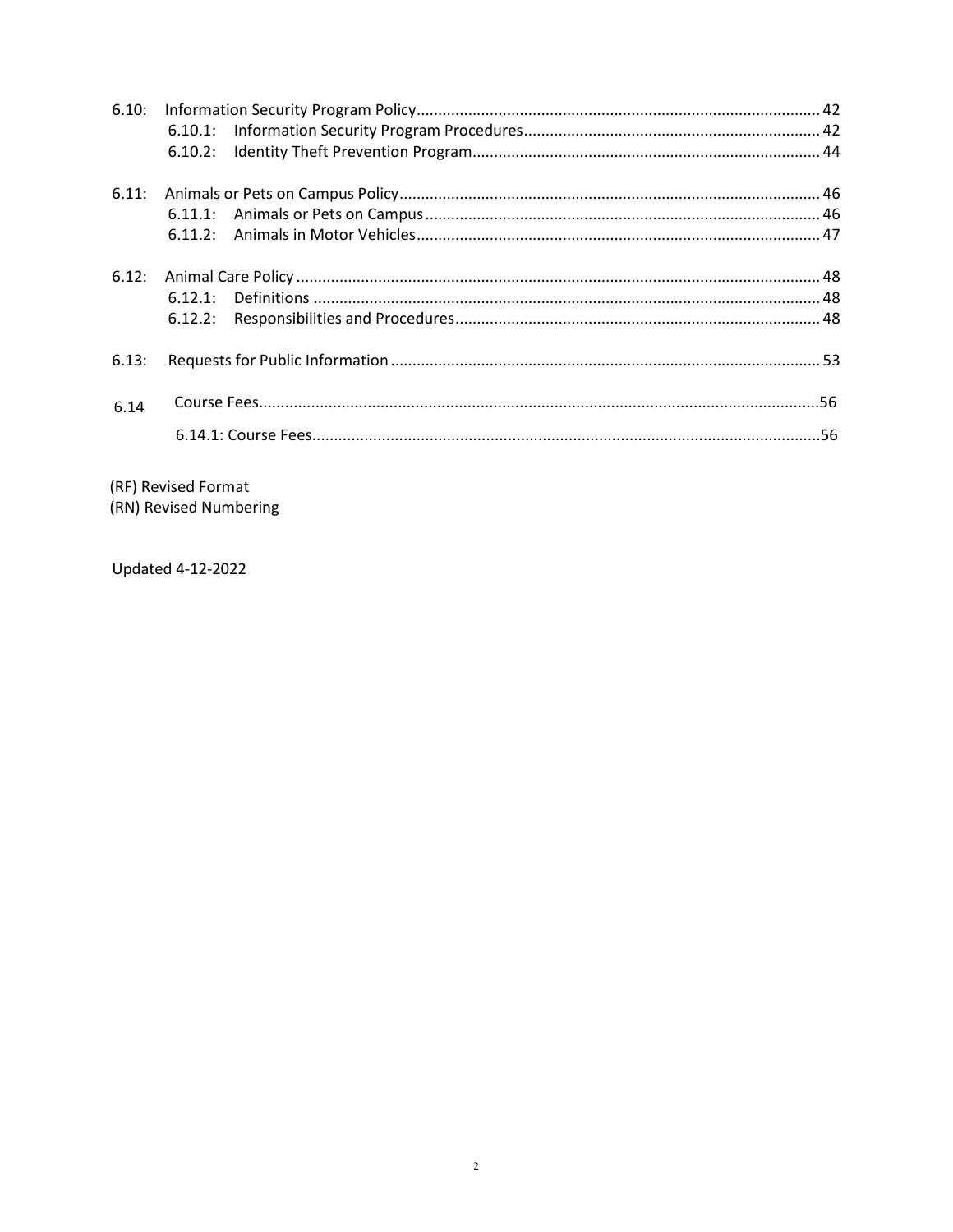## **BOA***RD* **POLICY 6.0: PURCHASING POLICY**

*Adopted 4/11/95 Revised 11/8/05(RF), 2/11/14, 1/13/20*

Eastern Wyoming College shall procure and provide goods and services at the best prices available, of the proper quality, with the proper support services, in the proper quantity, and at the time and place needed.

It is the intent of the College to maximize competition and to provide all interested and qualified vendors with the opportunity to offer their products or services to the College. Pursuant to W.S. 16-6-105, Wyoming vendors shall be given price preference not to exceed five percent (5%) for products and services of proper quality, with proper support services, in the proper quantity, and at the time and place needed as determined by the College.

All purchases of computer equipment, software, consulting, training, or technical services hosting must be approved by the College President or appointed representative.

The College will conduct all purchasing in accordance with its own policy and procedures and in compliance with all applicable statutes of the State of Wyoming.

#### **Administrative Rule 6.0.1: PURCHASING PROCEDURES**

*Adopted 10/13/98 Revised 11/8/05(RF), 3/8/11, 2/11/14, 1/13/20*

Budget managers are expected to seek competitive and comparative pricing and options prior to procuring goods and services for the College. All purchases of computer equipment, software, consulting, training, or technical services hosting must be approved by the College President or appointed representative. All purchases must be processed through the Business Office. The following forms are available on the Business Office shared public drive: requisitions, vouchers, and mileage and travel expense reimbursement forms.

#### **Purchasing Procedures When Ordering Goods or Services**

Purchases shall be completed following the procedures outlined below:

- 1. Complete the purchase requisition form.
	- A. Use the **correct account number**. If in doubt, check with the appropriate budget manager or the Business Office.
	- B. Get appropriate signatures from:
		- 1. Academics: Vice President for Academic Services, Department Heads, appropriate budget manager.
		- 2. Student Services: Vice President for Student Services, or appropriate budget manager.
		- 3. Administration: President, Vice President for Administrative Services or appropriate budget manager.
		- 4. Plant Operation & Maintenance: Physical Plant Director or Vice President for Administrative Services.
		- 5. Athletics: Director of Athletics or Vice President for Student Services.
		- 6. Activity Sponsors: Vice President for Student Services.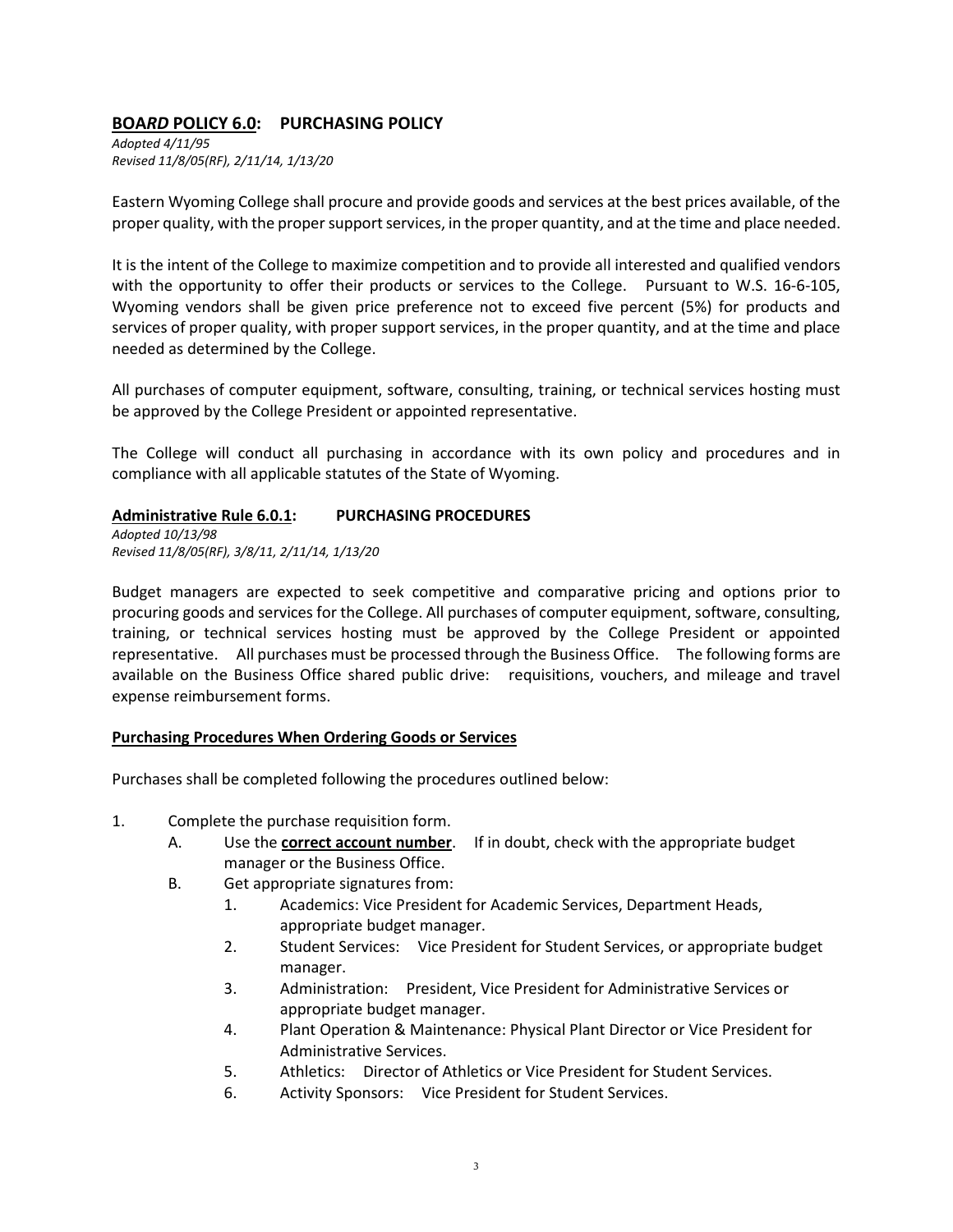- C. Once purchase requisition is properly coded and signed, turn in to the Business Office.
- 2. The Business Office will prepare and mail purchase orders. Special handling of purchase orders such as fax or telephone orders shall be completed by the person requesting the merchandise.
- 3. When merchandise/services are received, the purchaser should verify that all merchandise/services are in good order, i.e., no shortages, damages or service is acceptable. Sign packing slip when available and return to Business Office.

Damages and shortages on orders must be recorded on packing slips and/ or invoices. The purchaser shall deal directly with the vendor regarding damages and shortages. Notify the Business Office regarding the details of the arrangements.

- 4. Upon receipt of the invoice, the Business Office will prepare a voucher for payment. The voucher must then be signed and dated by the purchaser certifying that the invoice is correct and all merchandise/service was provided as expected. Return voucher to the Business Office at which time payment will be made.
- 5. Shipping items back to the vendor shall be done by the purchaser. The Business Office must be duly informed.

#### **Purchasing Procedures for Charges to EWC Account**

- 1. Purchases exceeding \$200.00 will require prior written permission from the appropriate budget manager.
- 2. Purchaser shall complete a voucher. The voucher may be presented to the merchant providing merchandise/service and filled out in full with the following information:

#### **Required Vendor and Purchase Information**

All claims for payment or reimbursement must contain the following information:

- a. Full Vendor name and address
- b. Description of merchandise/services
- c. Date of purchase
- d. Full cost of merchandise/services
- e. Signature of purchaser
- f. Proof of delivery
- g. Purchaser must designate department to which this merchandise or service will be charged. Vendor must record the EWC Department on their delivery or sales receipt.

#### **Purchaser Reimbursement**

Purchaser must fill out a voucher or reimbursement form in full, attach a receipt or sales ticket, and forward to the Business Office for reimbursement. **Travel Expenditures**

# For travel expense reimbursement, complete a travel expense form and get appropriate signatures.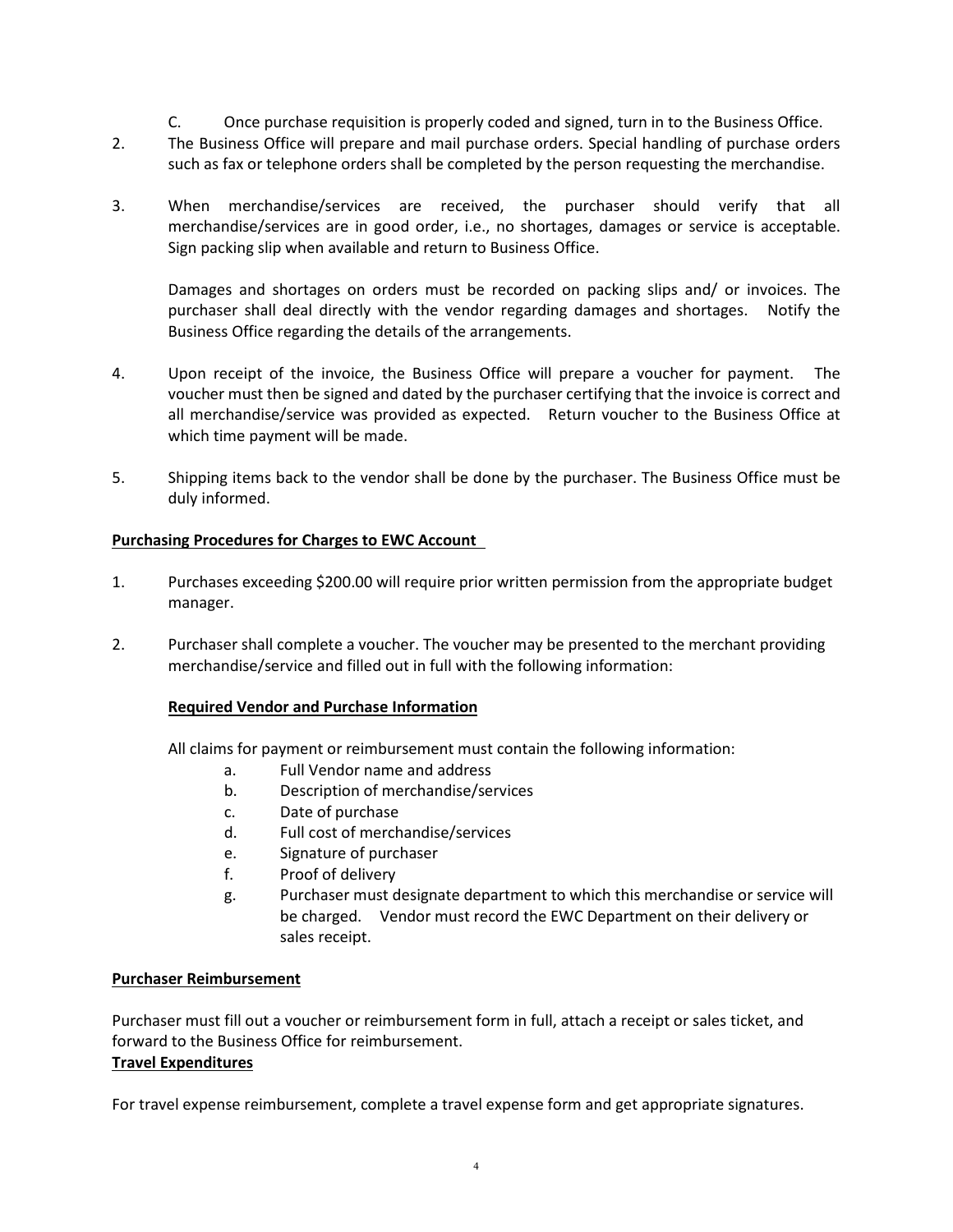- a. Per diem may be used for meals, except for same-day travel (these rates are fully explained on the form). If per diem is used, receipts are not necessary.
- b. For other travel expenses and when per diem is not used, a detailed sales receipt from a merchant must accompany all requests for reimbursement. Requests must contain information specified in the *Required Vendor and Purchase Information*.
- c. Lodging expenses must be accompanied by a detailed receipt.
- d. **AFIX ALL RECEIPTS** and return with completed form.

EWC is generally exempt from Wyoming state sales tax. The tax exemption certificate is available on the Business Office public shared drive.

#### **Budget Shortage Procedures**

- 1. In the case of an over-expenditure, discuss the situation with the appropriate budget manager to reallocate budgets within a department.
- 2. Budget managers may need to consult with the appropriate Vice President to reallocate budgets among departments.
- 3. A Vice President may need to consult with the President to reallocate budgets.

#### **Bidding Procedures**

Competitive bidding and comparative quotations may not be necessary when direct negotiations may best serve the needs of the College. The College may elect direct negotiations and enter into an open contract when deemed appropriate and at its discretion, and such contract shall not exceed three years. When such proposed purchasing is being recommended and the amount is \$30,000 or more, the purchase shall be made only after specific Board approval.

When the amount is less than \$30,000, purchases must have written approval of the Vice President for Administrative Services or President. In regard to both types of purchases, the election of direct negotiations must be made prior to bids being solicited.

When bids are solicited, solicitations shall be based on written specifications.

The College reserves the right to reject any or all bids or to waive any irregularities and informalities in the bidding process. Items for which bids must be obtained shall be described in the published call for bids by stating general requirements, and making detailed specifications available to prospective bidders at the college Business Office.

The Vice President for Administrative Services has the discretionary authority to approve expenditures that are less than \$1,000. If the expenditure exceeds this limit, additional procedures must be followed:

#### a. **Purchases over \$1,000, but less than \$10,000**

A single purchase involving the expenditure of more than \$1,000, but less than \$10,000 shall be made after the Vice President for Administrative Services or appointed representative has requested three oral or written bids. If fewer than three bids are received, the purchase may be made without bids, but at the best obtainable price and best serves the needs of the College. In certain cases, the College may decide to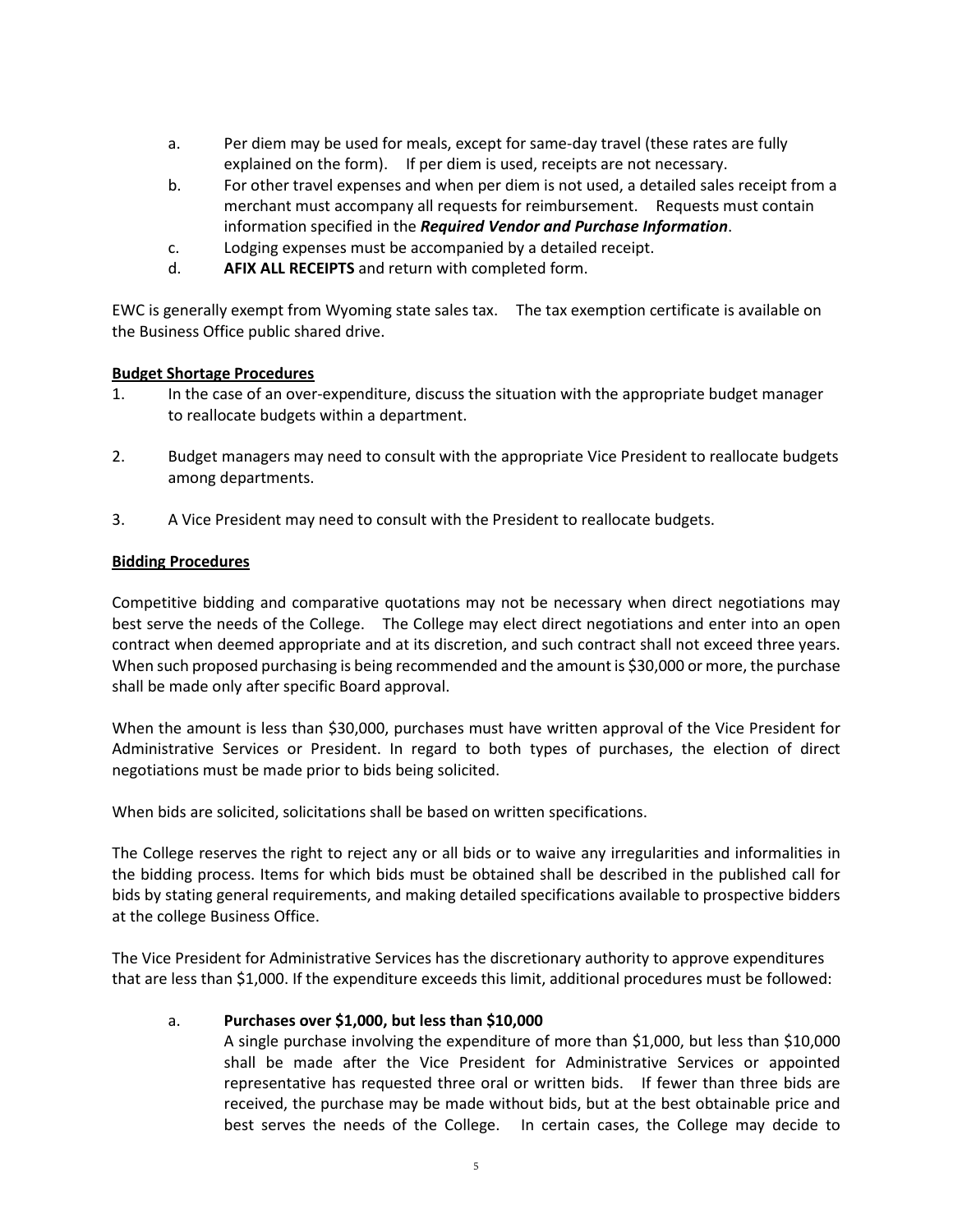advertise.

## b. **Purchases \$10,000 or greater, but less than \$30,000**

A single purchase involving the expenditure of more than \$10,000, but less than \$30,000 shall be made after the Vice President for Administrative Services or appointed representative has requested three written bids. If fewer than three bids are received, the purchase may be made without bids, but at the best obtainable price and best serves the needs of the College. In certain cases, the College may decide to advertise.

## c. **Purchases \$30,000 or greater**

Single purchases equal to or exceeding \$30,000 shall be made only after a call for competitive bids.

No contract shall be divided for the purpose of avoiding these provisions.

A "Request for Bids" advertisement shall be authorized by the Vice President for Administrative Services or appointed representative before publication. The advertisement shall be published at least one time in a newspaper of general circulation in the district. The date, time, and the location for the public opening of sealed bids shall be specified in the advertisement. The date of the bid opening shall be set to fall no sooner than five working days following the date of last publication.

Following the time specified for opening bids, a determination will be made by the President and Vice President for Administrative Services to the best qualified bid which meets specifications. All bids, along with the President's and Vice President for Administrative Service's determination of the best qualified bidder, shall be presented to the Board at the next regularly scheduled meeting. The purchase shall be made only after specific Board approval.

The College President will only make emergency expenditures after obtaining board approval.

## **Purchasing Computer Equipment, Software, Consulting, Training, or Technical Services Hosting (i.e. Cloud)**

The Computer Services Department shall determine uniform standards for the economical, efficient, and coordinated utilizations of computer equipment and software for general college use, which best serves the needs of the College. Competitive bidding and comparative quotations may not be necessary when direct negotiations have already been established for a period not to exceed three (3) years. All purchases for computer equipment, software, consulting, training, or technical services hosting require approval from the College President or appointed representative and shall be coordinated by the Computer Services Department using the procedures outlined below:

- 1. All requests for hardware or software must be approved and reviewed by Computer Services Department.
- 2. The Computer Services Department will develop the written specifications and request bids for all purchases which require competitive bidding and comparative quotations according to the *Bidding Procedures* outlined above.
- 3. The Computer Services Department will select the vendor who best serves the needs of the College and fits within the scope of the purchasing procedures outlined in this policy.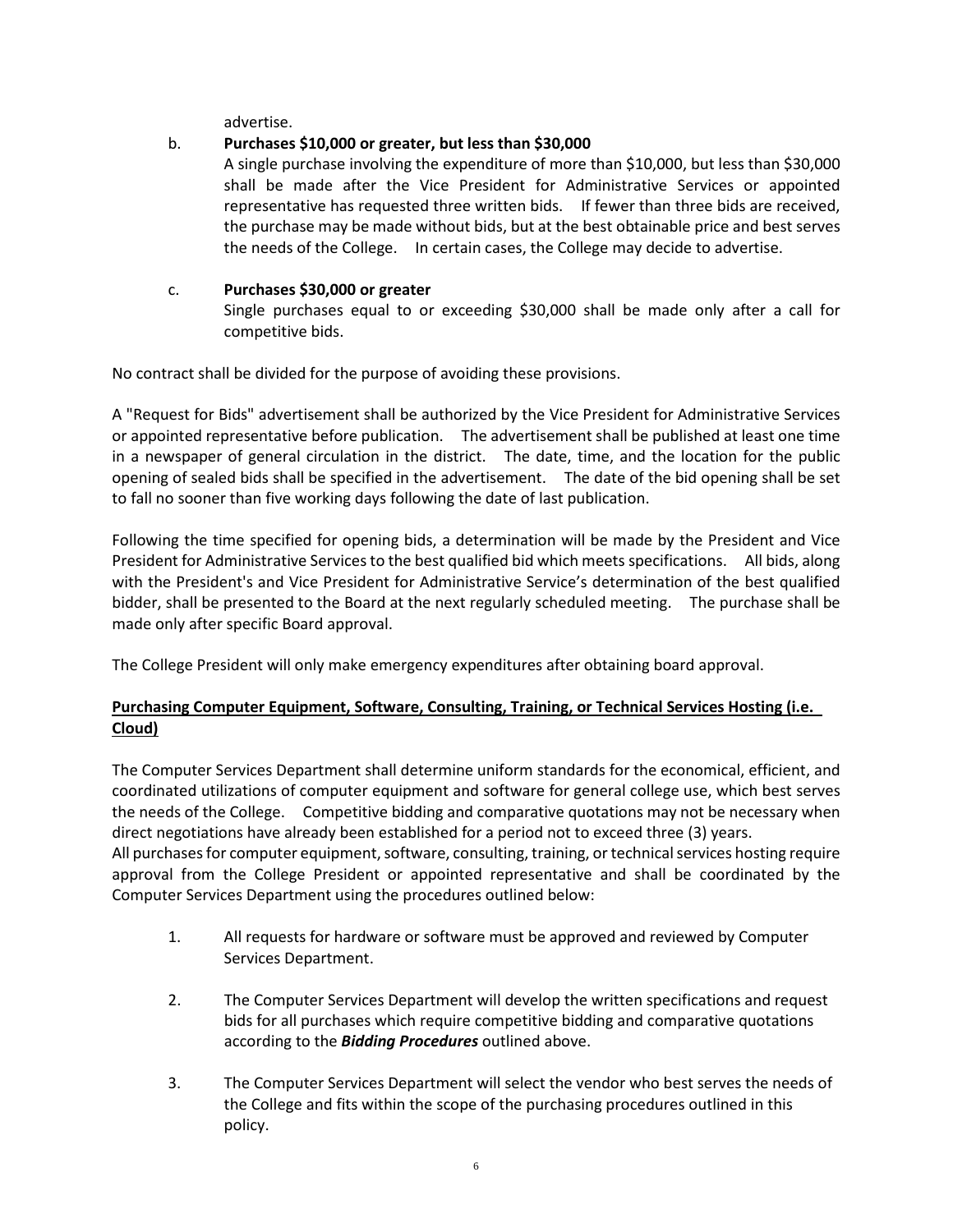- 4. Purchase requisitions for all computer equipment, software, consulting, or training, or technical services hosting shall be signed by the College President or appointed representative.
- 5. The Computer Services Department will verify that all merchandise/services are in good order, sign packing slips when available, handle damages and shortages with the vendor, and sign and date vouchers.

#### **Purchasing Insurance**

Eastern Wyoming College will accept sealed proposals for the purchase of insurance coverage. This is done to assure that the College is providing the insurance coverage needed at the lowest possible price. The bidding process will be coordinated through the Business Office.

- 1. Premiums are to be quoted for an Annual Period.
- 2. An actual copy of the policy shall accompany each proposal with such exclusions, endorsements and standard conditions as are necessary to meet the requirement of these specifications with respect to required coverage.
- 3. With respect to the liability coverage, it is understood that the "Insured" shall include:
	- A. Members of the Board of Trustees;
	- B. Trustees serving on other boards that primarily exist to serve other college purposes, such as joint powers, building authority, association, and others;
	- C. Any appointed official;
	- D. Any employee or authorized volunteer worker;
	- E. EWC Lancer Club;
	- F. Eastern Wyoming Arts Council;
	- G. Eastern Wyoming BOCES;
	- H. EWC Foundation;
	- I. Student Government, clubs, and organizations sponsored by EWC.
- 4. If Wyoming State Insurance Laws change, appropriate adjustments would be required of the successful company.
- 5. The College reserves the right to purchase insurance coverage that will be most satisfactory to the College. The Board of Trustees also reserves the right to reject any and all proposals and to waive informalities and irregularities in proposals received.

#### **Purchasing Art for Public Areas**

Prior to purchasing or placing any art on EWC campuses, specific procedures shall be pre-approved in writing by the Vice President for Administrative Services or designee on a case-by-case basis as determined by the scope and nature of the proposed purchase, including, but not limited to, projects coming under W.S. 16-6-801, "Works of Art in Public Buildings."

#### **Administrative Rule 6.0.2: PURCHASING BANKING SERVICES**

*Adopted 10/13/98 Revised 11/8/05(RF)*, *10/9/07, 07/09/13, 2/11/14 Reviewed: 1/14/20*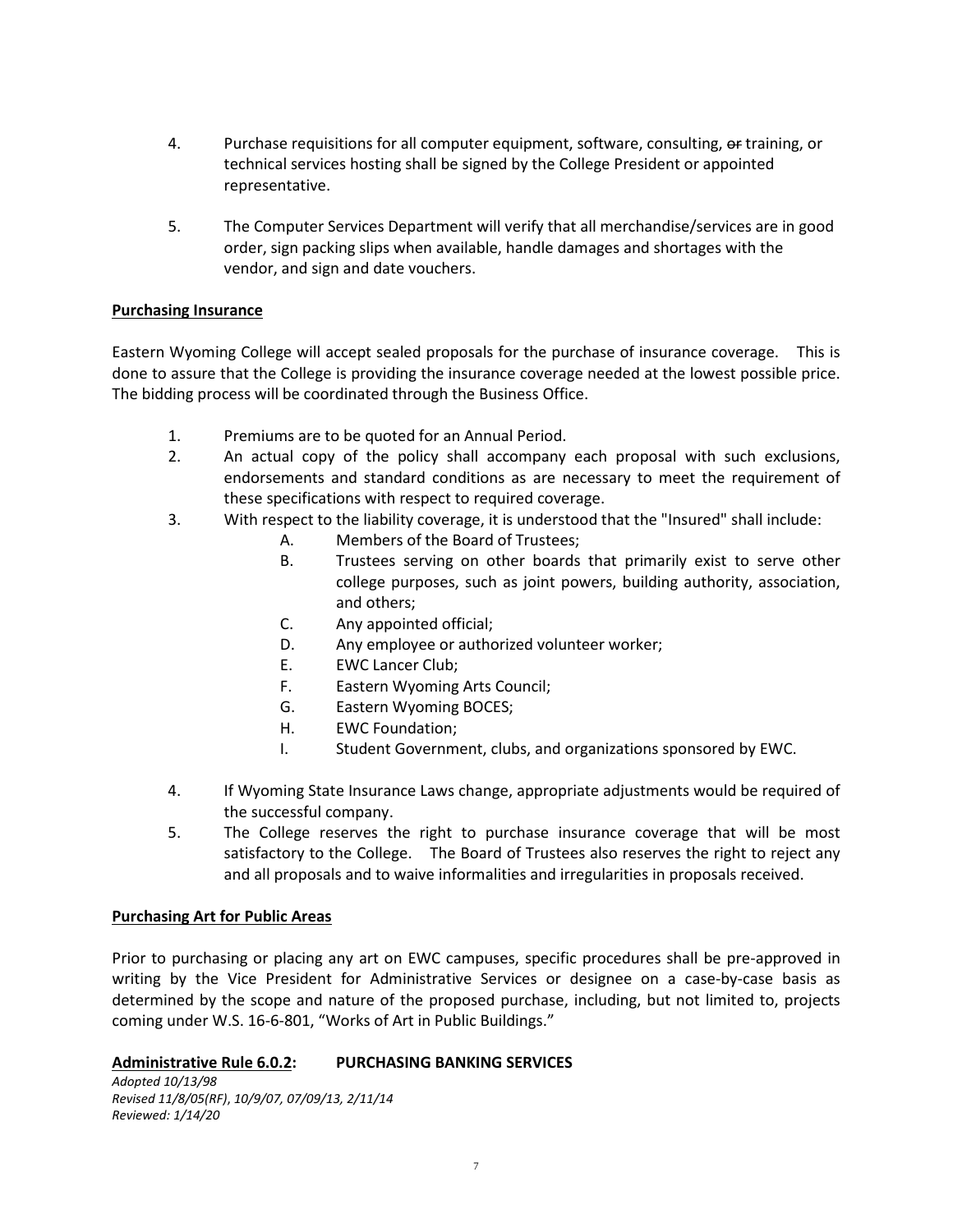The Business Office will accept bids for purchasing banking services at any time deemed necessary. This is to provide the college with the best possible checking accounts at the lowest service charge and/or the highest earned interest. The bidding process will be conducted in the Business Office.

- 1. Costs and interest rates will be quoted on an annual basis.
- 2. A complete description of services desired for each account will be provided.
- 3. The college reserves the right to reject or refuse any bid that is so deemed inappropriate or inadequate. The Board of Trustees also reserves the right to reject any and all proposals and to waive information and irregularities in proposals received.
- 4. A complete summary of each account will be provided with each bid to all banks in the City of Torrington.

#### **Administrative Rule 6.0.3: GUIDELINES FOR ESTABLISHING LONG-TERM PROFESSIONAL** *Adopted 2/10/98* **RELATIONSHIPS** *Revised 11/8/05(RF), 2/11/14*

Eastern Wyoming College may enter into a contract for professional services for a specified task (e.g., annual financial audit) by the bidding process. However, it is acknowledged that it may not be in the best interests of Eastern Wyoming College or otherwise feasible to request "bids" for the performance of routine professional services that may be required from day to day at the College.

Accordingly, Eastern Wyoming College may enter into long-term professional relationships with various professions when the Board of Trustees determines that it is in the best interests of the College to enter into such relationships.

When entering into such relationships, the professional shall clearly set forth the hourly rate at which professional services shall be performed. Such hourly rate shall *not* be increased without the express written consent of Eastern Wyoming College.

Eastern Wyoming College shall receive a specific account of all services performed and the time spent by the professional performing such hourly services *before* professional fees are paid.

When the Board of Trustees decides to enter into long-term relationships with professionals, such continued relationship shall be subject to the sole discretion of the Board of Trustees after consultation with the College President.

#### **Administrative Rule 6.0.4: AWARDS, GIFTS, AND PRIZES**

*Adopted 2/10/15 Reviewed:1/14/20*

*Reviewed: 1/14/20*

Awards, gifts, and prizes are allowed to the extent the expense is reasonable and necessary to carry out the mission of the College. They may not be lavish or extravagant, and must comply with any funding source restrictions. Proper classification of payments is necessary to differentiate between those considered scholarships, which may be tax-free, and those that are awards, gifts, or prizes, which may be taxable.

Definitions: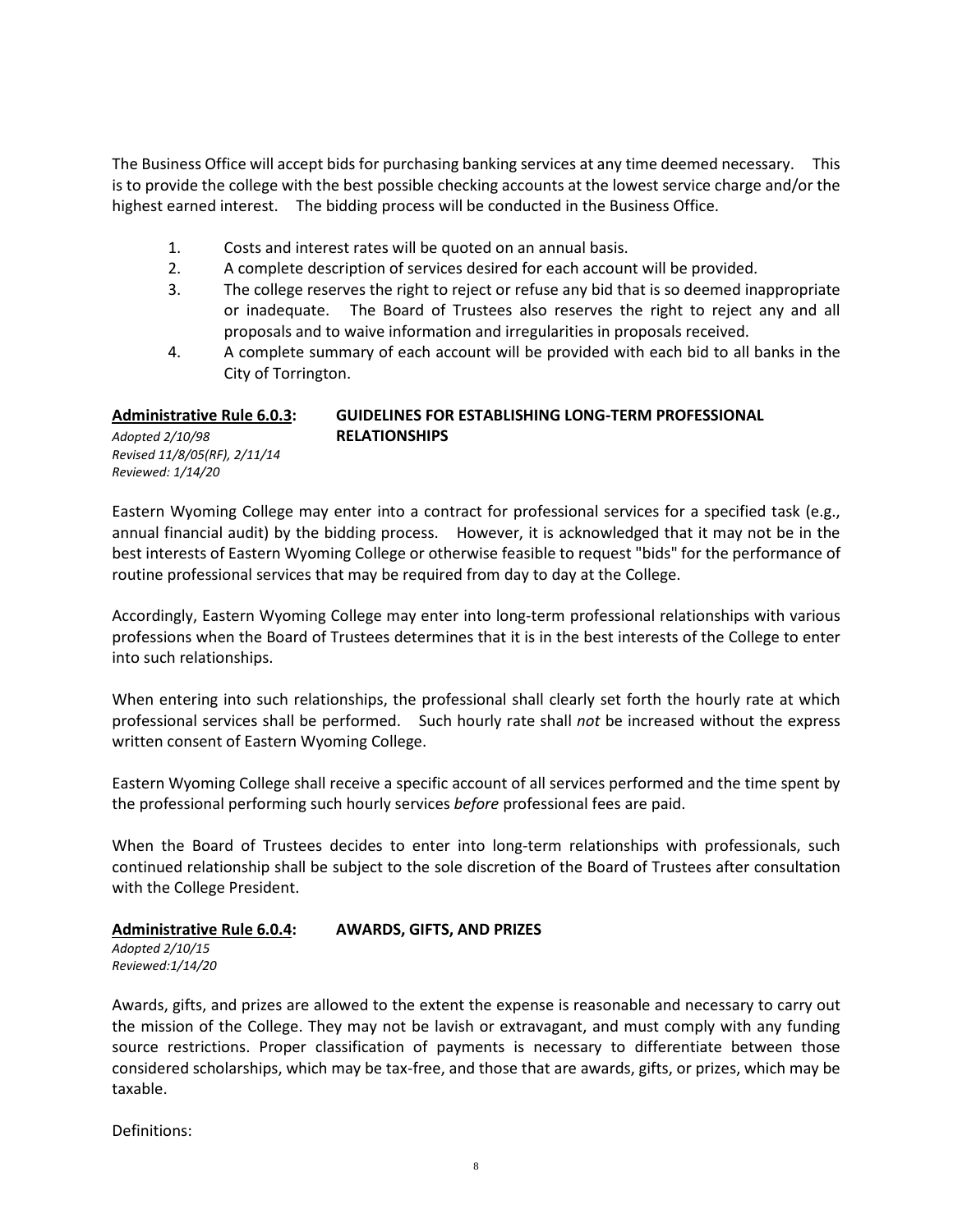**Awards:** Cash, gift certificates, or noncash merchandise given for meritorious performance, productivity, or other reasons connected with employment; or for nonemployees, given in recognition of an accomplishment, achievement, or activity that does not require the performance of a service, as well as for other valid business reasons.

**Gifts:** Noncash items of nominal value given to express appreciation or gratitude; not related to job performance and not negotiated in advance.

**Prizes:** Cash or items of value received as a result of a legal game of chance, drawing, or contest of skill, either with or without the purchase of a chance or ticket.

#### **Awards to Employees**

Awards to employees, including student employees, are an acceptable practice and should generally not exceed \$25 in value. However, the award may only exceed \$25 in value if given as part of an established campus-wide program, or if approved by the President or designee.

In most cases, awards provided to employees will be reported as taxable compensation. This may include staff recognition awards, employee of the month awards, awards to boost employee morale, as well as awards originating with a gift to the College from a third party.

The award must be reported as employee compensation on the employee's Form W-2 and is subject to federal, state, and local withholding, and FICA taxes. Since the award must be recorded through the payroll system, the department presenting the award must notify the payroll office unless the award qualifies for one of the *exceptions* below:

- 1. **Certain achievement awards** of tangible property (not cash, gift cards, or gift certificates redeemable for cash) may not be reported as taxable to an employee if they are awarded in a meaningful presentation that emphasizes the purpose of the award. The value of the award funded by the College may not exceed \$400 per year per employee. These awards and additional criteria are as follows:
	- o A **"length of service"** award is not reported as taxable if it is not granted to an employee more frequently than every 5 years. A retirement gift generally will not be reported as taxable if *given as a "length of service" award and does not exceed \$400 per year per employee*.
	- o A **"safety award"** of tangible personal property is not reported as taxable so long as the *award does not exceed \$400 per year per employee* and both of the following conditions are met:
		- It is provided to no more than 10% of eligible employees; and,
		- Managers, administrators, clerical, and professional staff are ineligible for the award.
- 2. **Noncash, de minimis awards** are not reported as taxable to an employee unless readily convertible into cash. IRS regulations use the example of holiday gifts of property with a low fair market value to define "de minimis." For College purposes, de minimis is defined as having a value less than or equal to \$25. Awards of gift certificates of \$25 or less will not be reported as taxable, unless redeemable for cash.

#### **Awards to Nonemployees**

Awards may be given in recognition of past accomplishments or activities as well as for other valid business reasons. Granting/awarding financial aid is not considered an award for purposes of this policy.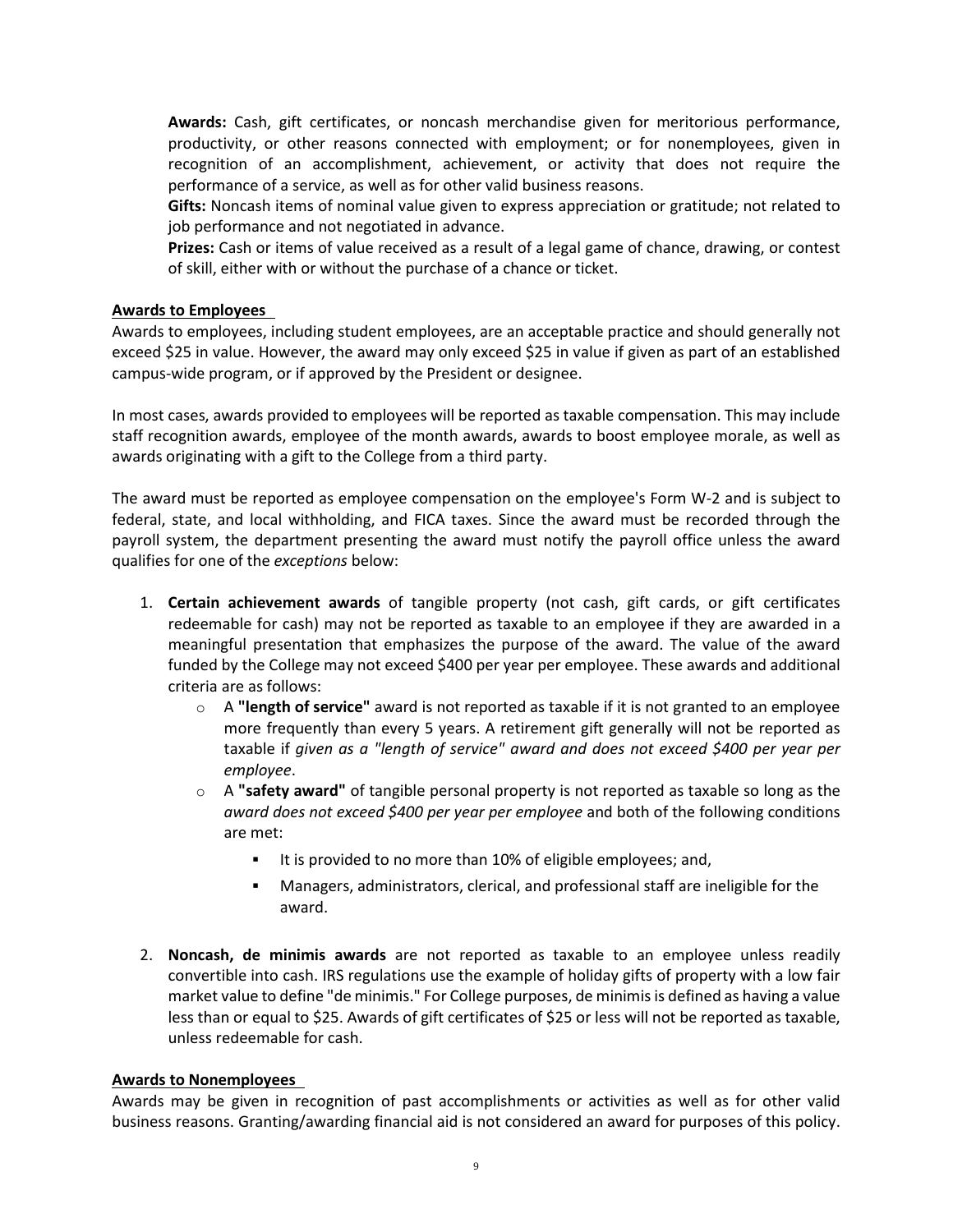Awards to students that are related to academic performance are considered financial aid and, as such are not subject to the provisions of this policy.

Awards given to nonemployees are generally considered reportable as taxable income, regardless of value. Noncash awards to nonemployees that have little intrinsic value (\$25 or less in value), such as medals, trophies, and plaques are not reportable. The College will file a Form 1099-MISC to report the awards when the value of cash and the fair market value of noncash awards to an individual total \$600 or more in a calendar year. The taxpayer identification number (e.g., Social Security Number) must be provided for reporting purposes.

#### *Gifts*

To qualify as a gift, there should be no negotiation in advance for the gift. Cash, gift cards, and gift certificates redeemable for cash, are not allowed as gifts. Gifts should be of nominal value, and ideally, bear the College's logo. Gifts of tangible personal property less than or equal to \$25 in value are usually not reportable to the IRS.

- 1. Gifts to Employees: In limited circumstances, flowers or other gifts to employees are allowed if approved by the President, or designee, and unrestricted non-operating funds or restricted gift funds approved for that purpose are used. Gifts—including those for birthdays, weddings, showers, and other personal events—are usually not allowable expenditures of College funds. At their discretion, co-workers may contribute personal funds for this purpose.
- 2. Gifts to Nonemployees: Noncash gifts of tangible personal property may be presented as a token of appreciation to a donor, dignitary, guest, volunteer, visitor (or in certain circumstances, customer or client) when a valid and documented business purpose exists such as to recognize contributions to the College or to honor a distinguished visitor. Examples are token items given to donors or mugs given to conference attendees.

## **Prizes**

Cash and noncash prizes may be awarded to individuals for participation in legal games of chance or contests of skill for the purposes of fundraising. Games of chance include raffles and drawings. These activities must be pre-approved and conducted under existing policies and administrative rules. Examples of contests of skill include an essay-writing contest or basketball shooting contest. In certain instances, the purchase of a chance or ticket may be required.

Prizes may be only awarded where benefits are expected to accrue to the College, such as a fundraising event or participation in a student activity. No prize may be awarded to a College employee except where the individual's employment is incidental to the basis in which the prize is awarded. For example, a college employee would be eligible to win a prize awarded at random during an event or for winning an essaywriting contest, provided the employee is eligible to participate in the contest.

The department or organization sponsoring the contest must maintain detailed records of all receipts and expenditures associated with the contest, including the winner's name, address, taxpayer identification number (e.g., Social Security Number), amount spent for a chance or ticket (if any), and the value of the prize won. All contests associated with legal games of chance or skill must be conducted in accordance with state law. Federal law requires the College to report prize winnings to the IRS and to the recipient on a calendar year basis. Federal regulations also require that a specific percentage of the winnings must be withheld under certain conditions. Noncash winnings are reported at fair market value. Prizes of \$600 or more that involve the purchase of a chance or ticket are reported on Form W-2G if the winnings are at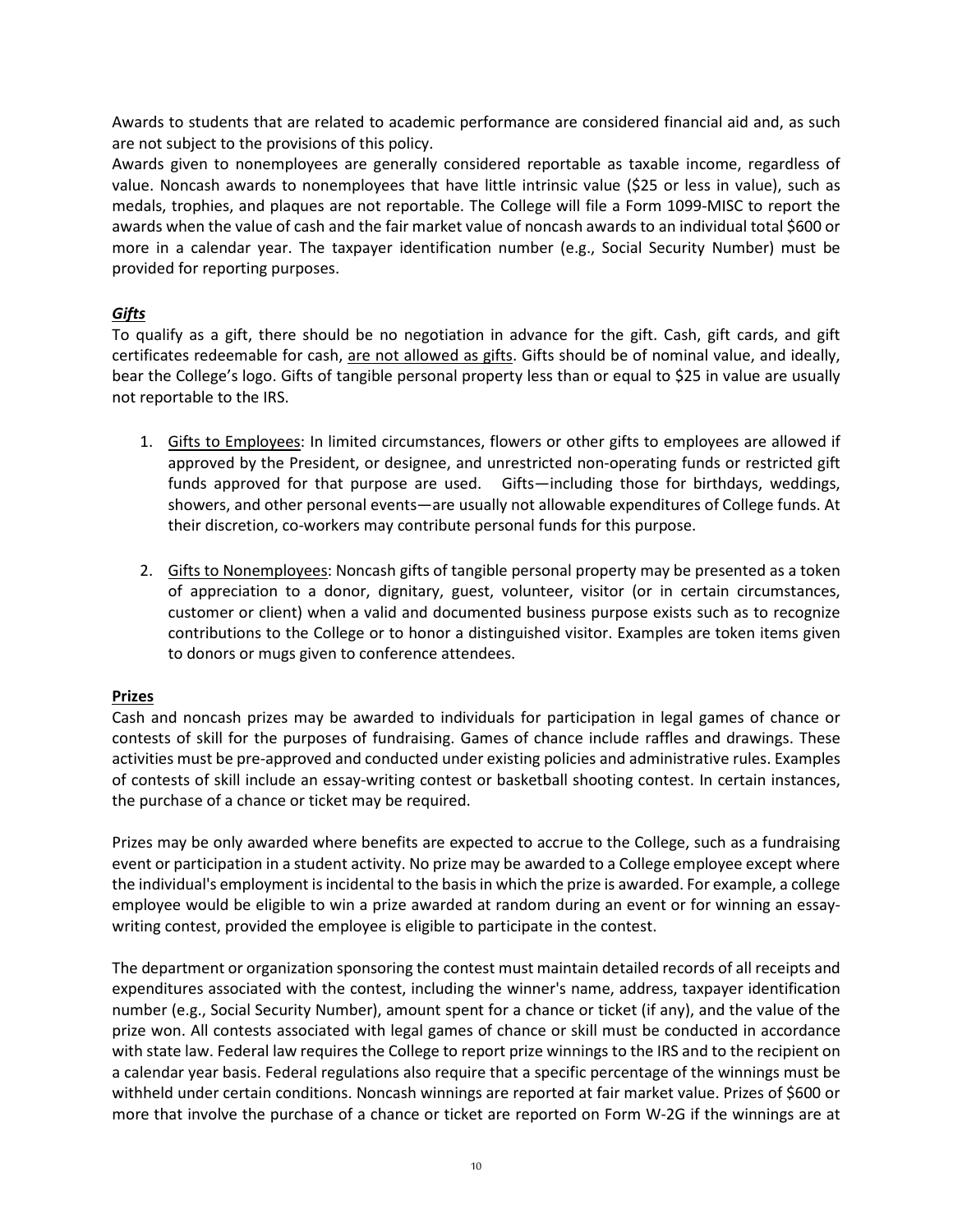least 300 times the amount of the chance or ticket. Prizes of \$600 or more that do not involve the purchase of a chance or ticket are reported on a Form 1099-MISC if the recipient is not an employee. Noncash prizes given to employees having a value of \$25 or less that do not involve the purchase of a chance or ticket will be considered de minimis and will not be reported. Prizes awarded to an employee that do not involve the purchase of a chance or ticket are reported on a Form W-2 for cash prizes (including gift cards), or noncash gifts over \$25 value.

(See Summary Table on next page.)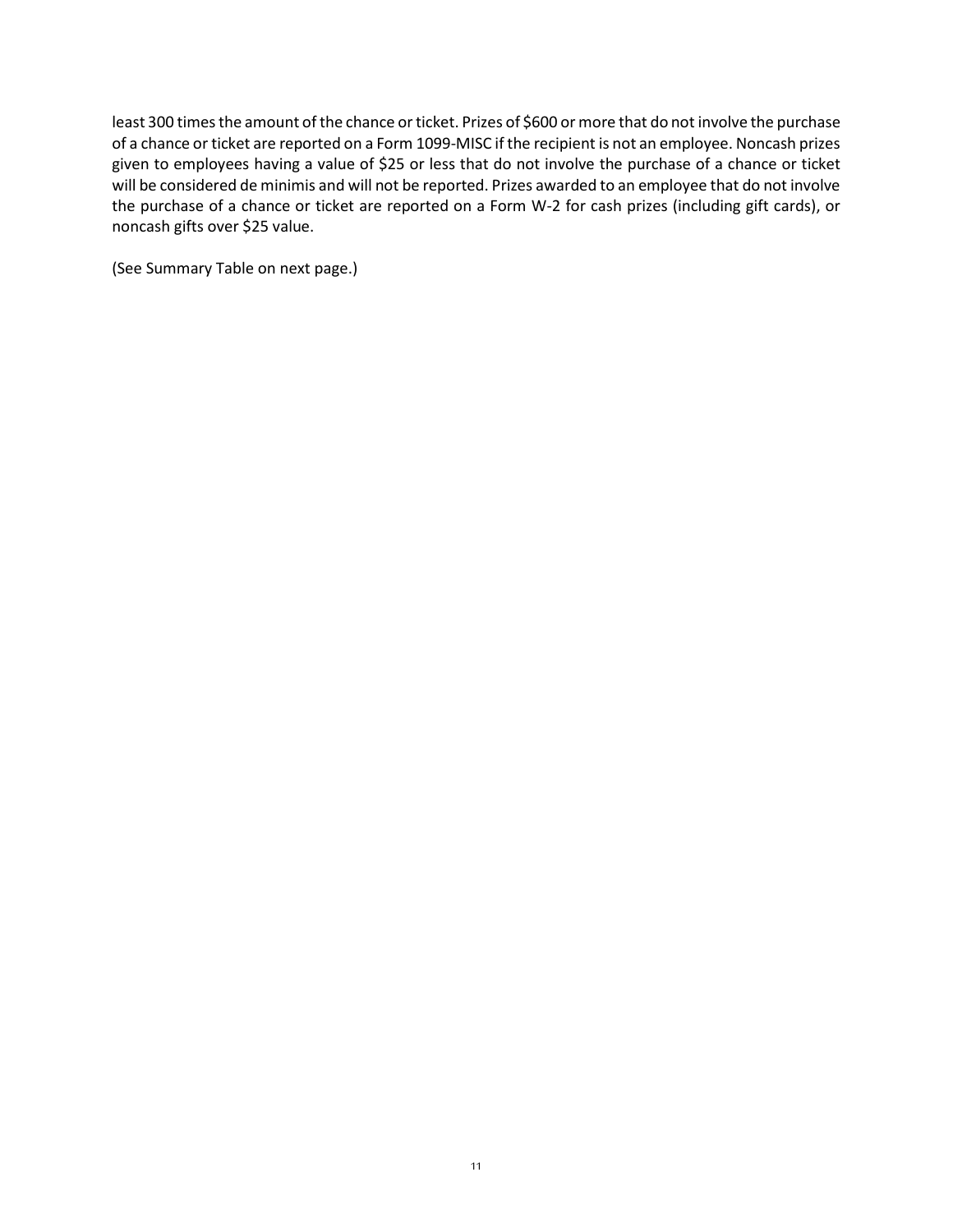| <b>Summary</b>                                     |             |                                                                 |                                                                                 |                                                                                                                       |                                                         |
|----------------------------------------------------|-------------|-----------------------------------------------------------------|---------------------------------------------------------------------------------|-----------------------------------------------------------------------------------------------------------------------|---------------------------------------------------------|
| <b>Type</b>                                        | Recipient   | <b>Form Used to</b><br><b>Report to IRS</b><br>and to Recipient | Cash, Gift Cards, and<br><b>Gift Certificates</b><br><b>Redeemable for Cash</b> | <b>Tangible Personal Property Other</b><br>Than Cash, Gift Cards, and Gift<br><b>Certificates Redeemable for Cash</b> |                                                         |
|                                                    |             |                                                                 |                                                                                 | <b>Less Than or Equal</b><br>to or \$400 in Value<br>per Year                                                         | <b>Greater Than</b><br>\$400 in Value<br>per Year       |
| Award                                              | Employee    | $W-2$                                                           | Reported as Taxable                                                             | Not Reported as<br>Taxable                                                                                            | Reported as<br>Taxable                                  |
|                                                    |             |                                                                 |                                                                                 | <b>Less Than or Equal</b><br>to or \$25 in Value<br>per Item                                                          | <b>Greater Than</b><br>\$25 in Value per<br><b>Item</b> |
| Award                                              | Nonemployee | 1099-MISC                                                       | Reported as Taxable<br>(1)                                                      | Not Reported as<br>Taxable                                                                                            | Reported as<br>Taxable (1)                              |
| Gift                                               | Employee    | $W-2$                                                           | Not Allowable                                                                   | Not Reported as<br>Taxable                                                                                            | Reported as<br>Taxable                                  |
| Gift                                               | Nonemployee | 1099-MISC                                                       | Not Allowable                                                                   | Not Reported as<br>Taxable                                                                                            | Reported as<br>Taxable (1)                              |
| Prize (with<br>purchase of<br>ticket or<br>chance) | Employee    | $W-2G$                                                          | Reported as Taxable<br>(2)                                                      | Not Reported as<br>Taxable                                                                                            | Reported as<br>Taxable (2)                              |
| Prize (with<br>purchase of<br>ticket or<br>chance) | Nonemployee | $W-2G$                                                          | Reported as Taxable<br>(2)                                                      | Not Reported as<br>Taxable                                                                                            | Reported as<br>Taxable (2)                              |
| Prize (no<br>purchase of<br>ticket or<br>chance)   | Employee    | $W-2$                                                           | Reported as Taxable                                                             | Not Reported as<br>Taxable                                                                                            | Reported as<br>Taxable                                  |
| Prize (no<br>purchase of<br>ticket or<br>chance)   | Nonemployee | 1099-MISC                                                       | Reported as Taxable<br>(1)                                                      | Not Reported as<br>Taxable                                                                                            | Reported as<br>Taxable (1)                              |

**Notes** 

1. Reportable to the IRS and to the recipient on Form 1099-MISC when the aggregate value of cash and noncash items total \$600 or more.

2. Reportable to the IRS and to the recipient on form W-2G if \$600 or more and at least 300 times the amount of the chance or ticket; subject to withholding if the amount of the winnings, less the amount of the chance or ticket, exceeds \$5,000.

#### **Awards, Gifts, and Prizes to Nonresident Aliens**

Prizes and awards to nonresident aliens are generally subject to 30% federal income tax withholding and reported on an IRS Form 1042-S. You must contact the Business Office before processing cash or noncash awards, gifts, and prizes to persons who are not U.S. citizens or legal permanent residents.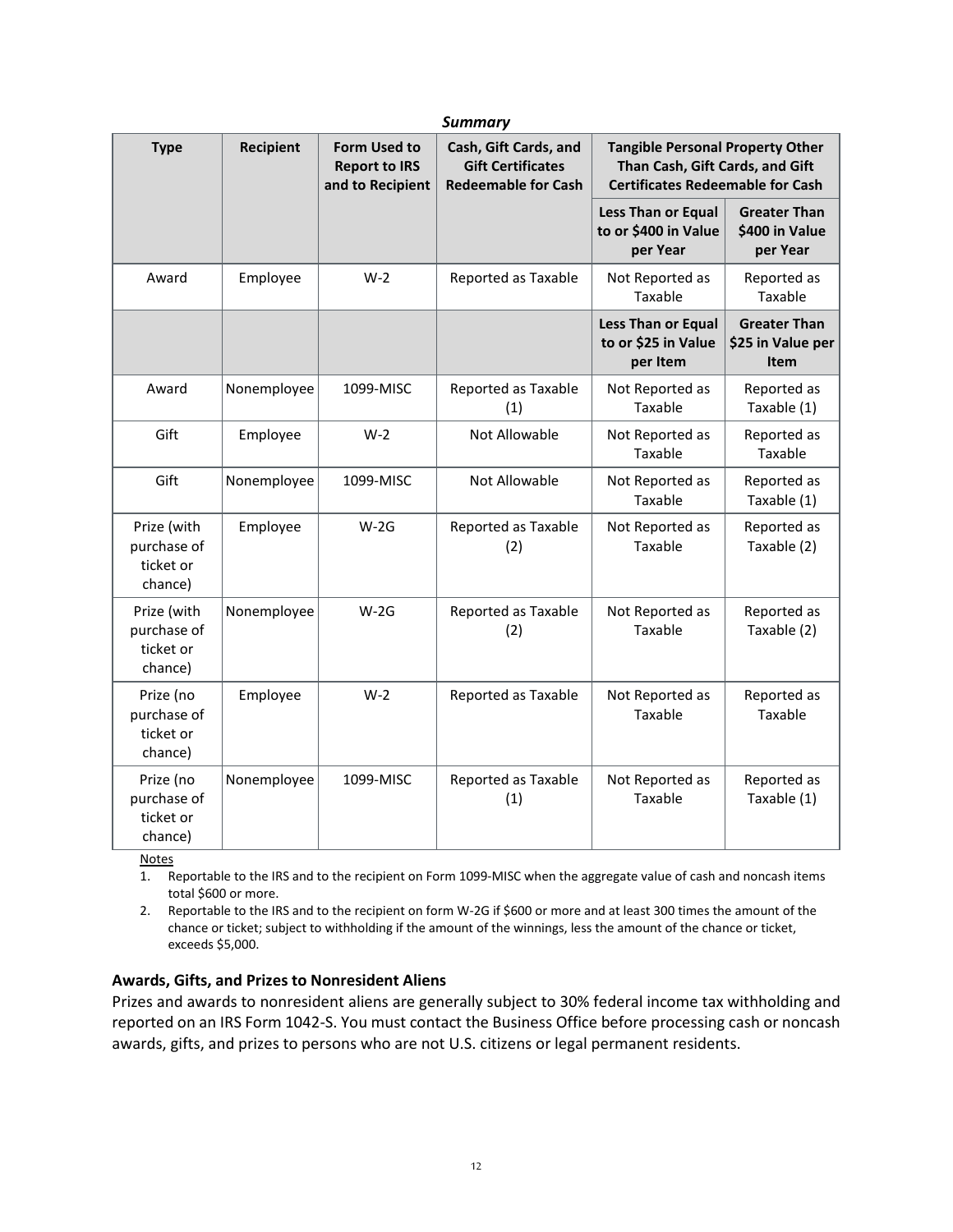## **Board Policy 6.1**: **CONTRACTS AND AGREEMENTS**

*Adopted 10/10/17*

It is the policy of Eastern Wyoming College to establish an orderly process for the approval of all contracts and agreements entered into by the College. All contracts and agreements with a dollar value of \$30,000 or more shall be approved by the Board of Trustees. The Board of Trustees delegates to the President, the authority to enter into contracts and agreements valued at less than \$30,000.

## **Administrative Rule 6.1.1: CONTRACTS AND AGREEMENTS PROCEDURES**

*Adopted 10/10/17*

All contracts and agreements shall be reviewed by the appropriate Vice President, the Vice President for Administrative Services, and the College President. Additionally, the College President may ask the Board of Trustees to review multi-year contracts and agreements under the \$30,000 threshold, or those that are significantly outside the scope of Eastern Wyoming College's educational mission or unusual in the opinion of the President.

The College attorney shall review all non-standard contracts and agreements prior to execution. For all contracts and agreements with a dollar value less than \$30,000, the Vice President for Administrative Services shall inform the Board of Trustees of such contracts and agreements at the next regular board meeting.

#### Amendments to Contracts and Agreements

All amendments to contracts and agreements shall be approved by the College President or the Board of Trustees. If these amendments total \$30,000 or more they shall be approved by the Board of Trustees at the next Board meeting. If these contract amendments are less than \$30,000, they may be approved by the Vice President for Administrative Services or the President.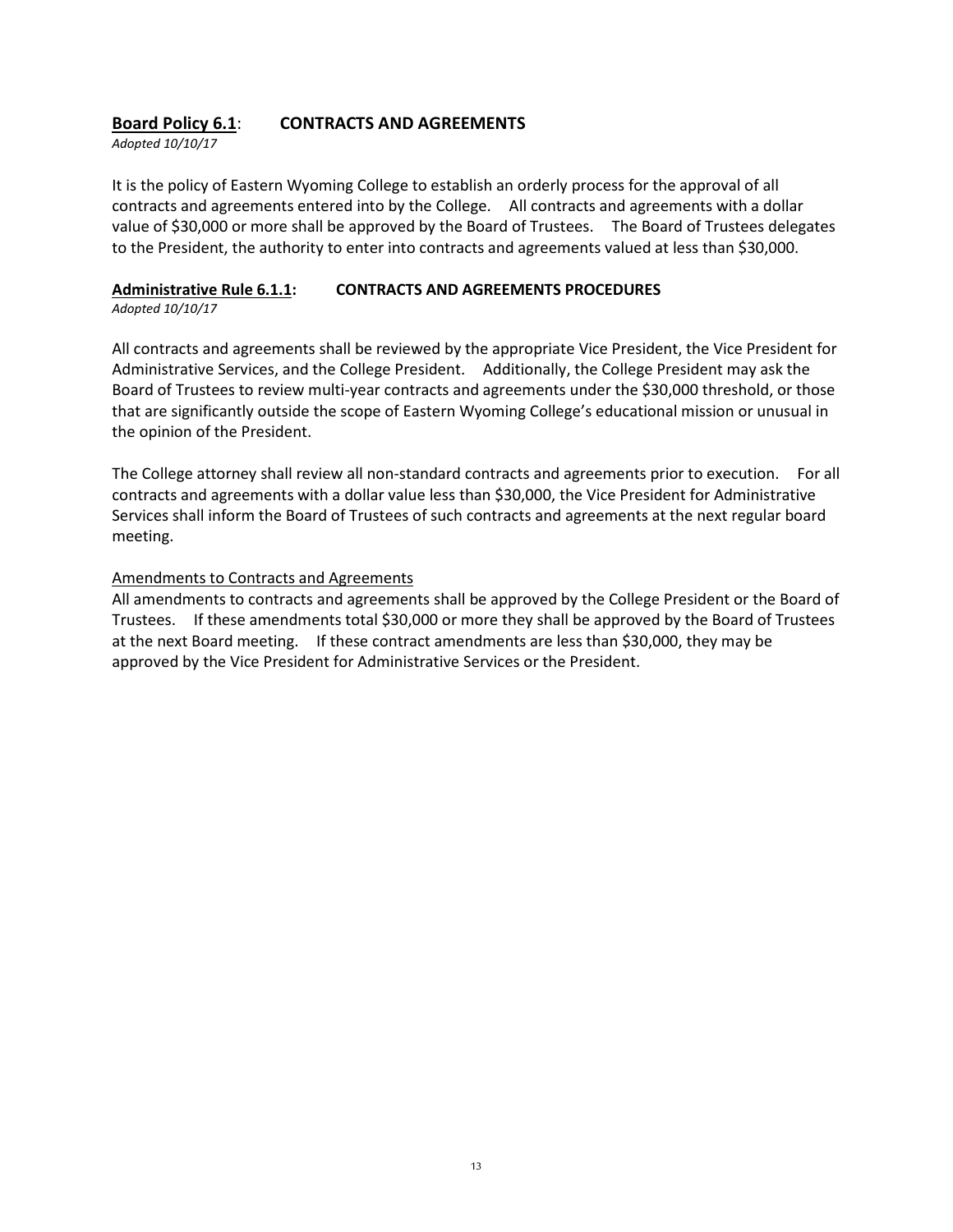## **Board Policy 6.2: PAYMENT TO FOREIGN VENDORS**

*Adopted 10/10/17*

Payments to foreign vendors for services (honorarium, consulting, goods and services) are generally subject to additional withholding taxes. The Internal Revenue Code requires the withholding of tax on residents of countries other than the U.S. (non-resident aliens) unless a tax treaty exists. Payments to foreign persons paid U.S. source income must be reported to the payee and IRS on IRS Form 1042-S, Foreign Person's U.S. Source Income Subject to Withholding on an annual basis.

Prior to anyone purchasing any foreign goods or services on behalf of Eastern Wyoming College, please contact the Accounts Payable office before committing College funds. Accounts Payable will request the staff or faculty member obtain a Form W-8BEN from the vendor in addition to other items necessary for these purchases prior to any purchases or agreements to purchase foreign vendor items. For foreign vendors claiming a tax treaty exemption, the staff or faculty member shall obtain form 8233 directly from the foreign vendor to exempt them from withholding requirements that apply to compensation for personal services.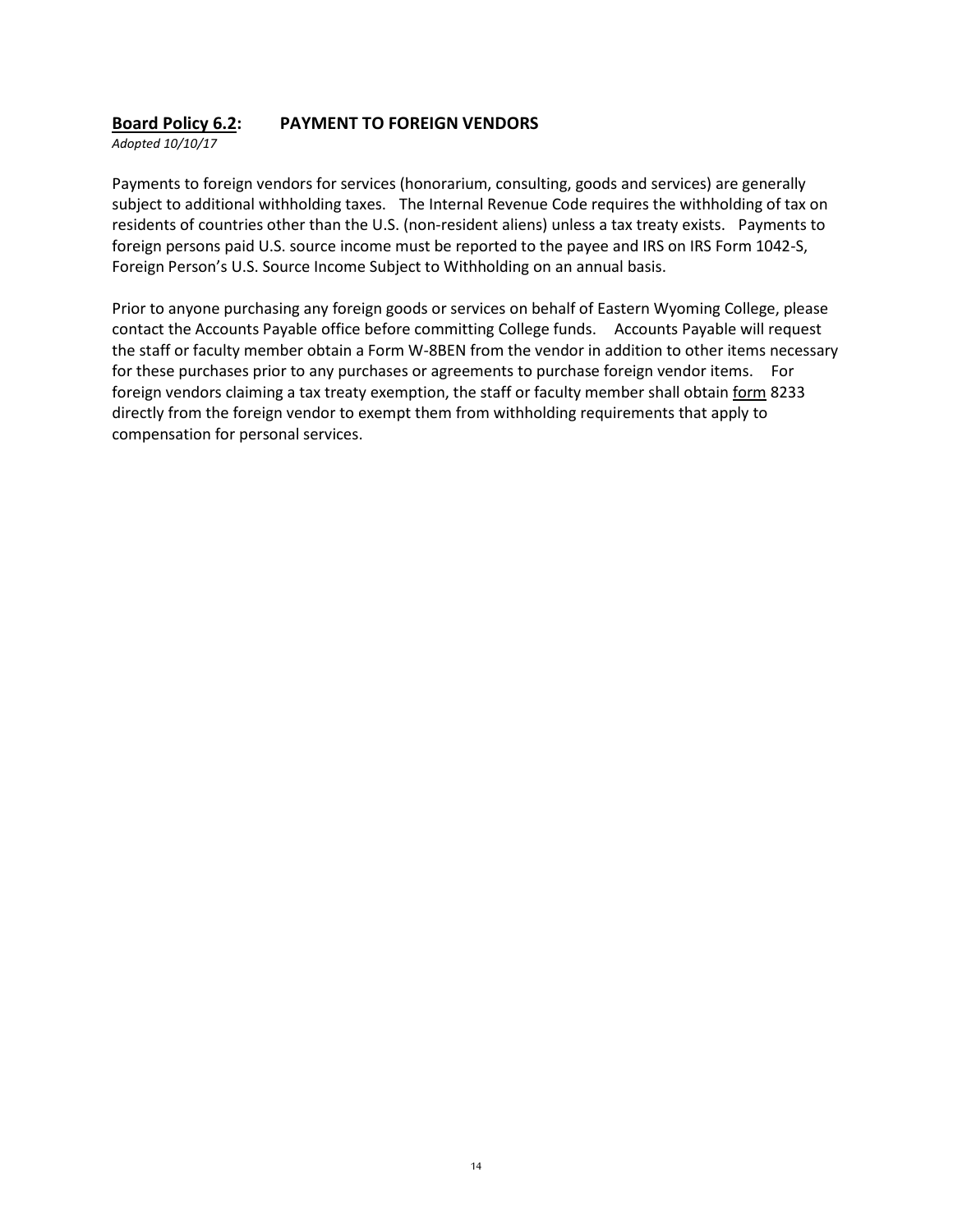## **BOARD POLICY 6.3: USE OF COLLEGE FACILITIES**

*Adopted 10/14/97 Revised 11/8/05(RF), 2/11/14, 6/14/16, 11/14/17*

Eastern Wyoming College encourages the use of its Torrington and Douglas facilities for meetings and events in their six county service area to the fullest extent possible by organizations and individuals outside of college daily activities. The primary use of college facilities and equipment is for Eastern Wyoming College's academic, program, operational, and foundation activities. However, recognizing the responsibility to the taxpayers that these facilities are intended primarily for educational purposes, and to insure that the facilities are used and enjoyed in such a manner as to prolong the life of college property, this policy will be administered according to the associated administrative rules.

The policy of Eastern Wyoming College is to ensure the following:

- College facilities and equipment are not used for commercial enterprise. Using college facilities for commercial enterprise is a misappropriation of public resources and unfair competition with local businesses.
- The College may deny the use of facilities or equipment because the use is deemed not in the best interest of the College, goes against public standards, or creates an excessive liability.
- Fees are assigned to ensure extenuating costs are covered.
- College facilities and equipment are used responsibly to ensure the protection of public assets.
- Any group or organization that violates the terms of this policy or the College Facilities Contract shall be prohibited from any future use of the College's facilities or equipment, except upon prior approval of the Vice President for Administrative Services.

**Liability Insurance**. An insurance policy that protects the insured from the risk of liabilities imposed by lawsuits and other similar claims. All non-college groups that meet either of the following criteria must provide proof of organizational, general liability insurance for a minimum of \$1,000,000 that names Eastern Wyoming College, its trustees, officers, employees, and assigns as the insured or additional insured under the policy:

- An activity on the University Risk Management and Insurance Association's Tenants and Users Liability Insurance Policy (TULIP) Hazard Class 3 list.
- An activity with 35 or more people

The College reserves the right to require additional types of insurance coverage or liability insurance coverage greater than \$1,000,000 if we deem the activity warrants greater prudence. Non-college groups will not be allowed to hold an activity on campus that is on the TULIP Exclusion list. Government users that are exempt from indemnification requirements under Wyoming Public Law must provide a letter of liability coverage under the state policy.

## **Administrative Rule 6.3.1: USE OF COLLEGE FACILITIES**

*Adopted 01/25/00 Revised 2/11/14, 6/6/16, 11/14/17*

The following procedures are intended for the smoothest and most efficient operation possible of Eastern Wyoming College's facilities. Community use of the facilities is authorized on a "spaceavailable" basis according to the priority use schedule listed below: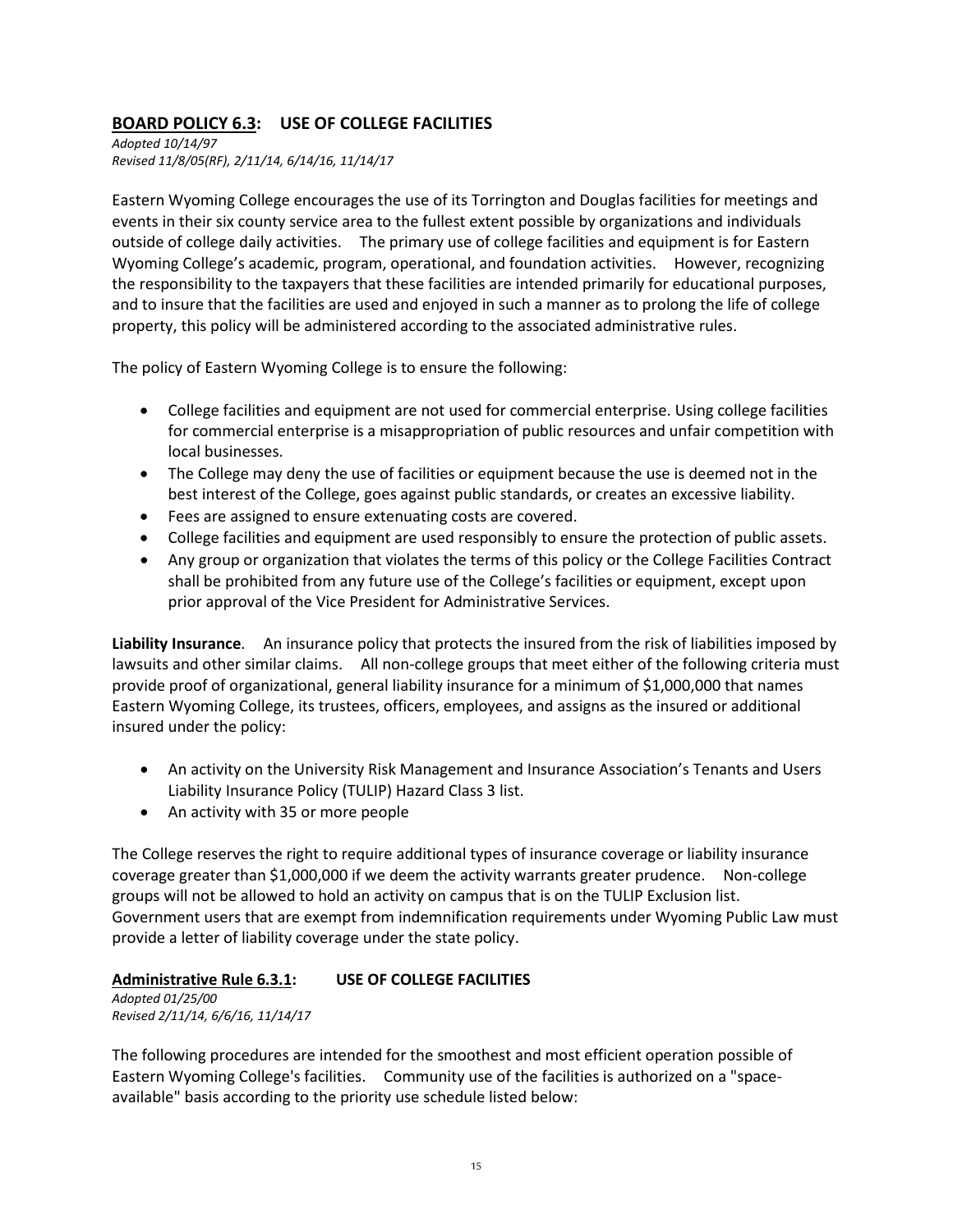- 1. Eastern Wyoming College credit classes
- 2. Eastern Wyoming College non-credit programs and sponsored activities
- 3. Eastern Wyoming College partnership institution credit classes
- 4. Eastern Wyoming College and Eastern Wyoming College Foundation operational activities
- 5. Eastern Wyoming College student activities
- 6. External users (non-Eastern Wyoming College third parties)

EWC also publishes facilities use guidelines for distribution to event sponsors requesting College meeting facilities, and these guidelines are intended to outline College expectations with regard to supervision, control, and safety of participants by event sponsors.

#### **BUILDINGS, CLASSROOMS, AUDITORIUMS, AND GYMNASIUM**

1. Facility reservations are made through the Information Center for either the Torrington or Douglas Campus. The Information Center is responsible for ensuring compliance to this policy and for reserving rooms, including available office space for EWC staff members. The Information Center works with the faculty, Community Education, and partnership institutions and organizations to determine the required dates for the semester schedule.

The Administrative Specialist for Institutional Effectiveness is responsible for reserving credit, non-credit, and partnership institution credit classes and faculty offices.

All individuals and/or organizations making reservations will sign a contract, agreeing to the rules and charges applicable for the use of Eastern Wyoming College facilities, and provide proof of liability insurance in the required format. The College has two types of charges: administrative fees (for the facility) and use fees (for utilities and required support personnel). Special reservation guidelines are used with the gymnasium.No fees are charged for activities directly related to Eastern Wyoming College and Eastern Wyoming College Foundation classes, programs, and operations.

Activities beyond the classroom that schools, departments, offices, and student organizations schedule or sponsor and that are substantially funded by the college in cost or in-kind. Examples of college activities include athletics, recreation, class projects, fundraisers (these can be for college organizations or for charitable organizations), events, meetings, etc. There is no facility fee for college activities.

- 2. Alcoholic beverages are prohibited on Eastern Wyoming College property except under special circumstances as outlined in Board Policy 2.15 Exceptions to the No Alcohol Use on Campus Policy. Also, see Smoking Rule 6.3.2 as it pertains to EWC buildings.
- 3. Any and all damages will be repaired by the College at the expense of the user.
- 4. Commercial organizations will be assessed an administrative fee at the current rate for use of college facilities. Commercial organizations include nonprofit organizations which charge fees or collect donations for the sponsored activity.
- 5. Appropriate utilities, custodial, security, technical, and/or other use fees will be charged.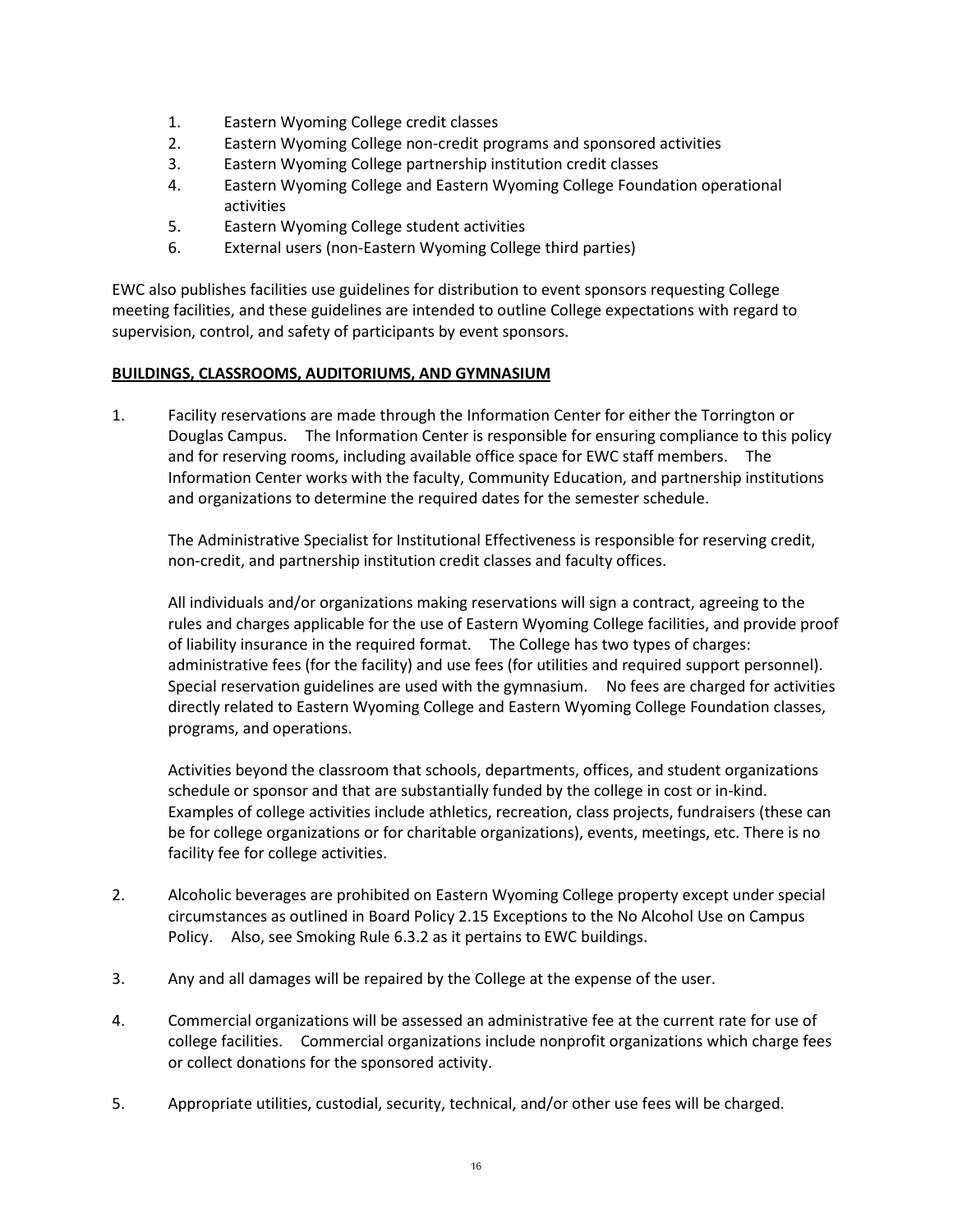- 6. Use fees will be assessed by the hour for the space and required support personnel. The custodial fee for example, may need to be assessed for the entire time of the event as well as the time required for set up and clean up.
- 7. All use fees will be applied to utilities and part-time custodial or maintenance salaries, facilities repairs, and replacement of associated equipment. Technical support fees will be used to reimburse the appropriate budget.
- 8. The administrative fee will be waived for affiliated, but appropriate use fees may be charged (utilities fees, custodial, etc.):
	- a. Goshen or Converse County Public Schools and city and county governmental entities
	- b. Goshen or Converse County businesses and nonprofit organizations (as long as no fees or donations are involved for the proposed event)
	- c. University of Wyoming and Wyoming Community Colleges
	- d. Goshen Community Theatre
- 9. Goshen and Converse County affiliated organizations are encouraged to use the College facilities for their regular meetings on a "space-available" basis. Such groups will not be charged the administrative fee for use of the facilities, but may be charged appropriate utilities, custodial, security, technical, and/or other use fees, for all necessary services according to the scope and magnitude of the event, in the opinion of the College.
- 10. Administrative and use fees will be charged to all groups for specialty areas such as computer labs.
- 11. When the Vice President for Administrative Services determines that extenuating circumstances exist, the Vice President for Administrative Services may waive all or part of the fees and/or insurance or license requirements.
- 12. Gymnasium use guidelines are as follows:

Priorities to determine gymnasium usage:

- 1. Academic classes
- 2. Reserved functions
	- a. Intercollegiate athletic practice and/or contests
	- b. Interscholastic athletic practice and/or contests
	- c. Community and/or public events
- 3. Intramural activities
- 4. Open gymnasium use
- 5. Reservations by individuals and/or groups.

Reservations must be made through the Information Center, with the approval of the Athletic Director.

Except for when the gymnasium is being used for college activities, it is available for other authorized uses. Times and days will vary during college closure days and summer. A schedule of gymnasium hours is posted outside of the gymnasium and is available at the Athletic Director's office and the college reception office.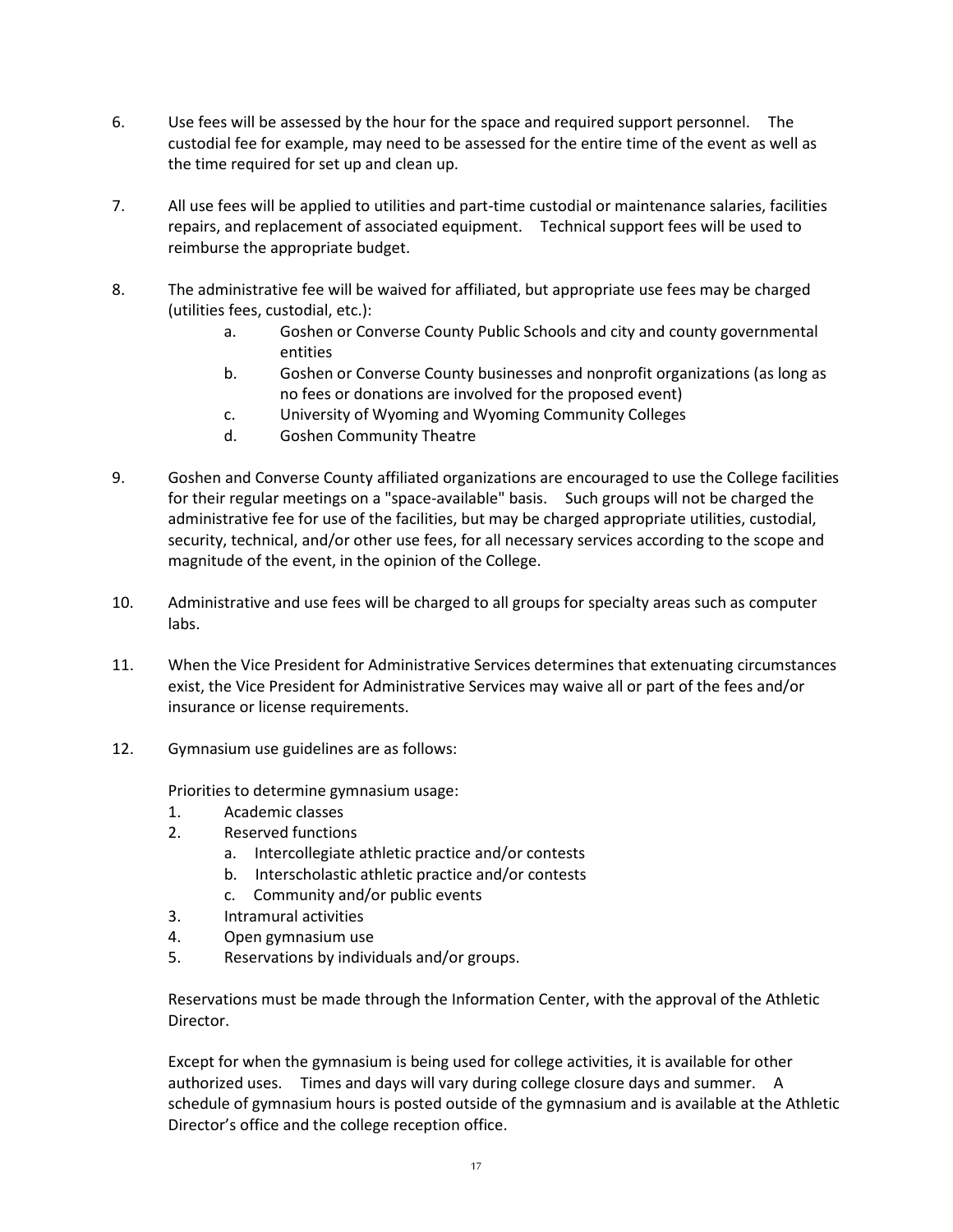Open gymnasium activities, which have EWC staff supervision in the immediate area, may be scheduled through the Information Center with the approval of the Athletic Director.

Individuals and/or groups may use the gymnasium during other times and days. Advance approval and reservations are required. Direct staff supervision in the immediate area at all times is required.

EWC reserves the right to close the gymnasium any time for repairs and maintenance.

13. EWC requires commercial food service providers to be licensed in Wyoming and provide proof at time of the reservation.

#### **EQUIPMENT**

- 1. College owned equipment, including computers, audiovisual, and sound and lighting controls are to be operated only by properly trained personnel who are authorized by the College. Event sponsors requiring the use of college equipment shall request these services when reserving the facilities. If available, an EWC authorized person will accommodate the requester and appropriate charges will be made for services rendered. If an authorized person is unavailable, the use of this equipment will be denied.
- 2. All college equipment is intended for official use only and is not to be loaned to or used by individuals for personal use. Exceptions to the "no loan" policy may be made for nonprofit organizations, but only with approval of the College President.
- 3. Charges for equipment use will be based upon the extent of use and nature of activity for which equipment is being used.
- 4. Any and all damages will be repaired or replaced by the College at the expense of the event sponsor.

#### **COLLEGE BUS**

In keeping with the College's stated goal of providing services to the community, the College bus may be available to community groups and organizations, public institutions, and other agencies for use in college coordinated activities. Scheduling procedures apply to reservation of the bus, which give priority to athletics, instructional programs, and the community education activities of the College.

#### **Scheduling**

Proposed use of the bus should be scheduled through the Information Center. The Information Center will consult with the Vice President for Administrative Services, the Physical Plant Director, and the Athletic Director, as to the availability of the bus and approval of the request. In determining priority, consideration will be given to the number of participants, distance to be traveled, time away from campus, driver availability, and comparative costs of the respective trips.

#### Drivers

The Director of Human Resources will establish a list of approved drivers.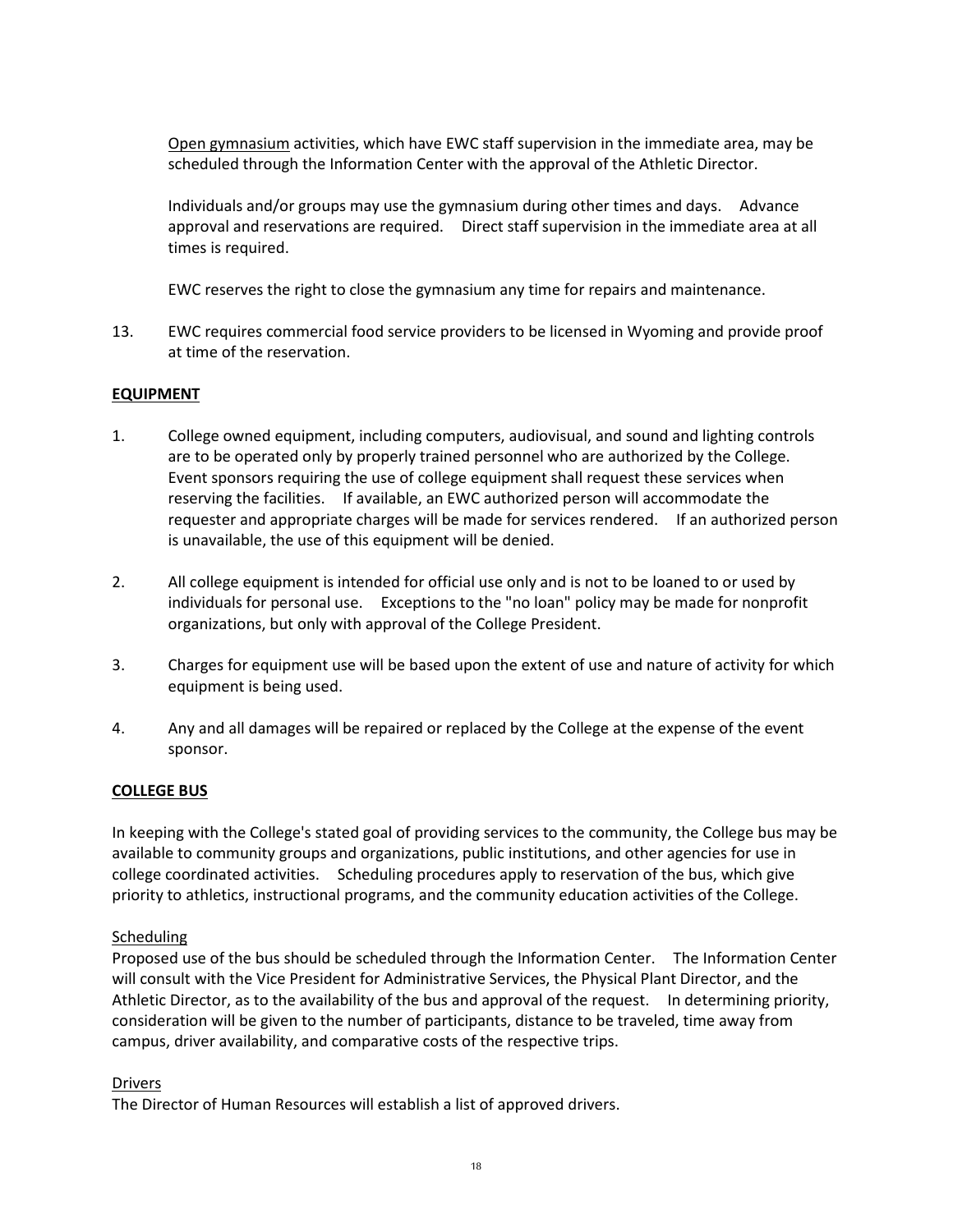#### Charges

Charges for the use of the bus will be determined by the Vice President for Administrative Services through a normal review/approval process and will be based upon the nature and the scope of the activity. Charges will be based upon operation, maintenance, and depreciation costs.

#### **Administrative Rule 6.3.2: SMOKING RULE**

*Adopted 7/21/04 Revised 11/8/05(RF), 2/11/14, 5/13/14, 10/10/17(RN)*

Smoking, including electronic-cigarettes (e-cigs or e-cigarettes), personal vaporizers (PV) or electronic nicotine delivery systems (ENDS), is not allowed within buildings located on the campuses in Torrington and Douglas, Wyoming, including classrooms, lobbies, hallways, cafeterias, recreation areas, restrooms, residence halls, or living facilities. Smoking is not allowed within college vehicles.

#### **Administrative Rule 6.3.3: ATHLETIC CONTEST ADMISSION**

*Adopted 5/10/05 Revised 11/8/05(RF), 2/11/14, 6/6/16, 10/10/17(RN)*

The following procedure will be used for admission to all athletic contests:

- 1. Free admission to or passes for all regular session contests are provided to: EWC Board of Trustees, and spouses and family EWC benefitted faculty, benefitted staff, and spouses and family EWC athletes' parents EWC Emeritus Faculty and spouse EWC Honored Retiree and spouse EWC students currently enrolled are admitted with a valid student I.D. Goshen County Schools Superintendent (four passes to distribute) Goshen County Schools Head Coaches (in sport only)
- 2. Adult Booster Passes. Two adult passes within the same family will admit an entire family to all regular season contests.
- 3. General admission prices will be posted at the gate. Adequate records of admission ticket sales shall be maintained at all events in order to facilitate state sales tax reporting.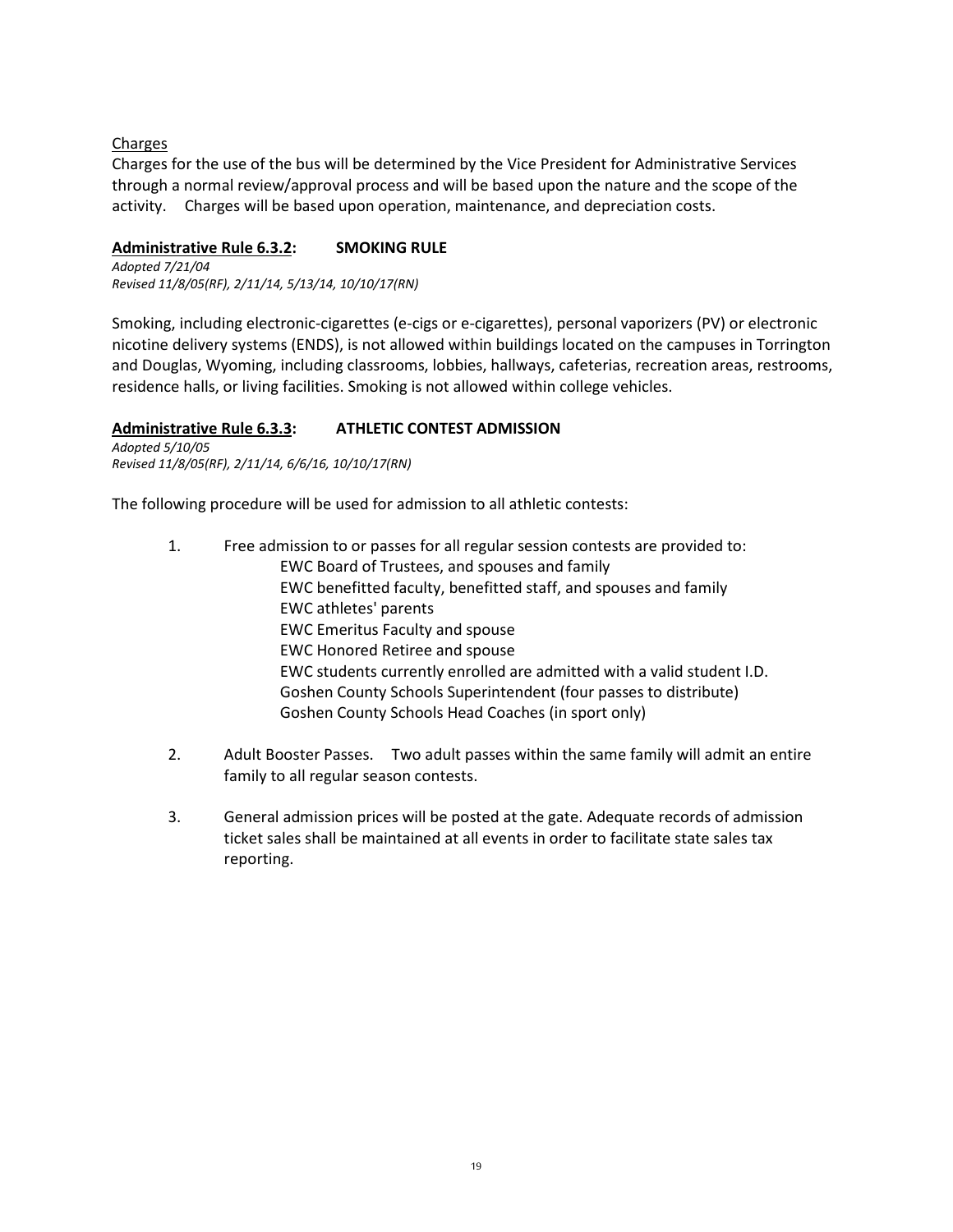## **BOARD POLICY 6.4: COLLECTION OF DEBTS**

*Adopted 11/09/93 Revised 11/8/05(RF), 2/11/14, 10/10/17(RN)*

The Board of Trustees recognizes the need for and requires the collection of all debts due and owing Eastern Wyoming College. The Board further recognizes that a formalized collection procedure assures that the collection of each debt has been pursued to the fullest extent and when a debt is certified uncollectible, formal procedures shall be established to discharge the debt as an account receivable or asset of the College.

The Board directs and delegates to the President the responsibility of developing and implementing a collection procedure for debts due Eastern Wyoming College.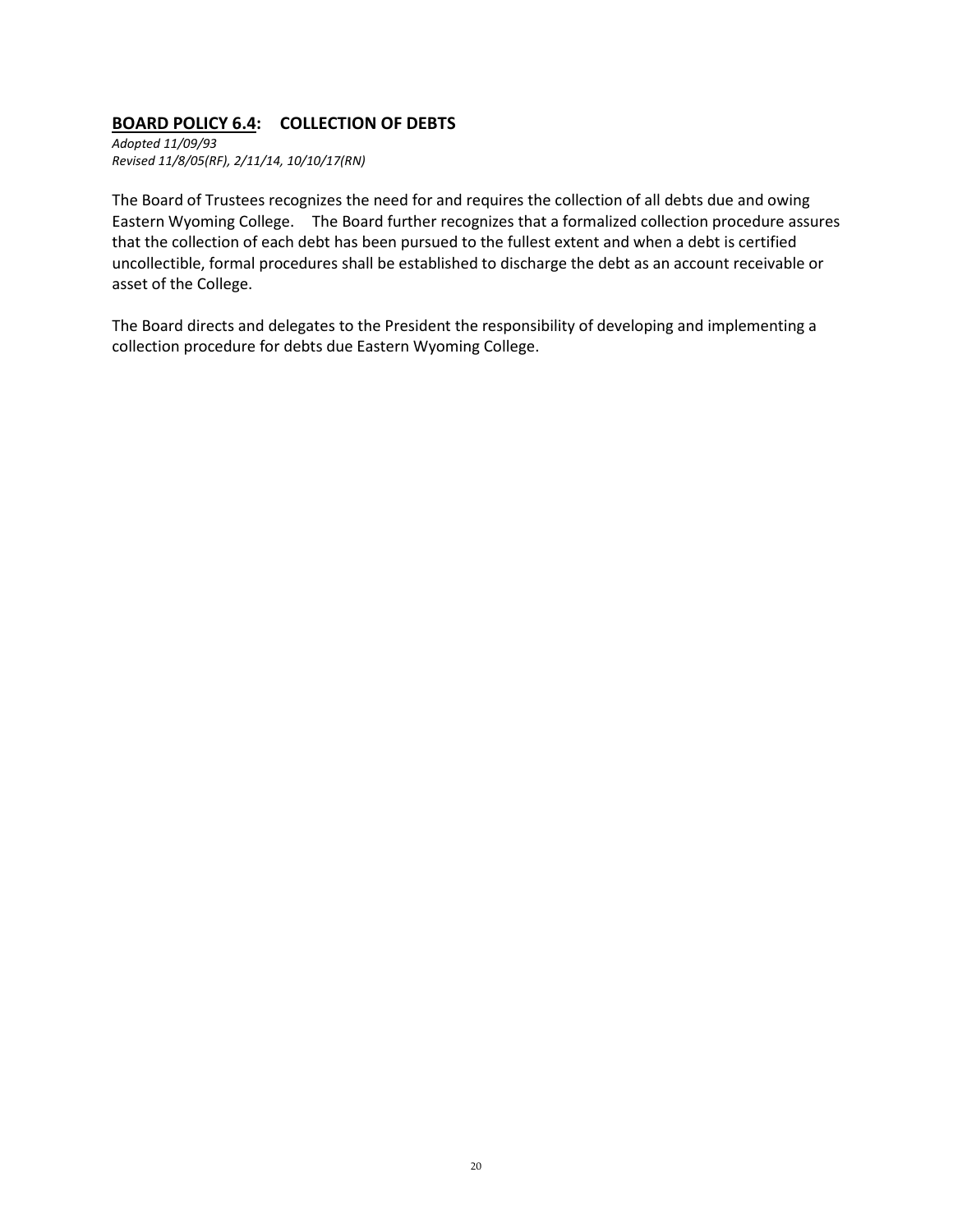## **BOARD POLICY 6.5: GRANT APPLICATION SUBMITTAL POLICY**

*Adopted 5/9/95 Revised 11/8/05(RF), 2/11/14, 10/10/17(RN)*

Approval of the Board prior to the submittal of a grant application shall be sought by the College President, when in the judgment of the President, one or more of the following four conditions exists:

- 1. A significant amount of dollars will be coming to the College if the grant application is approved by the grantor.
- 2. A significant financial obligation by the College is required as a match for the grant.
- 3. The services required by the exchange are outside the scope of the College's educational mission.
- 4. The grant requirements or application forms require that a motion or resolution has been adopted by the governing board authorizing the submittal of the application.

#### **Administrative Rule 6.5.1: GRANT APPLICATION SUBMITTAL**

*Adopted 5/9/95 Revised 11/8/05(RF), 2/11/14, 10/10/17(RN)*

#### **INTERNAL PATHWAY FOR THE GRANT APPLICATION PROCESS**

#### **Purpose**

The purpose of this administrative rule is to outline the internal pathway to be followed in preparing a grant application at EWC.

## **Steps**

The following steps shall be followed in the order stated:

- 1. An employee desiring to prepare a grant application seeks the approval of their immediate supervisor. The supervisor approves or disapproves. If the supervisor disapproves, the process stops.
- 2. If the employee's immediate supervisor approves the request then the request moves up through the appropriate administrative ranks to a Vice President. Approval or disapproval is given at each level. Disapproval at any level stops the process. Approval at a particular level lets the process proceed to the next level.
- 3. If approved, the Vice President presents the request to the other Vice Presidents and President.
- 4. If approved by the College President, the College President presents the application to the Board either as an action item or as an information item pursuant to the Board Policy entitled *Grant Application Submittal Policy*. If not approved by the College President, the process stops.
- 5. Information copies of the request shall be sent to the Vice President for Learning and Vice President for Administrative Services, upon approval.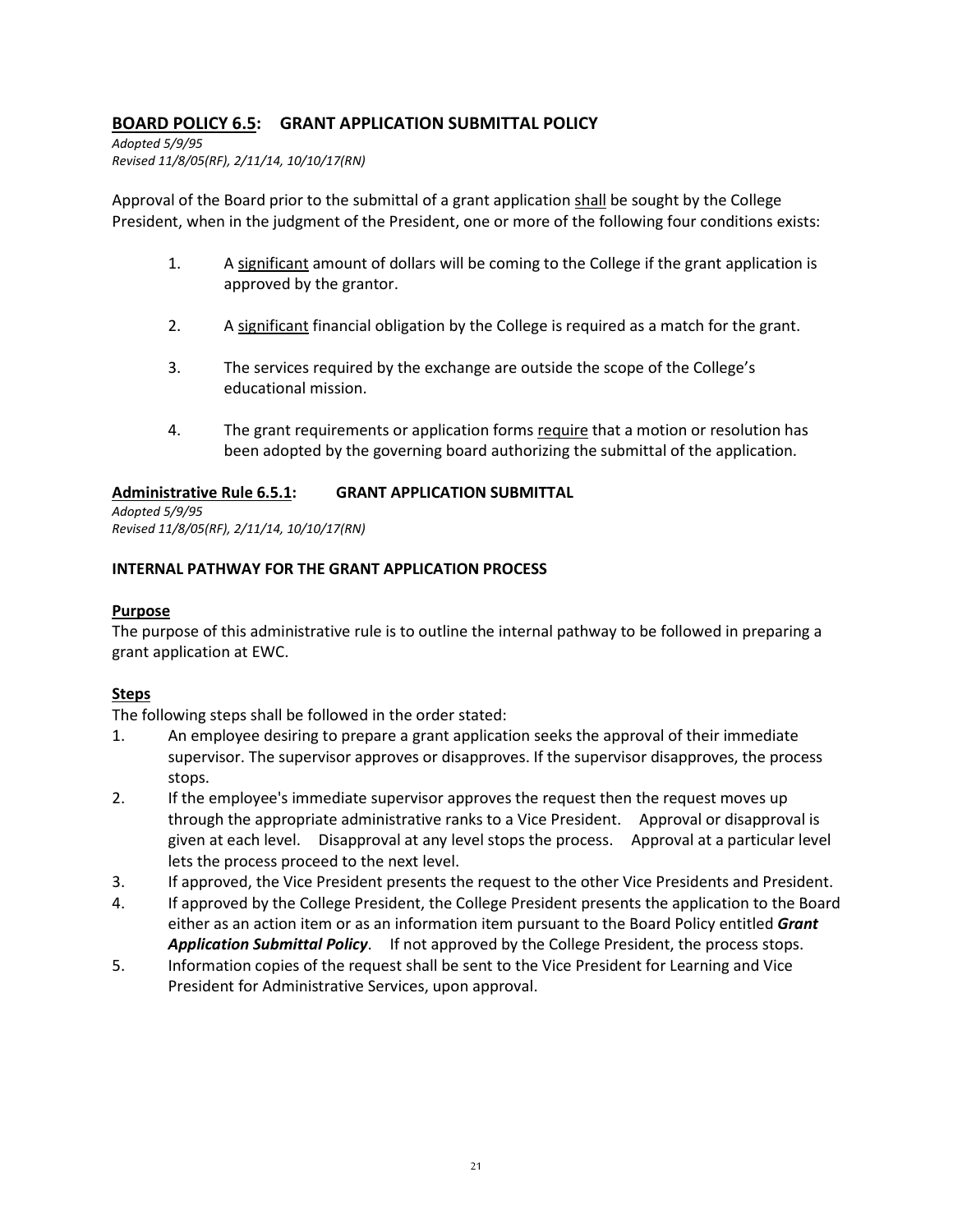## **BOARD POLICY 6.6: USE OF COLLEGE RESOURCES AND EQUIPMENT**

*Adopted 8/12/97 Revised 11/8/05(RF)*, *2/11/14, 10/10/17(RN)*

Resources such as college supplies, software, vehicles, postage, long distance telephone usage, document reproduction capabilities, and all equipment purchased by the college is intended to support the educational mission of the college. Infrequent, inconsequential use may occasionally be authorized by the President or an authorized designee provided that the activity does not disrupt the activities of the college, college policies and procedures are followed, and the college is reimbursed for any direct costs associated with the activity.

Use of the Copy Center for personal or non-college use is allowed only if the person requesting the services pays for copies at prices to be established by the Vice President for Administrative Services. Personal copying is to be made and verified through the copy services manager and is not to be charged to any college budget. The postage meter is to be used only for college business.

Unauthorized use of college resources and equipment may result in suspension of the employee until an investigation can be completed and resolved and the employee may be subject to criminal penalties. When deemed equipment, software, or other resources are no longer usable, the division chair, director, supervisor, or Vice President will request approval from the President to sell or discard items by normal legal means.

#### **Administrative Rule 6.6.1: COMPUTER USE PROCEDURES**

*Adopted 8/12/97 Revised 11/8/05(RF), 2/11/14, 5/2/16, 10/10/17(RN)*

#### **Definition of Computer Resources**

Computer resources includes computer equipment such as laptops, desktops, video projectors, tablets, security equipment, POS equipment, printers, wireless equipment, network cabling and equipment, telephony, and other miscellaneous equipment.

#### **Goals and Philosophy**:

Eastern Wyoming College is committed to providing a high-quality education for its students. Therefore, the College strives to provide up-to-date equipment and software, as well as access to the Internet. Users have a responsibility in the use of these resources. Access to the Internet is a privilege, not a right. Abuses of this privilege, as well as to computer hardware and software, will not be tolerated. Below are guidelines for proper use of College computing resources and a clarification of what constitutes misuse. Penalties for misuse may include disciplinary action by the College and/or prosecution under state or federal law.

#### **User Rights and Responsibilities**:

Eastern Wyoming College provides all users with many shared computing resources including full access to the Internet. The State of Wyoming has designated the EWC internet and email lines for academic, administrative, and research use only. Information sent/received/stored on state equipment is the property of the college, and may be reviewed for appropriate use and compliance with these designations. To ensure the integrity of these computer resources, certain guidelines must be followed.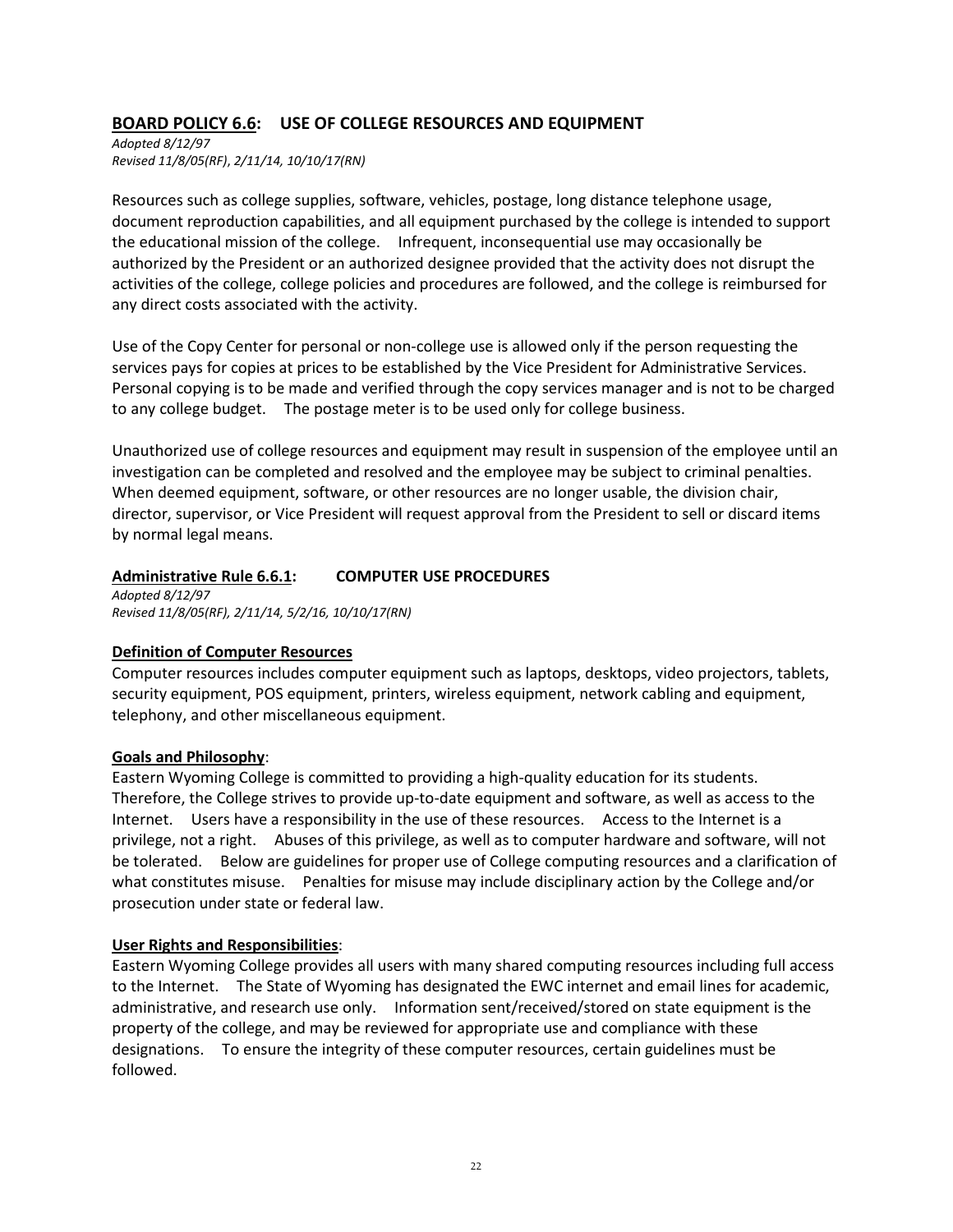Computer Services will provide all computer users with a network account and initial password. This account is to be considered private, and account owners are responsible for all activity on their accounts. The network account will allow access to required computing resources including application software, research software, printing, e-mail, wireless services, and Internet access. An account will not be issued until the appropriate form has been signed.

This account is a privilege and should be treated properly. Users are expected to keep passwords confidential and change them on a periodic basis to insure the integrity of the account. Any activity considered to be damaging to the institution or to other users may result in the *account being disabled and/or disciplinary/legal action being taken by the college.* Such activity may include, but is not limited to the following:

- Sharing of accounts.
- Access or attempted access to other accounts.
- Physically altering network connections, cabling, or equipment.
- Attempted access to system accounts.
- Streaming or storing video, movies, or entertainment content not directly related to educational purposes on college equipment.
- Attempted unauthorized access to other computer systems.
- Access or attempted access to system files or other users' files.
- Violation of copyright laws.
- Installation of unauthorized software.
- The deliberate or careless installation of any program intended to damage or to place excessive load on a computer system or network. This includes, but is not limited to, viruses, Trojan horses, worms, and multi-player games.
- Malicious deletion or alteration of institutional data/programs.
- Harassment of any type involving local network or Internet resources.
- Use of college resources for commercial gain.

All Eastern Wyoming College computer users are prohibited from transmitting any material or data which is in violation of any United States or Wyoming State laws or statutes. This includes, but is not limited to, copyrighted materials, threatening and/or obscene materials, materials protected by trade secret, or materials protected by national security laws.

#### **Commercial Use**:

Eastern Wyoming College is not authorized to provide use of computers, computer equipment, or electronic equipment for any commercial or money-making activities such as a personal business, raffles, sports pools, internet-based entertainment, or private business interests. Use for product advertisement or political lobbying also is prohibited.

Eastern Wyoming College does allow the use of this equipment for fund-raising activities of the college foundation, for student clubs, and for operations of the college.

#### **Community Use:**

Licensing agreements restrict the use of much of the software installed on Eastern Wyoming College computer systems. Eastern Wyoming College can grant accounts only to: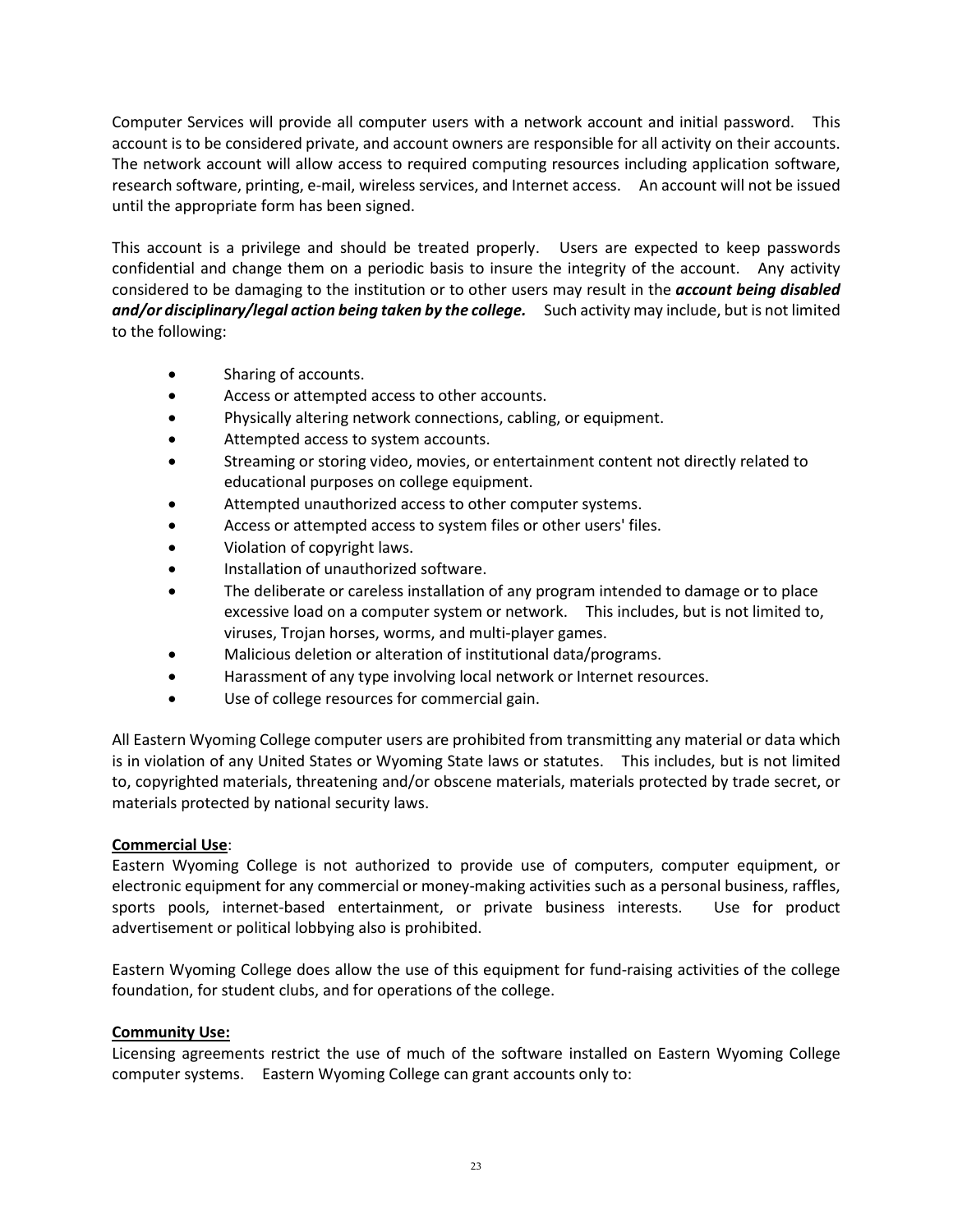- those enrolled in an Eastern Wyoming College credit course
- those enrolled in Eastern Wyoming College non-credit courses which require computer access.
- those employed by Eastern Wyoming College
- those enrolled in courses offered by other colleges and universities, which have agreements with Eastern Wyoming College.
- Library patrons.

Exceptions may be made on a case-by-case basis by the President, Chief Information Officer, or an authorized designee.

#### **Personal Use:**

Computer resources at EWC are intended to support the educational activities of the college and are not intended for non-college related work. Students and staff may be allowed access and use for noncollege work with permission of their supervisor if there is no disruption of college activities, the work is non-profit, and the college is reimbursed for direct expenses (paper, etc.).

#### **Warranties:**

Eastern Wyoming College makes no warranties of any kind, whether expressed or implied, for the computer services and resources it provides. Eastern Wyoming College will not take any responsibility for any damages a user suffers, whether to person and/or materials. Eastern Wyoming College is not responsible for extending warranties of any vendors used by the college.

#### **Penalties**:

Any user or users violating the rules, applicable state and federal laws, and/or posted classroom rules is subject to loss of network privileges and any other appropriate disciplinary options. Users violating rules of Eastern Wyoming College may also be subject to criminal prosecution.

#### **Vandalism**:

The malicious harm, modification, or destruction of data or hardware associated with computers belonging to Eastern Wyoming College or under the supervision of the Computer Services Department could lead to disciplinary action and/or criminal prosecution. This includes, but is not limited to, the uploading of computer viruses.

#### **Harassment and Bullying**:

The persistent annoyance of another user, including through the use of social media, or the interference with another user's work will not be tolerated. The sending of obscene, profane, or unwanted materials via Eastern Wyoming College computers systems could lead to disciplinary action and/or criminal prosecution.

#### **Wasting Resources**:

Every effort should be made to avoid excessive use of computer-related resources and supplies.

#### **Hardware and Software**:

Campus computer systems have been configured to work properly with the wide variety of resources made available by the College. Changing the system configurations will be considered a violation of Computer Use Procedures and appropriate action will be taken.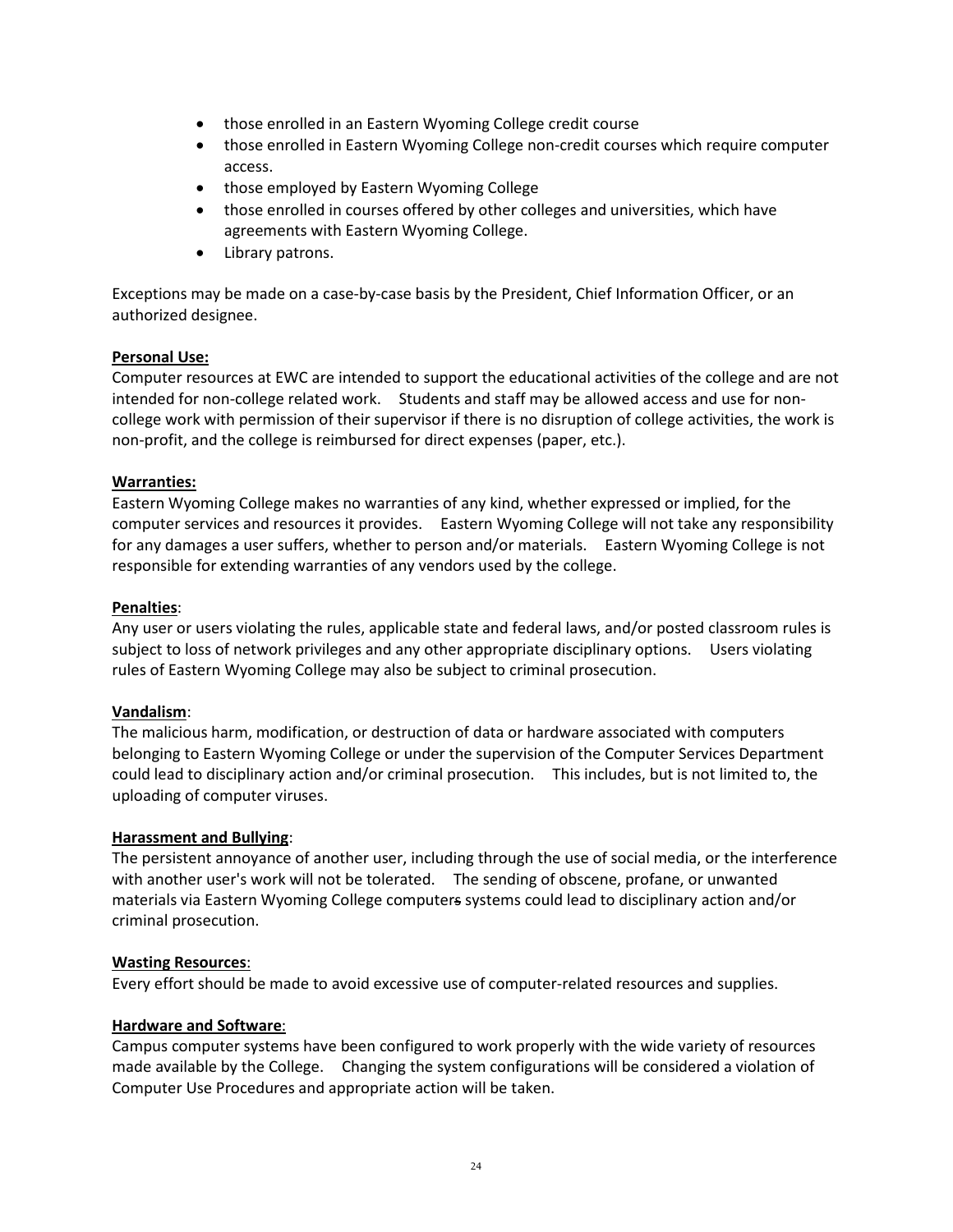To insure compatibility of equipment and availability of support, all computer-related hardware and software acquisition must be pre-approved by Computer Services. The purchase of all computer equipment, software, consulting, training, or technical services hosting will be in accordance with the College Purchasing Policy 6.0 and Administrative Rule 6.0.1.

#### **Copyright Infringement**:

#### **Definition of Copyright**

Copyright is the right of an author, artist, composer, or other creator of a work of authorship to control the use of his or her work by others. Protection extends to literary works, musical works, dramatic works, pantomimes and choreographic works, pictorial and graphic works, sculpture, motion pictures and other audiovisual works, sound recordings, and architectural works. Generally speaking, a copyrighted work may not be reproduced by others without the copyright owner's permission. The public display or performance of copyrighted works is similarly restricted.

Eastern Wyoming College encourages all faculty, staff, and students to respect the intellectual property of others through adherence to copyright laws.

#### **Copyright Laws and Technology**

Copyright laws also extend to Peer-to-Peer (P2P) file sharing networks. P2P networks allow files (including, but not limited to music and video files) to be shared among, and stored on, the computers and devices that have access to that network. Though a P2P network itself is not illegal, the content that is shared may include copyrighted material. While using a P2P file sharing (or any file sharing) network - if you share, download, and/or otherwise obtain and use copyrighted material without permission, you can be subject to the civil and criminal penalties stipulated for violating copyright laws (see below). If you perform these actions while using an EWC computer, or while connected to a wired or wireless network affiliated with EWC, you may be subject to additional College penalties and disciplinary action.

Applicable college, civil, and criminal penalties can apply even if the file's copyright was unbeknownst to you. You are still responsible for your interactions and engagement on all P2P and file sharing networks.

Additionally, EWC complies with all laws and cooperates with law enforcement agencies concerning the investigation of copyright infringement that may have allegedly occurred from a campus-based computer or device, or one connected to a wired or wireless computer network affiliated with EWC.

EWC does not actively "police" its wired and wireless networks to discover acts of copyright infringement. The College does reserve the right, however, to monitor the data traffic that passes through its wired and wireless computer networks, and may investigate anomalies from expected levels and patterns of data usage. When anomalous activity is observed, measures will be taken to limit or suspend that activity at that time, and investigative measures may be employed to identify the user involved.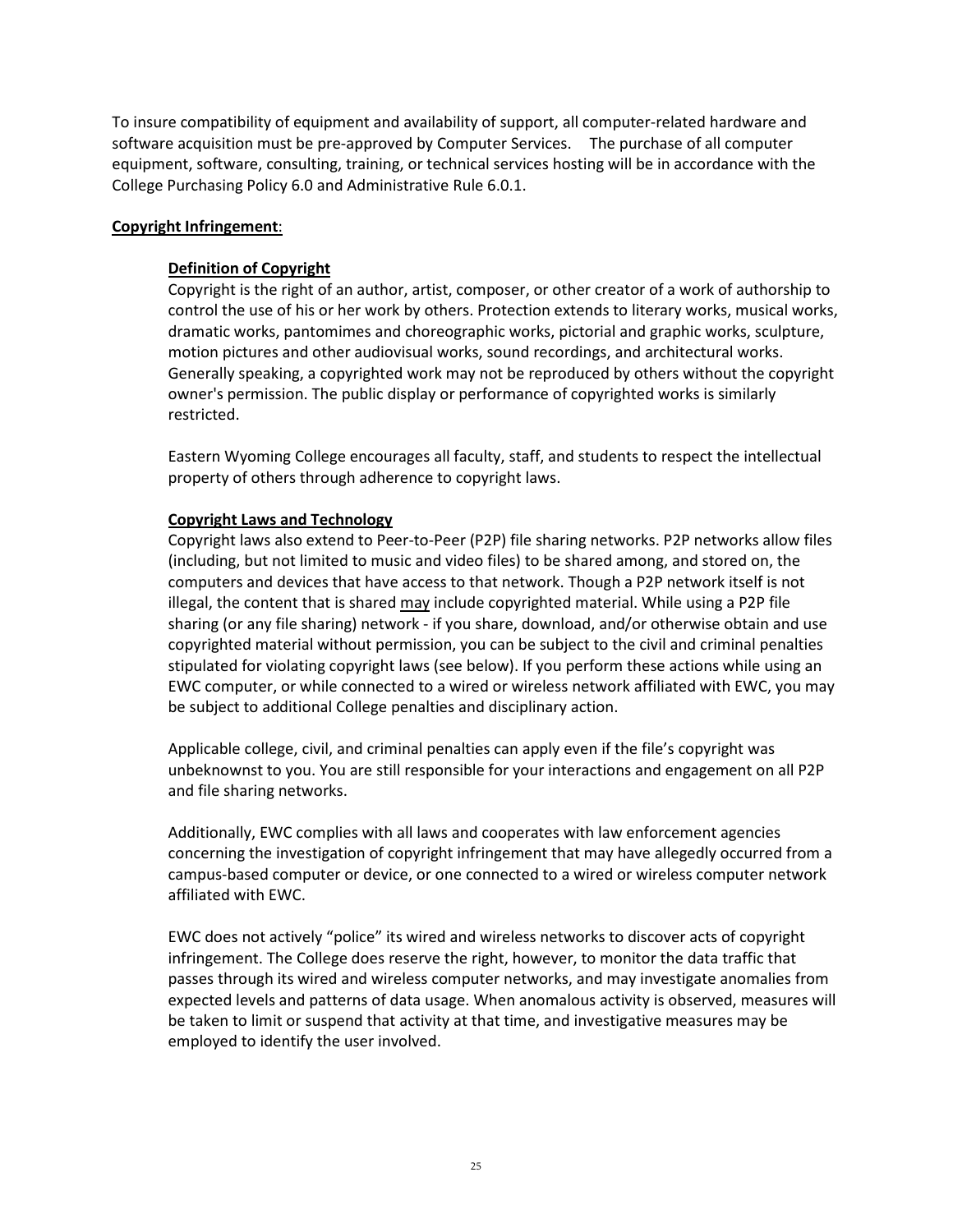#### **Violations of the Copyright Law can have serious consequences**:

- 1. Eastern Wyoming College Disciplinary Action: Copyright infringement can subject a student to disciplinary action under the Student Code of Conduct, since violation of law or College policy is grounds for discipline. First offenses will result in a notice from Computer Services to cease illegal activity. Failure to comply or further incidents of infringement may result in loss of network access for the infringing user or device. Sanctions may include suspension of network access and formal college disciplinary action, including academic suspension or dismissal. These outcomes might prove harmful to future job prospects or academic pursuits, since many employers and graduate and professional schools require the disclosure of College disciplinary action.
- 2. Civil Liability: Persons found to have infringed may be held liable for substantial damages and attorney(s) fees. The law entitles a plaintiff to seek statutory damages of \$150,000 for each act of willful infringement.
- 3. Criminal Liability: Copyright infringement also carries criminal penalties under the federal No Electronic Theft Act. Depending on the number and value of the products exchanged, penalties for a first offense may be as high as three years in prison and a fine of \$250,000.

#### **Ethics**:

Users should be aware that how they use computer labs, classrooms, and college resources may have an impact on other users. Inappropriate behavior will result in a warning, removal from the classroom or lab, and/or revocation of computer privileges.

**WARNING:** *Eastern Wyoming College does not actively filter material that may appear on computer monitors, which may be considered offensive by some. Discretion is advised, especially where children are concerned.*

#### **Library Computers**:

The Library is open to the public as per the Computer Use Guidelines.

**Administrative Rule 6.6.2: AUDIO VISUAL EQUIPMENT** *Adopted 8/12/97 Revised 11/8/05(RF), 2/11/14, 10/10/17(RN)*

Limited audio visual equipment may be checked out by EWC personnel only from the Library.

#### **Administrative Rule 6.6.3: POSTING OR PLACING PRINTED MATERIAL**

*Adopted 2/11/14 Revised 6/9/15, 10/10/17, (RN)*

Students, employees, and others are required to check with the Information Center in both Torrington and Douglas to obtain approval for posting or placing printed material on or within buildings or on campus grounds. Flyers, brochures, or other printed materials shall be posted on the appropriate bulletin boards as designated by the Information Center. Only under special circumstances shall items be taped to windows and doors. The placement of flyers, brochures, or other printed materials on private vehicles parked in EWC parking lots is strictly prohibited.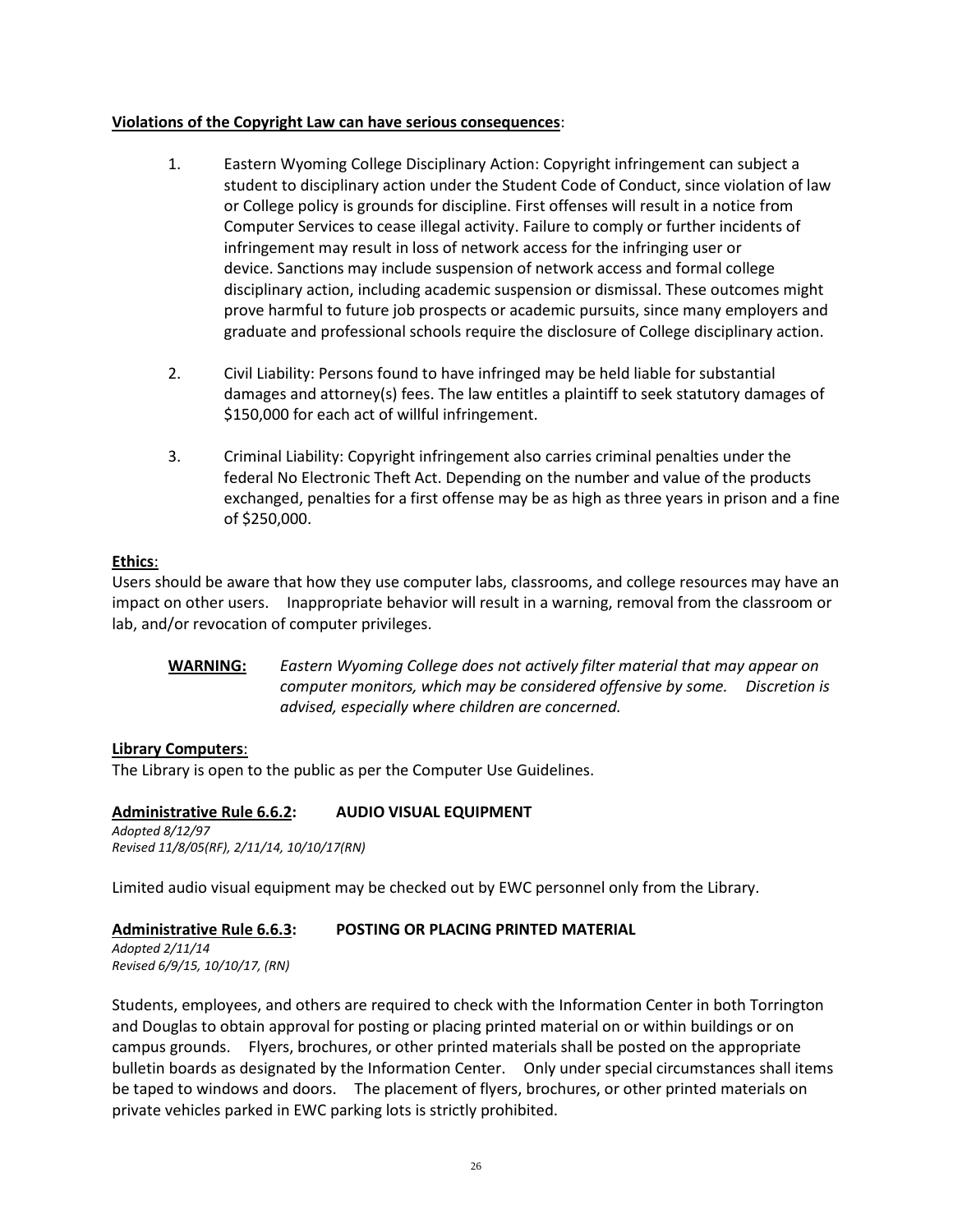## **Administrative Rule 6.6.4: USE OF ELECTRONIC MARQUEE SIGN**

*Adopted 10/14/03 Revised 11/8/05(RF), 10/9/08, 2/11/14, 6/9/15, 10/10/17(RN)*

The Eastern Wyoming College Office of College Relations is the authorized designee for the management of the electronic marquee sign on both the Torrington and Douglas campuses. Reservations for use can be made through the College Relations Office or the appropriate Information Center.

- A time limit may be imposed when there are multiple requests to use the electronic marquee.
- EWC courses, events or important dates have absolute priority. If there are numerous EWC events to display, a compromise will be reached.
- EWC will control the content.
- Marquee will not be used for personalized messages such as birthdays, etc.
- Requests from the community for events not held at the campus will be considered by College Relations on a case by case basis and as space allows.

#### **Administrative Rule 6.6.5: EWC ELECTRONIC DISPLAY GUIDELINES**

*Adopted 8/10/15 Revised 10/10/17(RN)*

The Eastern Wyoming College Office of College Relations is the authorized designee for the management of the campus electronic display monitors on both the Torrington and Douglas campuses. Requests for items to be displayed on the campus electronic display monitors can be made through College Relations or the appropriate Information Center.

- Monitors will display EWC student information and events only. Outside organizations or events will need to be displayed on the appropriate bulletin board.
- There should not be more than 8-10 items displayed at one time.
- Files to be displayed will normally be created by College Relations.
- To insure student privacy, direct student messages should be emailed to their LancerNet email accounts rather than listed on the screen as an individual message. An example of what not to do – *John Doe please stop by the information desk for a message*.
- Monitors will not be used for personalized messages such as birthdays, etc.
- Fillers/files can be made by College Relations to use on the monitors during slower times.
- Examples of appropriate uses include but are not limited to: club meetings, financial aid dates and deadlines, book buy-back information, tutor schedules, and special EWC events.

#### **Administrative Rule 6.6.6: SOLICITING ON EWC PREMISES**

*Adopted 2/11/14 Revised 10/10/17(RN)*

College staff and students may not be approached directly with solicitations by outside parties. However, partner vendors may be allowed to have tables or displays in halls or common areas as approved by the State Fire Marshal for the purpose of offering information indirectly.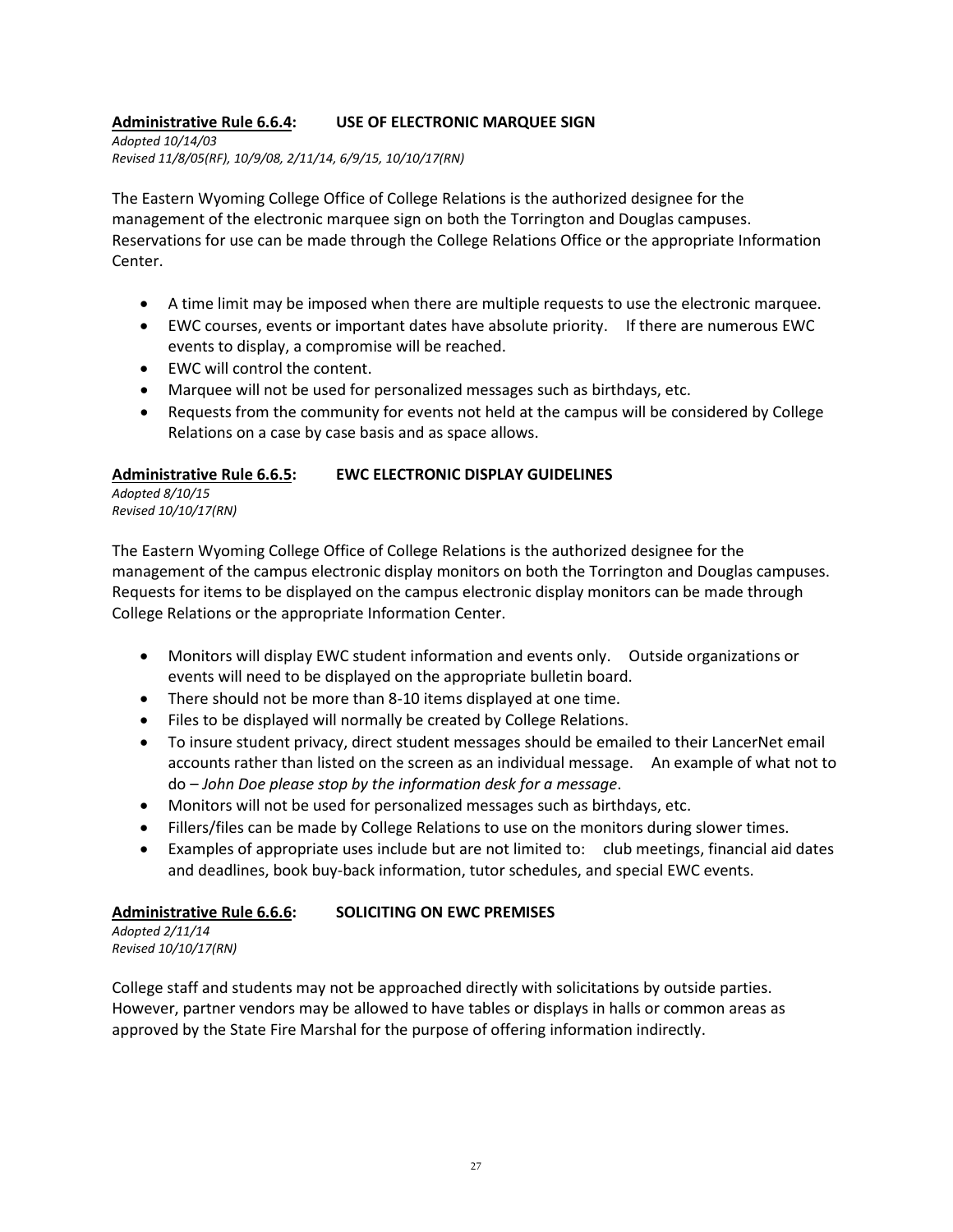## **BOARD POLICY 6.7: VEHICLE USE POLICY**

Adopted 01/08/02 Revised 11/8/05(RF), 2/11/14, 10/10/17(RN*), 1/14/20*

This policy establishes parameters and procedures for the use of state and college-owned vehicles. It applies to all persons that operate, make use of, or travel in state and college vehicles. State and collegeowned vehicles may be used for official state and college business only. Drivers guilty of misuse are subject to disciplinary action and may lose their privilege to operate a college-owned vehicle. Vehicles are to be operated in a manner which avoids even the appearance of impropriety. Eastern Wyoming College is committed to providing transportation for participants in college activities and educational programs. All employees, students, and program sponsors using college vehicles are expected to adhere to the Vehicle Use Procedures in Administrative Rule 6.7.1.

Prior to reserving or using any college vehicle, all persons must complete a Driver Information Form and allow for a Driving Record check with the Wyoming Department of Transportation, Driver Services. A College employee or student may be denied use of a College vehicle if they do not meet the following criteria:

- 1. The individual must have a valid driver's license that has been in effect for the previous two years.
- 2. The individual must have a reinstated license that has been in effect at least one year after revocation.
- 3. The individual must not have three (3) at-fault accidents or moving vehicle violations within the last 36 months.
- 4. The individual must not have any violation for drunk driving, driving under the influence of drugs, or reckless driving within the last 36 months.
- 5. College vehicle use privileges will be denied based on driving performance of such severe proportions which exhibit that the driver has operated vehicles in an unsafe or negligent manner.

#### **Administrative Rule 6.7.1: VEHICLE USE PROCEDURES**

Adopted 1/8/02 Revised 11/8/05(RF), 10/9/07, 2/11/14, 10/10/17(RN), 1/14/20

#### **DRIVER RESPONSIBILITY**

- 1. Be knowledgeable of and compliant with all the procedures outlined in this policy.
- 2. Observe all motor vehicle laws of Wyoming.
- 3. Must have a valid operator's license.
- 4. Drive courteously and obey all motor vehicle laws.
- 5. Notify Information Center if repairs are needed.
- 6. Pay parking fines and other liability charges incurred while operating the motor vehicle.
- 7. Report any moving violation that occurs in a college vehicle to a supervisor within 3 business days.
- 8. Seatbelts must be used in accordance with state law.
- 9. Take extreme care to ensure the safety of driver and passengers, especially when driving a vehicle during adverse weather conditions.
- 10. Do not operate a college-owned vehicle while under the influence of alcohol or controlled substances.
- 11. Transport no more than the maximum passengers than the vehicle is intended to haul. In most cases this is the same as the number of factory-installed seat belts.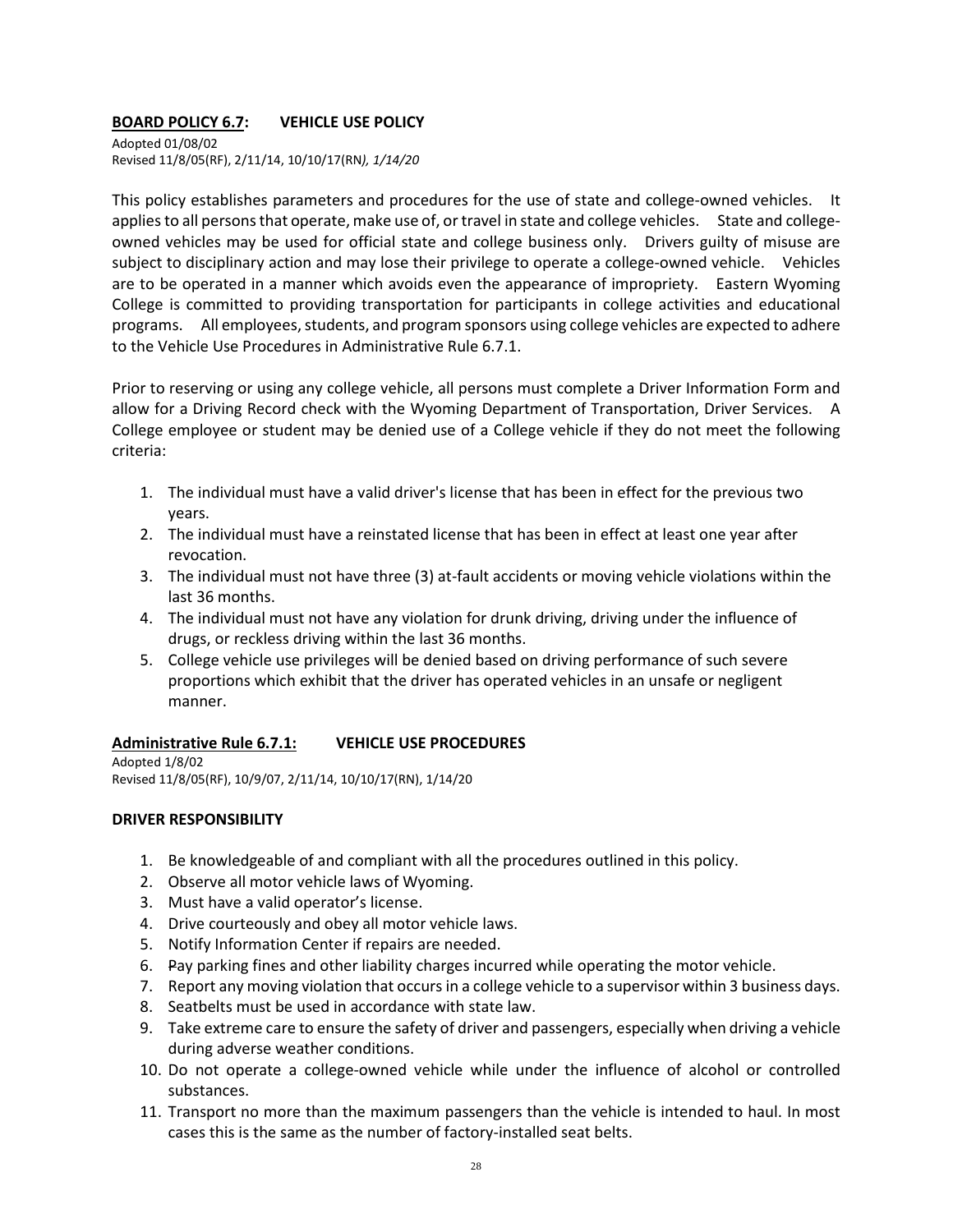#### **VEHICLE USE**

- 1. College owned vehicles and rental cars are only to be used for college business as provided for in this policy.
- 2. Personal use of college vehicles is prohibited, other than incidental use while out of town on college business.
- 3. If employees are including personal business while traveling on college business, they must take their personal vehicle. Employees must maintain liability insurance coverage and understand that their personal vehicle liability insurance is primary coverage.
- 4. Transportation of passengers is allowed, when transportation is necessary to perform official college business. Individuals not employed by the college may accompany college employees operating a college vehicle when they have an interest in the purpose of the trip and their presence is directly related to official college business.
- 5. Students 21 years of age and older may drive college vehicles when a college employee or program sponsor is in the vehicle or in the caravan.
- 6. Where the college provides transportation for activities or programs, students choosing to travel in their own or another student's personal vehicle shall travel at their own risk.
- 7. Regardless of whether a college or personal vehicle is used, all employees traveling on college related business must wear seat belts and drivers are expressly prohibited from text messaging or emailing while operating college vehicles, or from using government supplied electronic equipment to text message or email when driving.
- 8. Pre-approved use of personal vehicles for college business will be generally reimbursed at 48 cents per mile if no appropriate college vehicles are available. If an appropriate college vehicle is available and the traveler still chooses to take a personal vehicle, the reimbursement rate shall be 28 cents per mile. It shall be the responsibility of the traveler's supervisor to determine the availability of a college vehicle at the time that the trip is being planned. The College President or and Board of Trustee members, are reimbursed at 48 cents per mile.
- 9. Departmental budgets will be charged 20 cents per mile based on actual mileage as reported on the vehicle checkout form for college-owned, light passenger vehicles. Separate mileage rates will be established for buses and motor coaches.
- 10. Mileage for non-recurring trips less than 20 miles will not be charged to departmental budgets.
- 11. Operators are responsible for secure and safe storage and parking of vehicles.
- 12. Employees, students, and program sponsors must complete a Driver Information Form that includes insurance information and turn it in with a copy of their current driver's license to the Information Center, prior to using a college vehicle.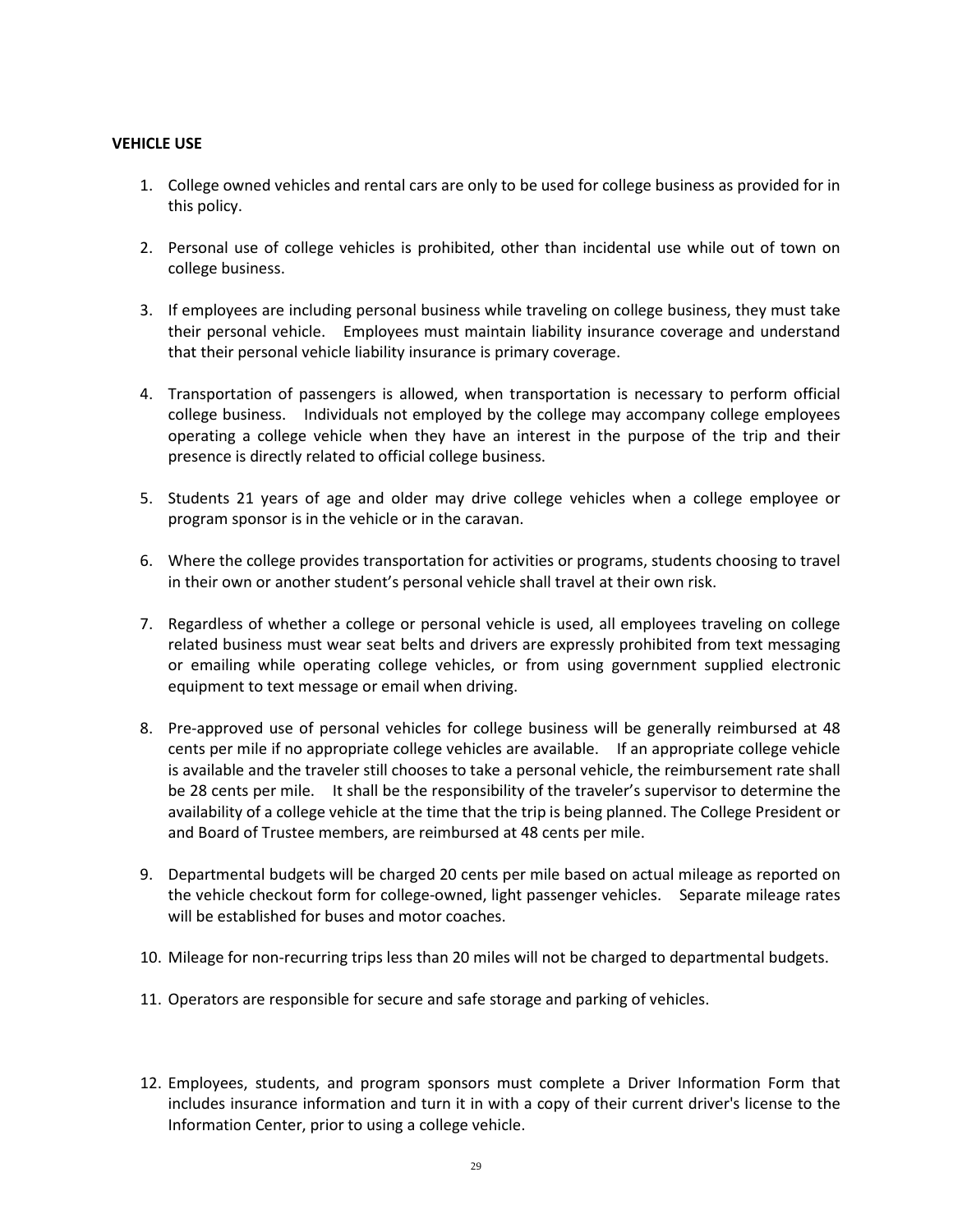- 13. All students participating in a college-sponsored activity or program, where transportation is provided by the college free of charge, are required to sign a liability release, "Eastern Wyoming College Waiver, Consent and Release Form," to acknowledge that they will not be covered by college insurance should an injury accident occur. However, see number 18 below. Travel waivers are available on the college's shared network drive.
- 14. Students opting not to take advantage of free transportation offered by the college for collegesponsored activities or programs must sign another, separate liability release, "Eastern Wyoming College Student Request and Release Concerning the Use of a Private Vehicle."
- 15. A parent or guardian must also sign the liability release(s) in the case of students under 18 years of age.
- 16. The activity or program sponsor shall be responsible for completing and collecting the release of liability forms for all activity or program participants. All forms shall be turned into the EWC Student Records Office or appropriate outreach office.
- 17. Certain organized academic and vocational fields of study or other college programs such as Welding and Joining Technology, Veterinary Technology, Physical Education, and intercollegiate athletics–use a blanket release of liability form that is valid over a prescribed length of time for all associated activities or programs of said academic and vocational fields of study or other college programs. These blanket releases are valid, in lieu of the liability releases described under number 14 as long as the activity or program in question is specifically related to the academic and vocational fields of study or other college programs that require a blanket release from the student as a prerequisite for participation. If the activity or program is not specifically related, then the liability release under number 14 would have to be obtained from the student. The provisions under number 15 would still apply, nonetheless.
- 18. For activities or programs that do not involve the use of college-provided transportation at no charge to the student, the use of liability releases to protect the college against injury claims shall be determined administratively on a case-by-case basis.
- 19. The college is not responsible or liable for loss or damage to any personal property transported or left in a vehicle.

#### **BUS USE**

Eastern Wyoming College is committed to provide bus transportation to students in a manner that will protect their health, welfare, and safety. At EWC, we recognize that transportation is an essential part of the school's athletic programs. The following parameters are to be used as guidelines for 32 and 48-passenger buses.

- 1. Only approved adult College drivers with a CDL Class B Passenger Endorsement License may drive the buses.
- 2. Approved drivers must also possess a DOT physical card and have it in their possession at all times.
- 3. If a major medical experience occurs to the driver within the school year, such driver needs to be re-certified with a DOT physical before returning to work.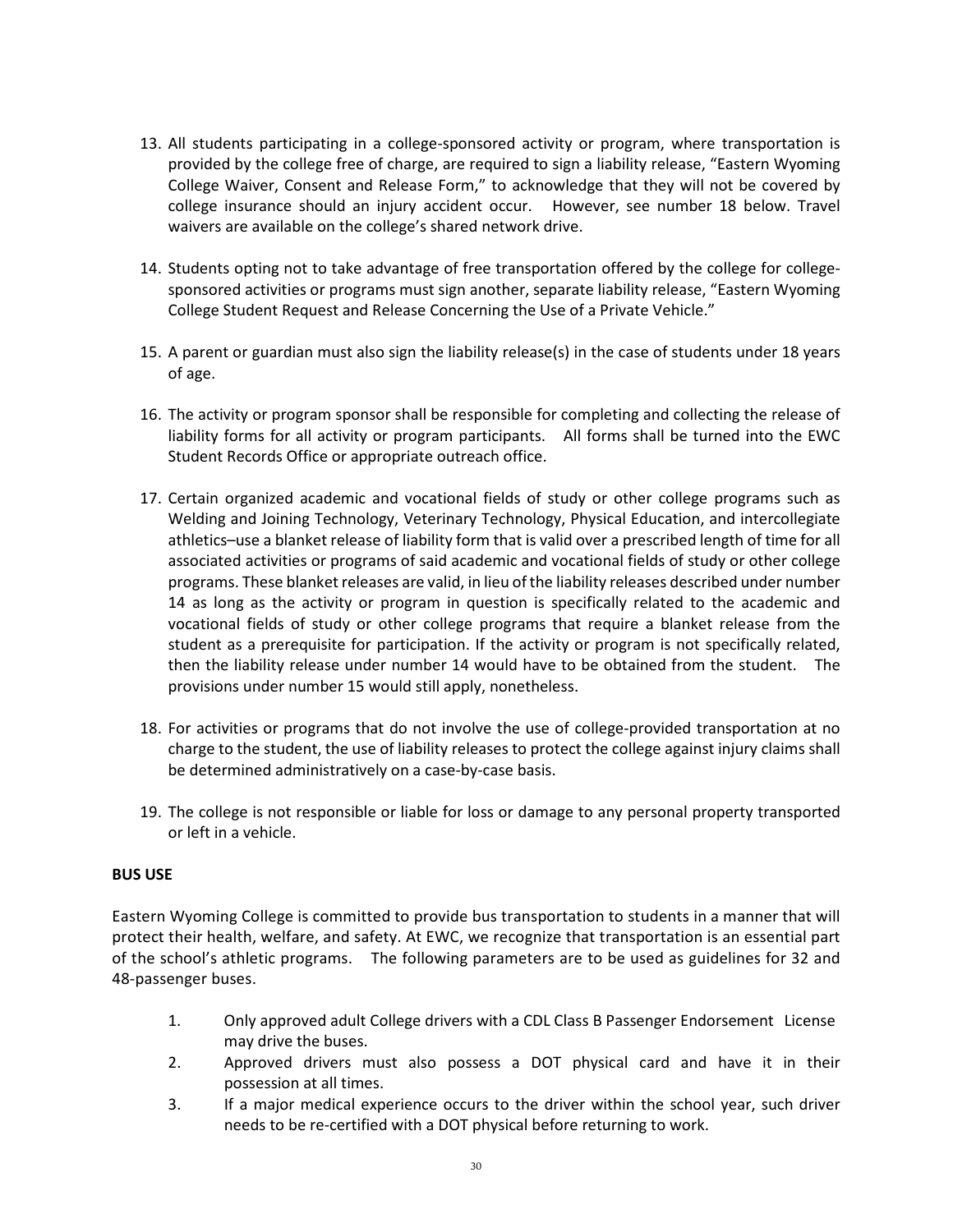- 4. College student trip itineraries and rosters must be provided to Student Services prior to departure.
- **5.** It is the responsibility of the organization sponsoring the trip to contact the Information Center representative to secure a trained and certified driver.

#### **Administrative Rule 6.7.2: VEHICLE RESERVATION REQUESTS**

Adopted 1/14/20

Reservations for pool cars and vans can be made by EWC employees by filling out the Vehicle Reservation Request Form or by contacting the Information Center at 532-8211. Reservations are made on a first come, first serve basis, and occasionally based upon college business needs. If travel plans are canceled or the vehicle is no longer required, the Information Center should be contacted immediately. Keys to vehicles are available for pick-up from the Information Center at 8:00 a.m. the morning of the trip or the afternoon before if leaving earlier than 8:00 a.m. The vehicle's keys will be issued, along with the appropriate Travel Report which includes mileage, trip reason, budget number and other important trip information. All vehicles will be returned with a full gas tank prior to its return using the UBS Fuel Card provided in the car bag. Please ensure all trash in the vehicle is removed prior to returning the vehicle.

#### **Administrative Rule 6.7.3: ACCIDENT PROCEDURES**

Adopted 1/14/20

In the event of an accident, the following procedures must be followed. If the vehicle is a college vehicle, the driver in the vehicle MUST contact the Information Center, regardless of the amount of damage.

- Obtain any medical attention that is necessary. Any accident that involves personal injury or property damage must be reported to the police.
- Exchange information with the other operator involved (if applicable), minimally obtaining driver's license and registration information, insurance company information and contact numbers. Also, obtain the names, addresses and telephone numbers of all witnesses.
- Don't admit fault or liability for the accident.
- Complete an accident report form, from an official law enforcement officer.
- Notify the driver's supervisor and the Business Office (ext. 8218) of the accident as soon as possible, even if the accident occurs on campus.
- The college's insurance company may contact you to obtain accident information. Please respond as promptly as possible.
- Information and records regarding accidents will be maintained by the Business Office.
- Other considerations when involved in a vehicle accident:
	- ❖ Be courteous.
	- $\mathbf{\hat{P}}$  Don't discuss any conditions or defects of the automobile.
	- Don't express any opinion or make any statement to anyone about the accident except to law officers and college representatives.
	- $\div$  Don't discuss the accident with anyone over the phone or in person, unless they represent the college.

#### **Post-accident review**

Vehicle accidents may undergo a post-accident review to determine the cause and preventability of an accident. Reviews could consist of representatives from college and the insurance company. Post-Accident Review Guidelines will be used as evaluation criteria.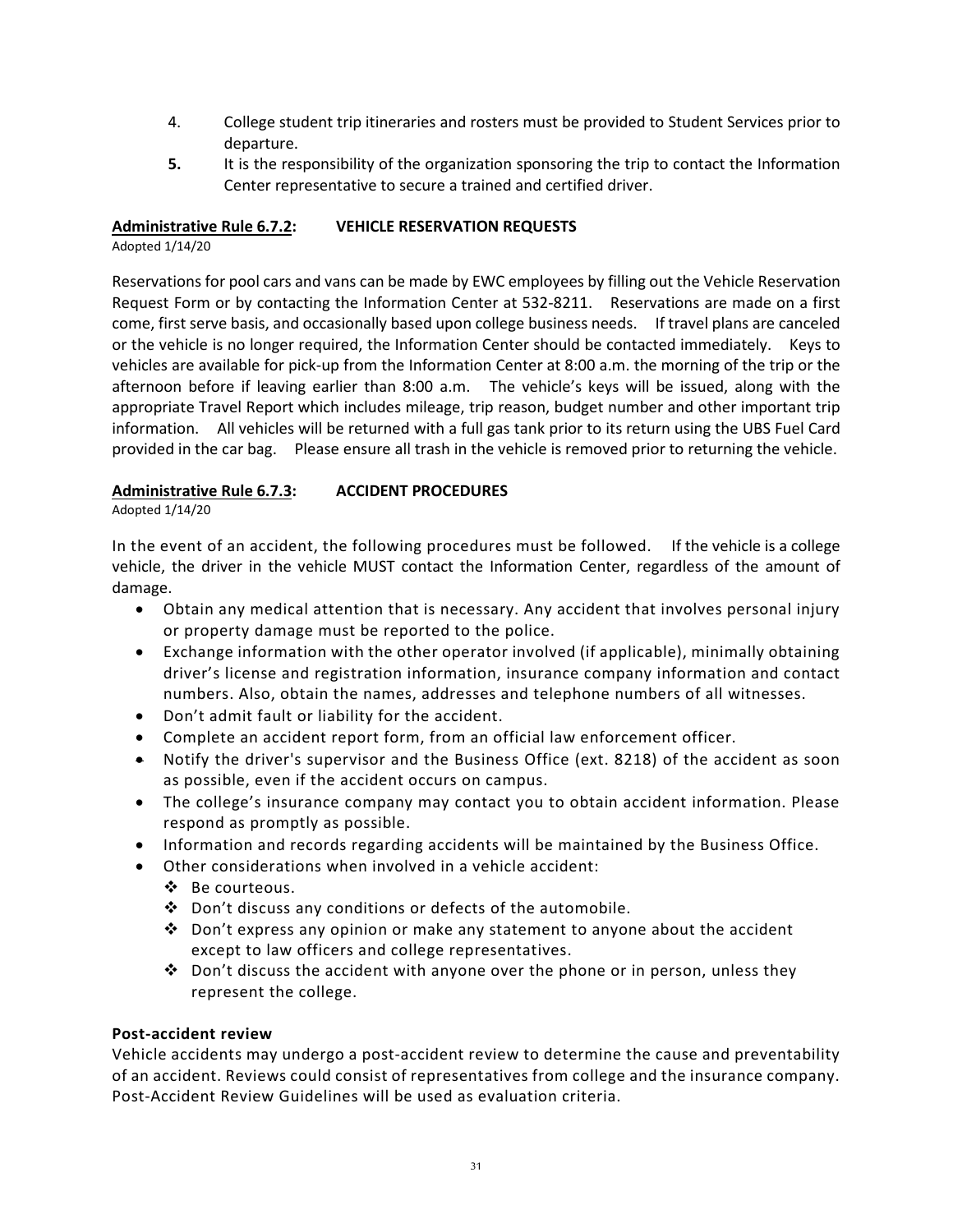Once a determination as to cause and preventability is established, findings and recommendations will be forwarded to Human Resources and the vehicle operator's supervisors (for employees) or Student Services (for Students) for any corrective action (e.g. temporary or permanent denial of college driving privileges, required attendance at additional training program, etc.).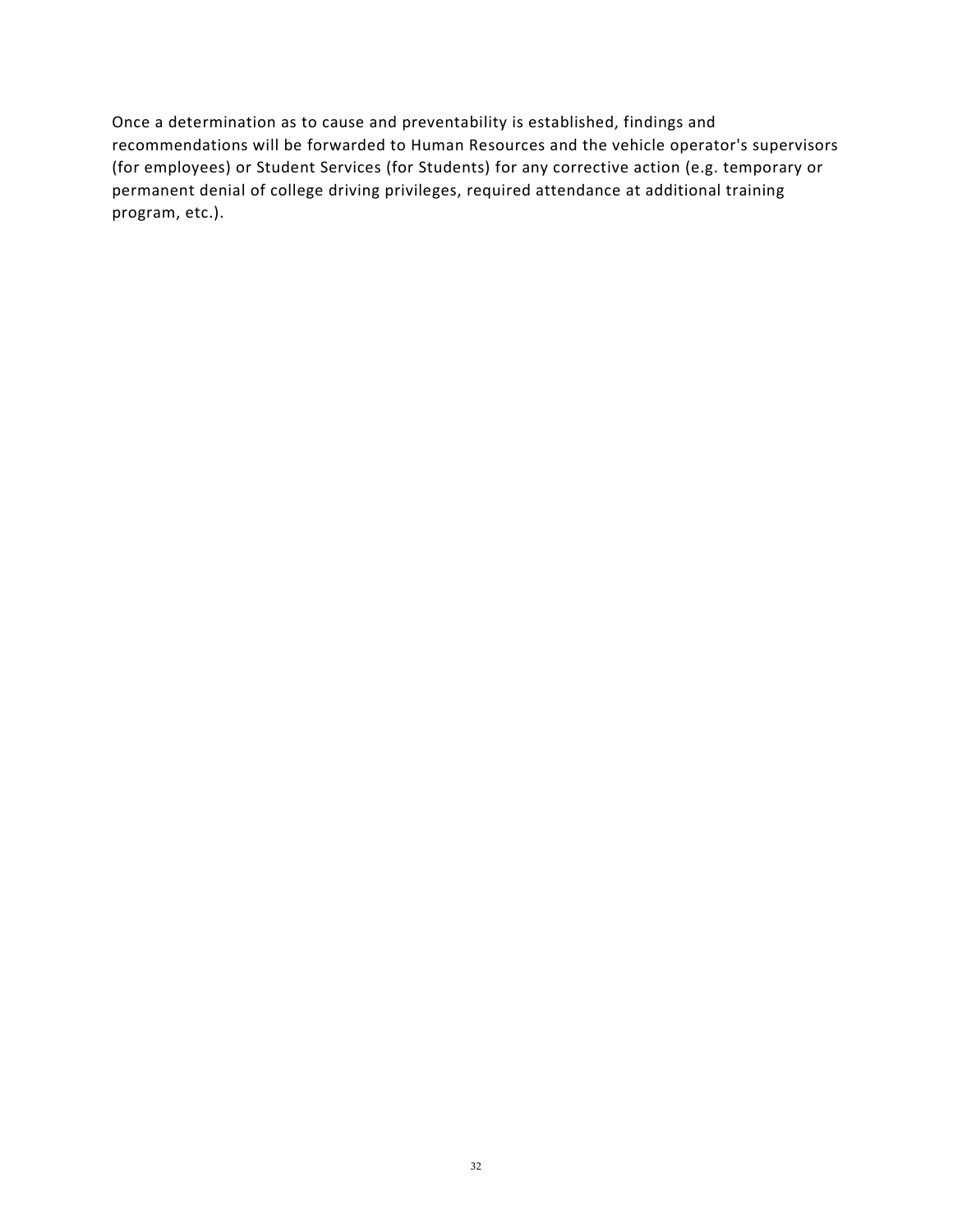#### **BOARD POLICY 6.8: PROCUREMENT CARD POLICY**

*Adopted 7/17/02 Revised 11/8/05(RF), 12/11/07, 2/11/14, 10/10/17(RN), 10/10/19*

Eastern Wyoming College assigns widely accepted, procurement cards to trustees, administrators, faculty, and staff members who travel frequently. The procurement cards (P-cards) are made available primarily to facilitate travel by providing an easy method of paying expenses while traveling on college business.

Procurement cardholders are representatives of the College; therefore, cardholders must always consider the procurement card objectives and follow the policies and procedures of the College when making purchase decisions. All purchases should be made in the best interest of Eastern Wyoming College and the cardholder's department.

Cardholders and Budget Managers are responsible for their own actions and cannot claim that they were ignorant of EWC purchasing procedures. Purchase(s) using the college procurement card must be for the use and benefit of the College, therefore **personal purchases** of any nature are **NOT** allowed under any conditions or circumstances. Utilizing the EWC tax exempt status or leveraging its purchasing power for personal gain is not lawful and jeopardizes the P-card program. Cardholders must not receive any personal gain from use of the card.

#### **Administrative Rule 6.8.1: PROCUREMENT CARD REQUEST PROCESS AND USE PROCEDURES**

Adopted 7/17/02 Revised 11/8/05(RF), 2/11/14, 10/10/17(RN), 9/24/18, 10/10/19

Requests for P-cards can be made to supervisors. Trustees, administrators, faculty, and staff members requesting issuance of a college procurement card must attend P-card training prior to receiving their card. Each cardholder will signify their understanding of the procurement card process by signing a statement that states that they have received training and are aware of the administrative rules and policy regarding P-card use.

The purchases of items using public funds for personal use is prohibited; therefore, personal purchases are not allowed on the college procurement card. An individual cannot reimburse the College for such purchases. If a personal purchase is made (inadvertently or otherwise) on the P-card, it is the cardholder's responsibility to obtain a credit from the vendor and make payment with another means. This correction should be done as quickly as feasibly possible, and the Budget Manager/Supervisor must be notified immediately. Exceptions need to be approved by the Vice President for Administrative Services.

Procurement cards may be utilized by college employees and trustees mentioned above, under the following circumstances:

- 1. For travel expenses when such expenses directly concern and relate to college business. Such expenses include, but are not limited to: meals, transportation, registration fees, and lodging costs.
	- a. A college P-card shall never be used for personal purchases or for the purchase of alcoholic beverages while traveling on college business.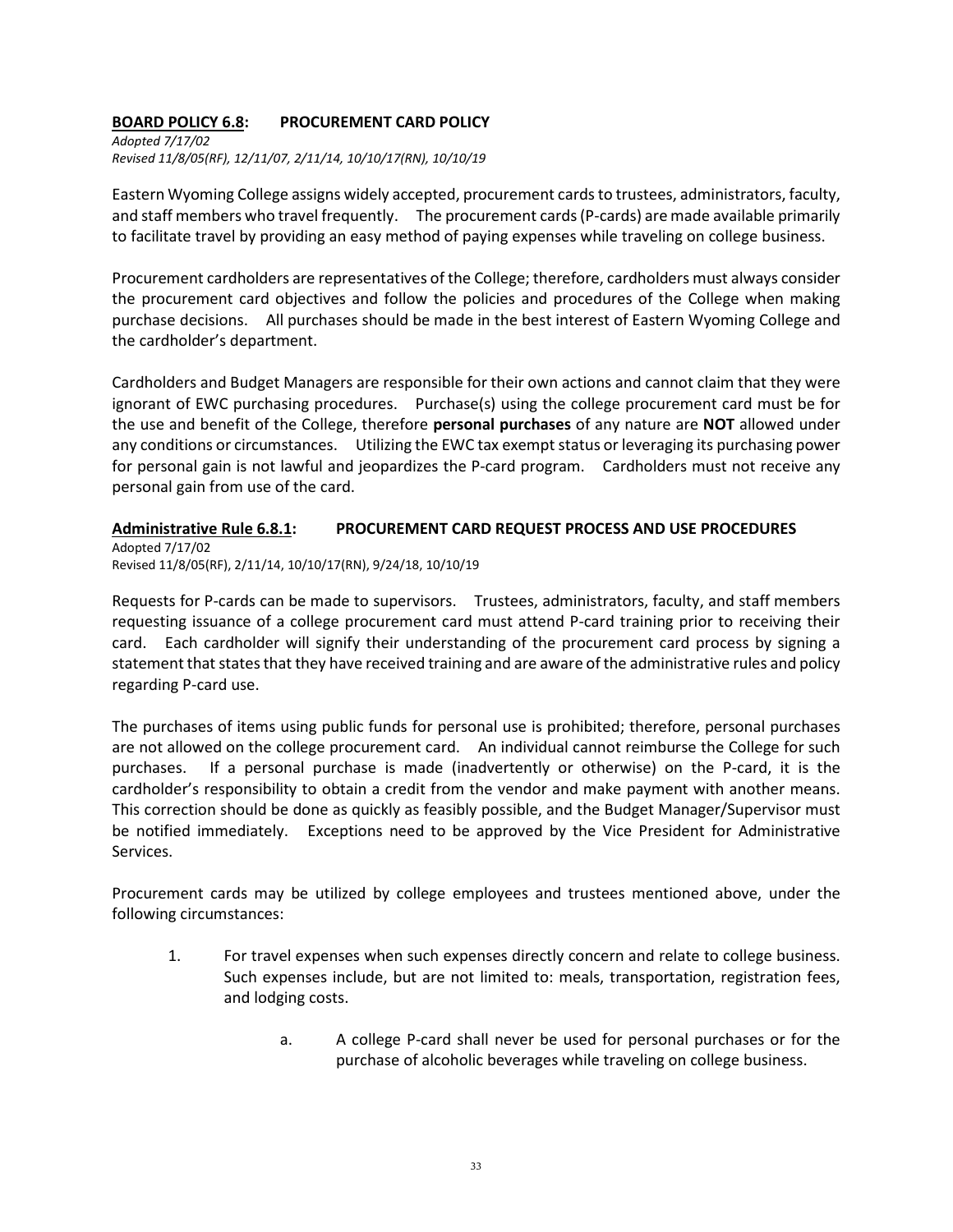- b. A college procurement card shall never be used for cash advances, motel/hotel movies, mini bar, or personal valet services. Valet services include, but are not limited to, shoe shining, assistance with parking vehicles, laundry services, spa services, concierge services, tours, and baggage services. Exceptions may be granted for valid employee ADA accommodations.
- 2. College supplies or services may be purchased with a college P-card if the use of a voucher is not possible or highly impractical (i.e., a vendor will not accept a college purchase order AND the goods or services offered by the vendor are not available at a demonstrated better price from another vendor), and the employee has secured the required supervisor authority prior to such purchase.
	- a. Purchases of supplies or services with a college procurement card are subject to all applicable college purchasing policies and procedures.
	- b. Required supervisor authority is defined under #6 below.

The President shall authorize employee positions to hold a college procurement card**,**  which will be reviewed periodically. A cardholder may not authorize other employees to use his/her assigned card. The Board of Trustees may authorize the use of P-cards by trustees for travel purposes. Requests to temporarily raise the credit limit for a particular assigned card shall be made to the Vice President for Administrative Services and shall not be requested through direct contact with the procurement card company. The President must approve employee requests for a permanent credit limit increase.

A lost or stolen college P-card shall be reported immediately to the procurement card company, the President, and the Vice President for Administrative Services. The same applies if an unauthorized party has been using the P-card. The Business Office Director shall be notified if the Vice President is not on campus or otherwise available.

P-cards shall be revoked at the discretion of the President, if an employee consistently fails to follow Board policy and procedures regarding P-card use.

This policy does not apply to the gasoline credit cards that are checked out with motor pool vehicles.

Itemized receipts must be attached to the P-card charge slip. This includes detailed motel/hotel bills and gas receipts. Meals may be charged to a motel/hotel bill. Likewise, when purchasing supplies or services with a college P-card, an itemized receipt from the vendor must be obtained. The receipt should provide detailed information showing full description and cost of each item.

3. If an alcoholic beverage is purchased during a meal, the employee or trustee shall pay for such alcoholic beverage with cash, a personal check, or a personal credit P-card, under a separate ticket. **Under most circumstances, a college employee or trustee shall not be allowed to purchase alcoholic beverages with college funds. However, see Board Policy 2.15.**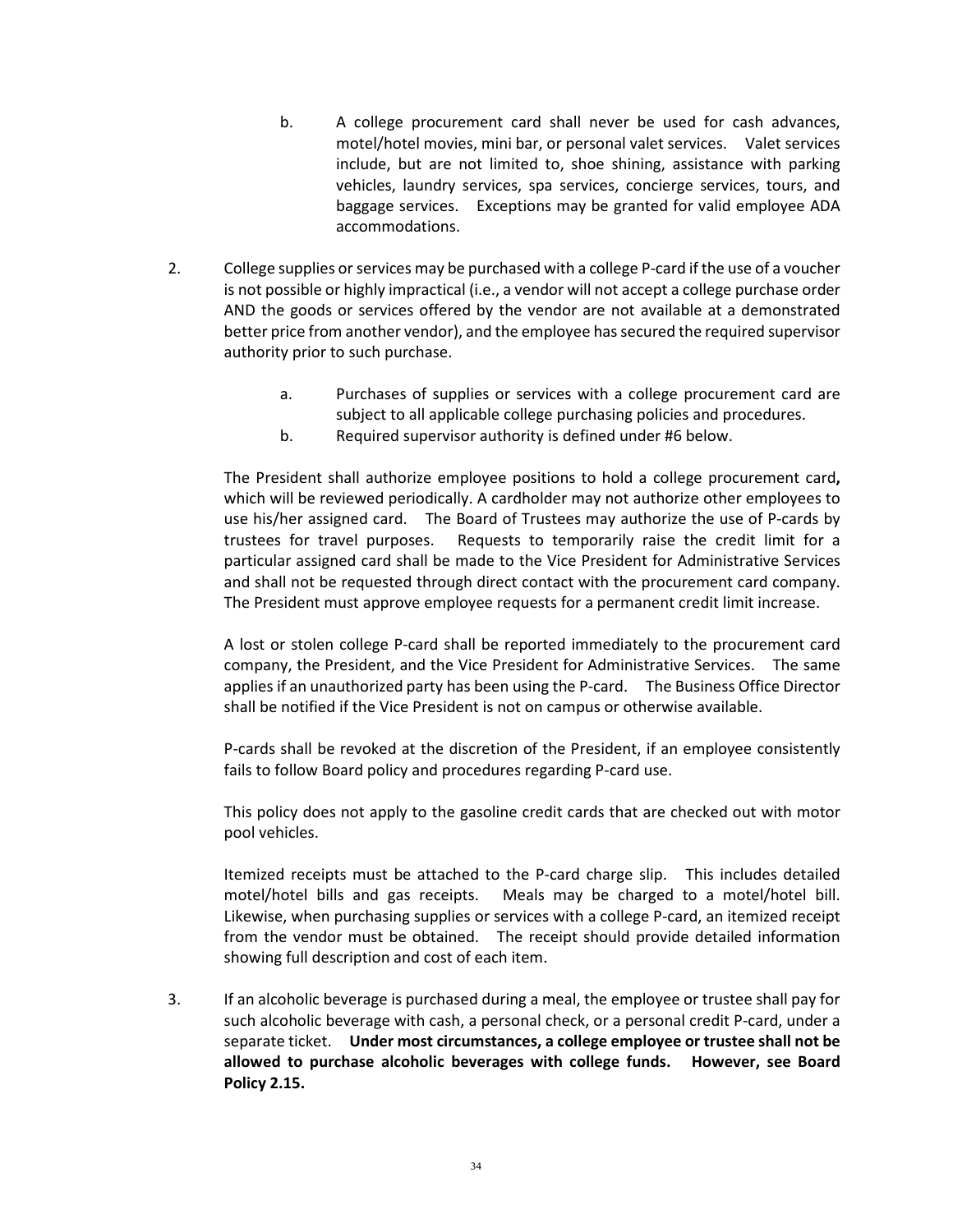- 4. Expenses for meals can only be authorized if the college employee or trustee attaches an itemized statement/ticket/receipt. A tip, not to exceed twenty percent (20%), may be added to the bill by the meal provider (restaurants in certain geographic locales automatically add tips to the bill, which may exceed the 20% limit).
- 5. Itemized receipts and related P-card charge slips shall be turned into the Business Office, attached to the monthly statement that reports the charges. In order to avoid financing charges, this should be done as soon as possible after receipt of the monthly statement to allow time for the Business Office to process the payment. All charges on the monthly statement shall be coded to a proper, general ledger budget number.

A. All statements are available to all cardholders online once the cardholder properly registers and signs into their online account.

B. All cardholders are responsible to monitor their card activities throughout the month and contact the Vice President for Administrative Services in advance of any travel/purchases that may exceed their credit limit.

6. For employees, a single purchase of non-travel related items (supplies or services) less than \$1,000, requires the approval of an immediate supervisor. Current purchasing limits and procedures still apply.

A single purchase of non-travel related items (supplies or services) of \$1,000 or more requires the approval of both the immediate supervisor and the supervisor's supervisor.

- 7. When placing an order by telephone or fax, an assigned order number shall be immediately acquired from the vendor, as well as a faxed copy of the invoice that shows cost information. When placing an order through the Internet, an assigned order number shall be acquired, as well as either a printed on-line invoice or an e-mailed invoice. The invoice must contain cost information.
- 8. College employees or trustees shall ensure receipt of goods, services, and/or materials and shall follow-up with the vendor to resolve any delivery problems, discrepancies, and/or damaged goods. All supplies or materials shall be immediately inspected upon receipt. If there is a problem with the order, the merchant shall be contacted and notes on problems and their resolution should be kept, including names, dates and conversation results.
- 9. Cards should NEVER be used at local vendors where EWC has established accounts. EWC has established accounts at most, if not all, local vendors. Established accounts have pre-verified tax-free status and billing arrangements.
- 10. A missing receipt slip is used when cardholder does not have appropriate receipt. This should be a rare occasion and not commonplace.
- 11. If cardholder is taking a class that was approved for Professional Development credit, cardholder should not use their own card to authorize payment of the class. Payment should be authorized by supervisor/supervisor's card only.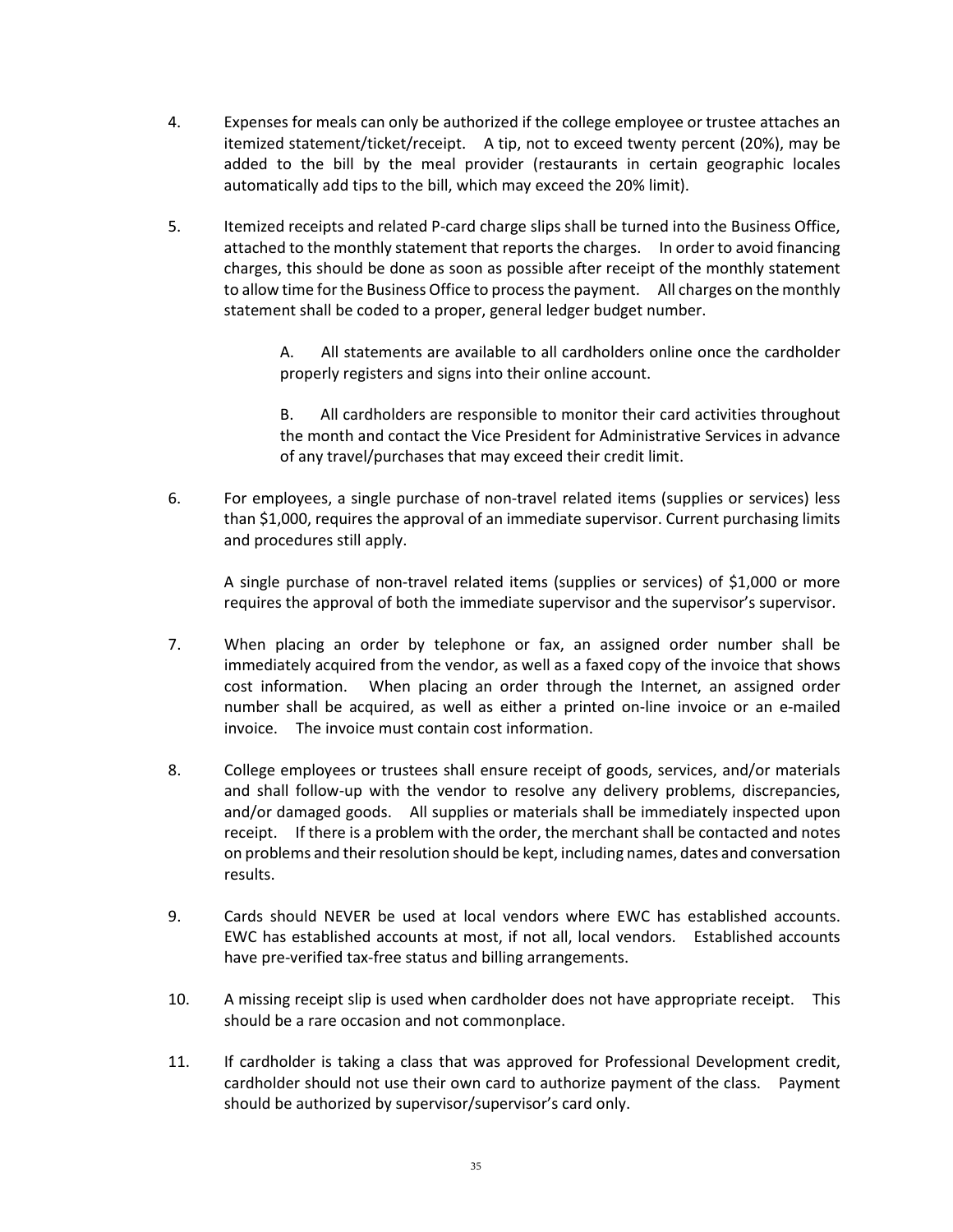12. EWC is exempt from sales tax within the State of Wyoming. Therefore, cardholders should never pay sales tax on purchases made within or delivered to, Wyoming. Cardholders should always have in their possession a tax exempt form (available on the M: drive) that can be given to the vendor to verify tax exempt status.

## **Administrative Rule 6.8.2: PROCUREMENT CARD ETHICS**

*Revised: 10/10/19*

EWC employees and trustees are subject to the laws and policies which impact all public employees. Employees are not to show favoritism to particular vendors or providers of services or share one vendor's quotes with another. The acceptance of gifts and gratuities of value from outside interests such as vendors is illegal. When in doubt about the acceptance of gifts that may be considered customary, remember, the best guideline is DO NOT ACCEPT ANYTHING OF VALUE FROM A VENDOR.

#### **Conflict of Interest**

A conflict of interest occurs when an employee either:

- 1. Has an existing or potential financial or other interest which impairs, or might appear to impair, the employee's independent judgment in the discharge of responsibilities to the College or,
- 2. May receive a material, financial or other benefit from knowledge or information confidential to the College

#### **Card Misuse and Sanctions Card**

Misuse and failure to adhere to the requirements of the P-Card program has serious consequences. The cardholder understands that his/her improper use of the EWC procurement card may be cause for disciplinary action by the College, including termination, and that improper use of the procurement card may subject the cardholder to criminal prosecution. Misuse is broadly defined as using the card in violation of college policies and procedures as well as the P-Card program requirements.

Examples of misuse of the procurement card include, but are not limited to:

- 1. Using the procurement card for personal purchases or for purchases that are not authorized by the College.
- 2. Using the procurement card to purchase any goods or services that violate policies or procedures of the College, including those items listed as specific exclusions for the procurement card, or which violate any law or regulation to which the College must adhere.
- 3. Splitting a transaction to circumvent the transaction limit authorized for the cardholder's card.
- 4. Using multiple cards to circumvent the transaction limit authorized for the cardholder's card.
- 5. Failing to provide required purchasing documentation in a timely manner.
- 6. Failing to provide information about any specific purchase.
- 7. Giving the cardholder's P-card to another individual to use for a purchase. Occasionally, a person may be authorized to use another cardholder's card. The cardholder may make transactions on behalf of others in his/her college, department or division, however the cardholder is responsible for the business validity of the use of his/her card.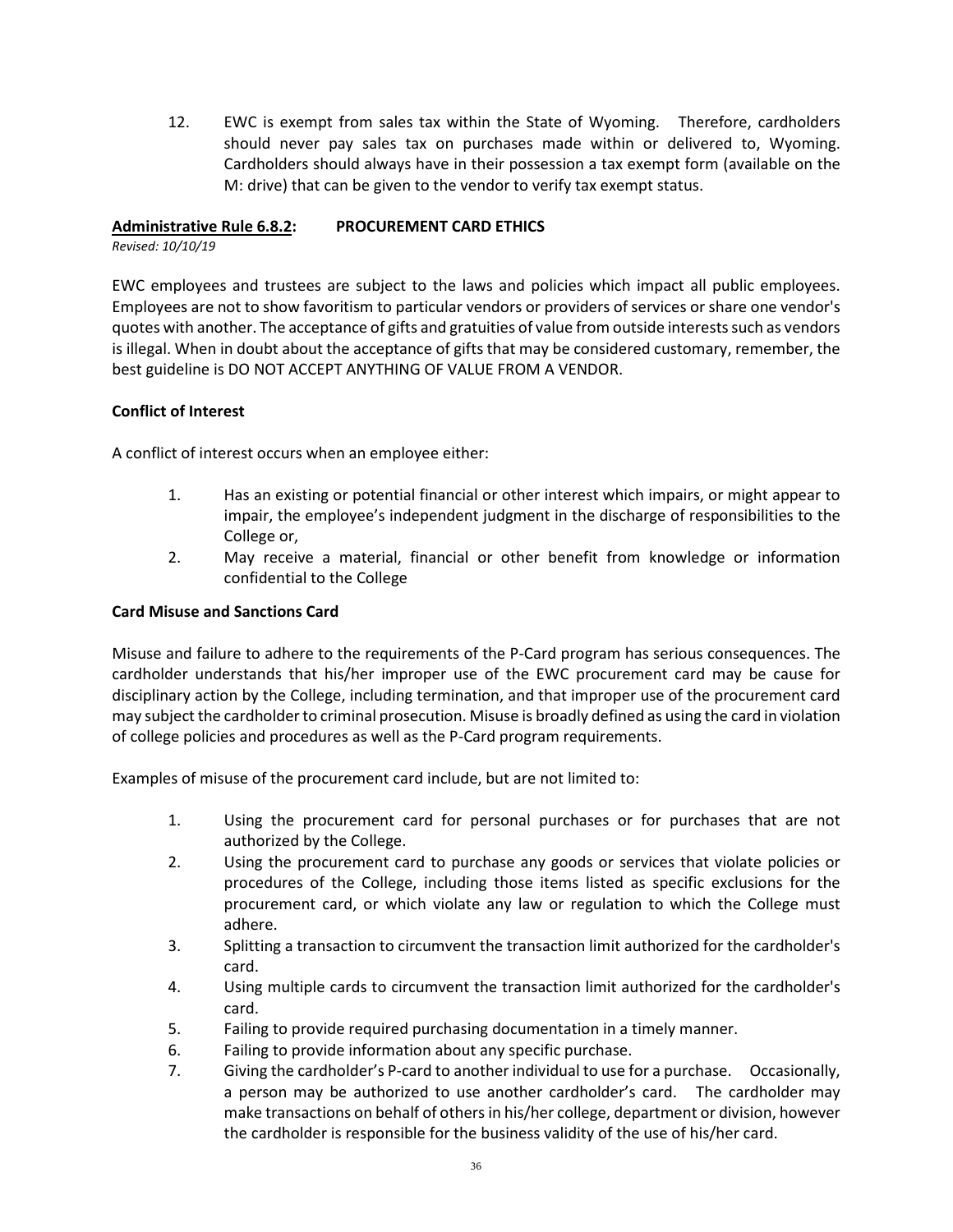#### **Reporting Misuse of the Procurement Card**

All P-Card program participants, including but not limited to the: president, vice-presidents, deans, directors, cardholders and budget managers are required to know and follow procurement card policies. Program participants also need to be aware of program misuses and consequences associated with these misuses. A department vice president, dean or director, budget manager and the Vice President for Administrative Services may review all transactions in order to identify possible misuse of the card. The review should be conducted each statement period and prior to submitting the final paperwork to the Business Office. By signing the P-card statement, the Budget Manager is acknowledging that all transactions were made appropriately and that no misuse has occurred. The Business Office shall notify the Budget Manager when it appears that misuse has occurred. Cardholders and Budget Managers are solely responsible for their own actions and cannot claim that they were ignorant of the rules or someone else in their department or the College insisted that they bend the rules. Prohibited purchases and card misuse are outlined throughout the procedures manual and reviewed during training sessions completed by all cardholders and support staff.

#### **Consequences and Accountability**

When it has been found that misuse may have occurred or that the requirements of the Procurement Card Manual are not being followed, the Budget Manager shall notify the Vice President for Administrative Services of such issues. The Vice President for Administrative Services will review the information to determine the best course of action in conjunction with the problems outlined below.

#### F**requent problems associated with the program processes may include, but are not limited to**:

- Failure to provide a detailed receipt.
- Failure to enter an authorized and complete budget string.
- Failure to obtain written approval when purchasing for others.
- Failure to complete the month-end processes on time.
- Failure to ensure that the P-card statement and receipts match and contain only authorized purchases.

#### **Consequences for misuse may include, but are not limited to**:

- Written notification of misuse sent to department head and cardholder
- The Vice President of Finance and Administrative Services or the President reserves the right to suspend or cancel cards at any time.
- Termination of employment
- Criminal prosecution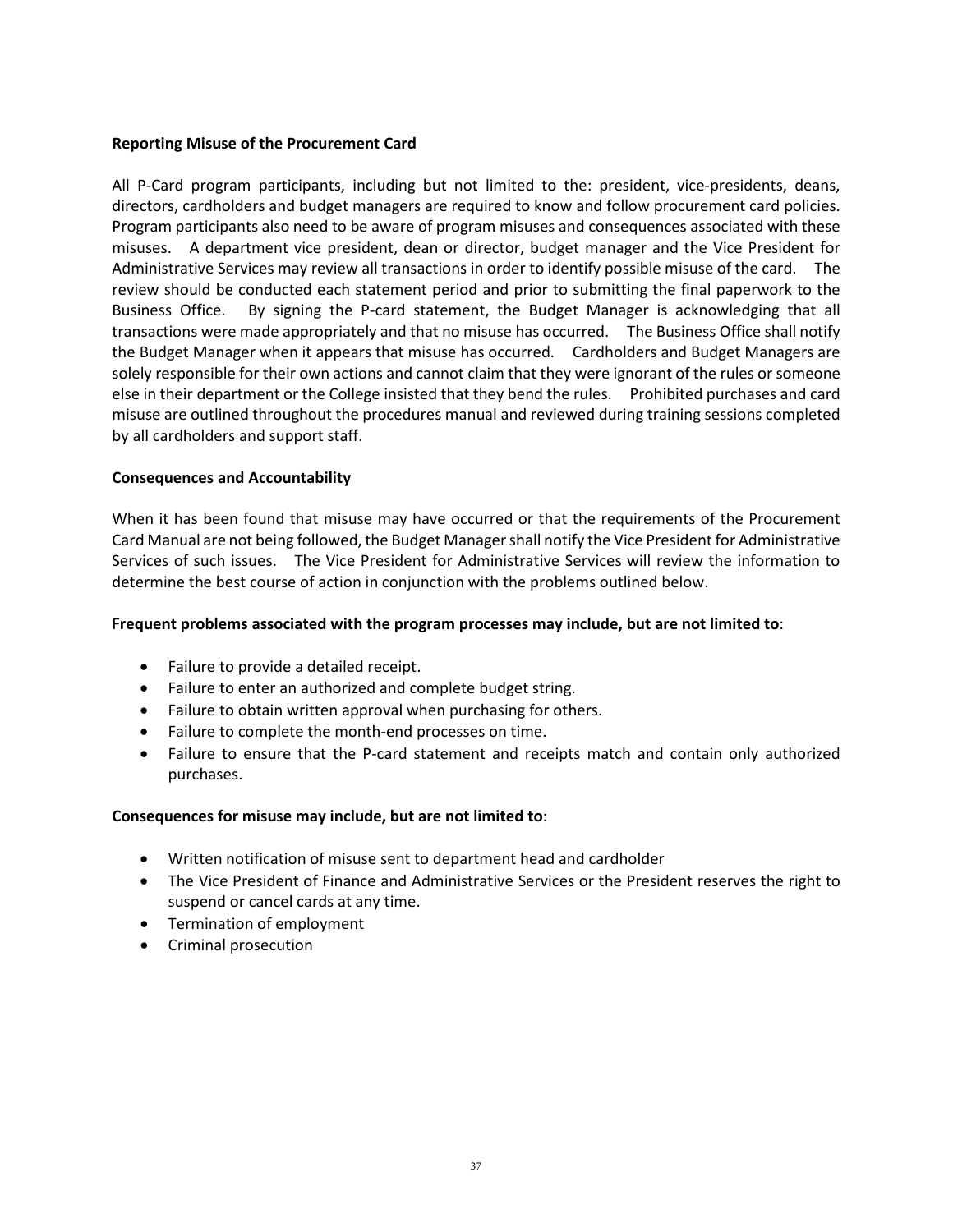## **BOARD POLICY 6.9: INVESTMENT POLICY**

*Adopted 6/10/03 Revised 11/8/05(RF), 2/11/14, 10/10/17(RN)*

Eastern Wyoming College shall invest its cash so as to maximize the return within established parameters of fiscal prudence, liquidity, fairness to vendors, and safety of principal. The College shall conduct all investing activities in accordance with its own policy and administrative rules, and in compliance with all applicable statutes of the State of Wyoming.

#### **Administrative Rule 6.9.1: INVESTMENT PROCEDURES**

*Adopted 6/10/03 Revised 11/8/05(RF), 2/11/14, 10/10/17(RN)*

Eastern Wyoming College (EWC) has adopted an investment policy that provides management with flexibility to enhance revenue through short-term, local investment opportunities. Investment earnings generated by the investment of excess cash resources are a vital revenue component to EWC. A minimum threshold level of earnings must be maintained in order to fully fund existing programs for the budget year. Earnings that are greater than the established minimum are available to enhance operating budgets, upon approval by the EWC Board of Trustees. Therefore, a successful investment program is important, as it benefits not only sustainability, but growth.

Eastern Wyoming College may only purchase those investments that comply with Wyoming Statutes (see W.S. 9-4-831). Further, the EWC Board of Trustees must pre-approve each investment type (except for certificates of deposits/time deposits, which have already been approved) and financial entity employed in the investment of College funds.

Eastern Wyoming College may only invest in those investment types that are listed in current Wyoming Statutes and have been approved by the EWC Board of Trustees. As of July 30, 2013, approved investment types are:

- 1. United States treasury bills, notes or bonds, including stripped principal or interest obligations of such issuances, or any other obligation or security issued by the United States treasury or any other obligation guaranteed as to principal and interest by the United States.
- 2. Bonds, notes, debentures, or any other obligations or securities issued by or guaranteed by any federal government agency or instrumentality, including but not limited to the following to the extent that they remain federal government agencies or instrumentalities: Federal National Mortgage Association, Federal Home Loan Bank, Federal Farm Credit Bank, Federal Home Loan Mortgage Corporation, and Government National Mortgage Association. All federal agency securities shall be direct issuances of federal agencies or instrumentalities.
- 3. Repurchase agreements involving securities which are authorized investments under (1.) and (2.) above. The securities may be held in a custodial arrangement with a member bank of the Federal Reserve System or in a segregated account at a Federal Reserve System bank. The repurchase agreement must provide for daily valuation and have a minimum excess market price reserve of one hundred two percent (102%) of the investment.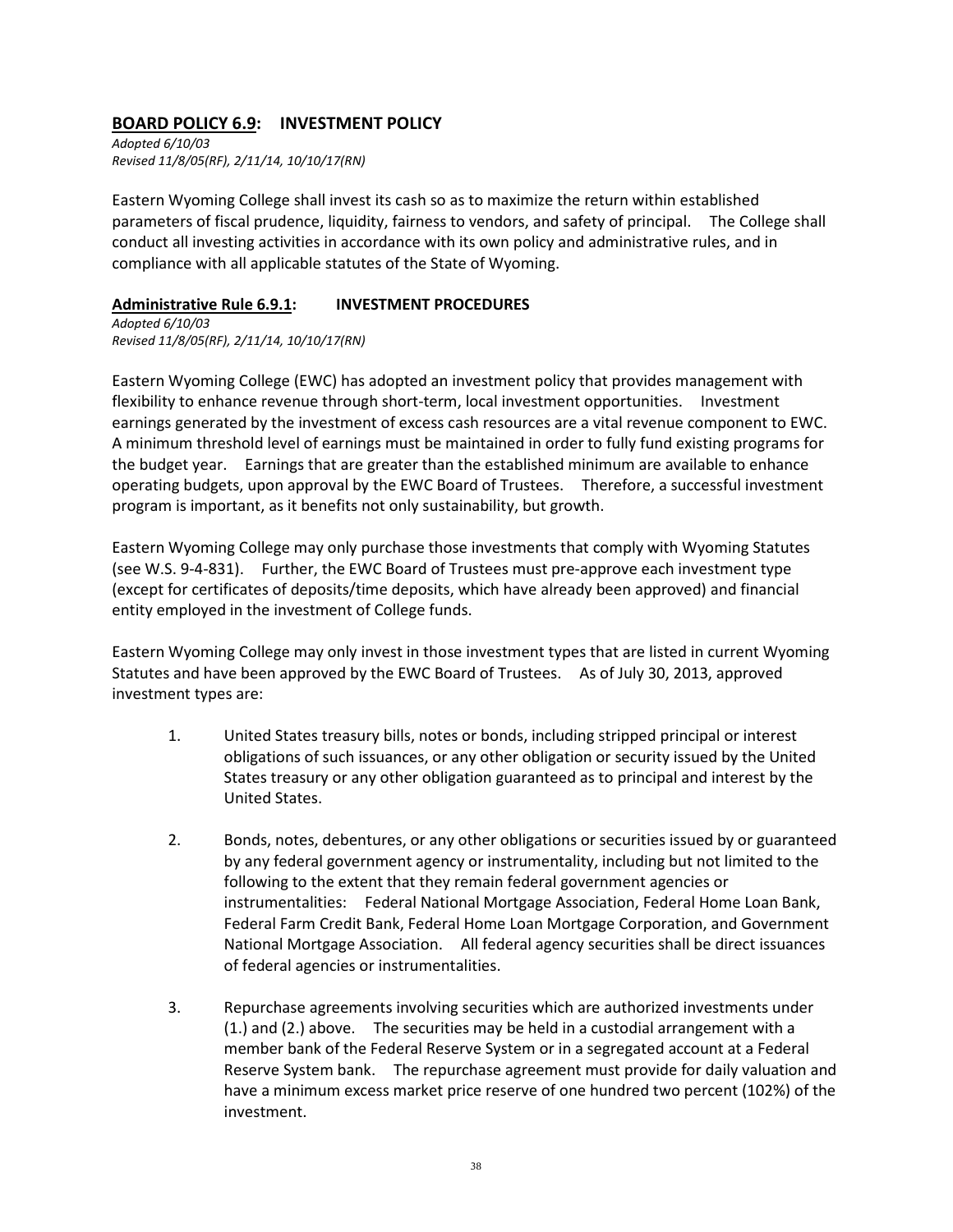- 4. Mortgage-backed securities that are obligations of or guaranteed or insured issues of the United States, its agencies, instrumentalities, or organizations created by an act of congress, excluding those defined as high risk. High risk mortgage-backed securities are defined as any security which meets either of the following criteria:
	- A. Is rated V-6 or higher by Fitch Investors Service or at an equivalent rating by another nationally recognized rating service; or,
	- B. Is defined as a high risk mortgage security under Section III of the Supervisory Policy Concerning Selection of Securities Dealers and Unsuitable Investment Practices, as amended by the Federal Financial Institutions Examination Council, as created under 12 U.S.C. 3301, et seq., or its successor.
- 5. Bankers acceptances of United States banks eligible for purchase by the Federal Reserve System.
- 6. Guaranteed investment contracts, if issued and guaranteed by a United States commercial bank or a United States insurance company. The credit quality of the issuer and guarantor shall be the highest category of A.M. Best, Moody's, or Standard and Poor's rating service. The contract shall provide the governmental entity a nonpenalized right of withdrawal of the investment if the credit quality of the investment is downgraded.
- 7. A commingled fund of eligible securities listed herein, if the securities are held through a trust department of a bank authorized to do business in Wyoming or through a trust company authorized to do business in Wyoming with total capital of at least ten million dollars (\$10,000,000) or which has an unconditional guarantee with respect to those securities from an entity with total capital of at least one hundred million dollars (\$100,000,000).
- 8. Certificates of deposit of a savings and loan association or a federal savings bank authorized to do business in this state to the extent that they are fully insured by the Federal Deposit Insurance Corporation (FDIC) or secured by a pledge of assets, and are otherwise authorized as a depository by the EWC Board of Trustees, as prescribed by law.
- 9, Certificates of deposit of a bank authorized to do business in Wyoming to the extent that they are fully insured by the FDIC or secured by a pledge of assets, and are otherwise authorized as a depository by the EWC Board of Trustees, as prescribed by law.
- 10. As authorized by W.S. 37-5-206 and 37-5-406, bonds of the Wyoming pipeline authority and the Wyoming infrastructure authority.
- 11. Investments in shares of a diversified money market fund are authorized except that no entity of Wyoming government shall at any time own more than ten percent (10%) of the fund's net assets or shares outstanding. Investments under this subsection are limited to a diversified money market fund which seeks to maintain a stable share value of one dollar (\$1.00), is registered under the Securities Act of 1933 and Investment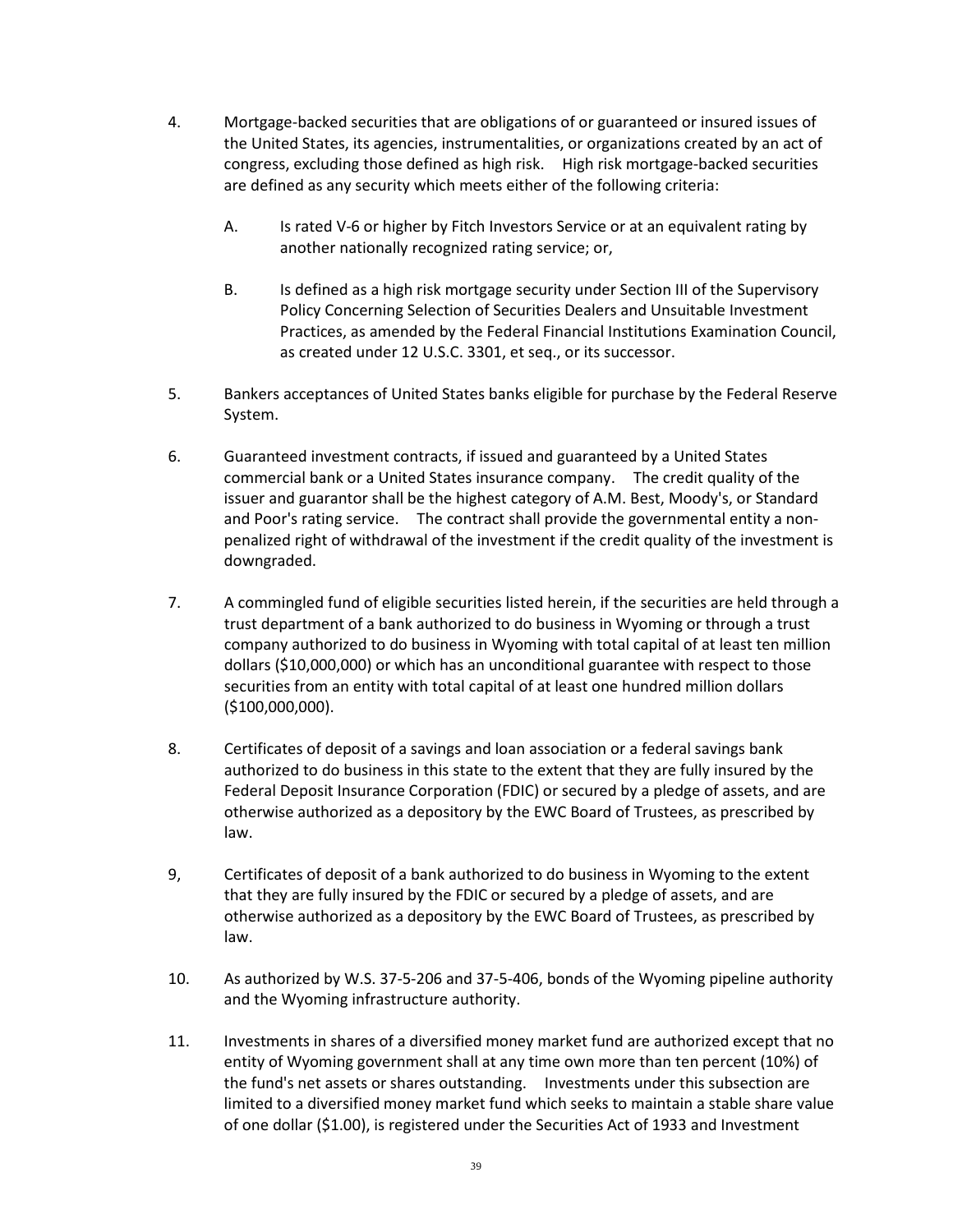Company Act of 1940, as amended, and has qualified under state registration requirements, if any, to sell shares in Wyoming and which:

- A. Invests its assets–
	- i. Solely in securities issued by the United States treasury, obligations, or securities issued by or guaranteed by any federal government agency or instrumentality, and repurchase agreements collateralized by such instruments at not less than the repurchase price including accrued interest;
	- ii. Solely in securities issued by the United States treasury, obligations, or securities issued by or guaranteed by any federal government agency or instrumentality, and repurchase agreements collateralized by such instruments at not less than the repurchase price including accrued interest;
	- iii. So that an average dollar weighted maturity of ninety (90) days or less is maintained at all times; and,
	- iv. Under limitations such that the fund may borrow funds for temporary purposes only by entering into repurchase agreements and only to the extent permitted by federal law.
- B. Does not impose a sales charge.
- C. Maintains the highest quality rating from at least one (1) of the nationally recognized rating organizations, such as Standard & Poor's Corporation or Moody's Investor Services.
- D. Has an operating history of not less than five (5) consecutive years.
- E. Requires submission of sixty (60) days advance notice of any investment policy change, in the case where such policy changes may be approved without approval of the fund's shareholders or requires approval by shareholders entitled to vote a majority, as the term is defined under the Investment Company Act of 1940, as amended, of the fund's shares.
- F. Is purchased from a person licensed to sell securities in Wyoming through or for an account with an entity which, at the time the investment is made by the state or local government:
	- i. Has been continuously engaged in the business of selling securities in Wyoming for the preceding two (2) years or a financial institution authorized to do business in Wyoming and qualified by law to act as a depository of public funds in this state; and,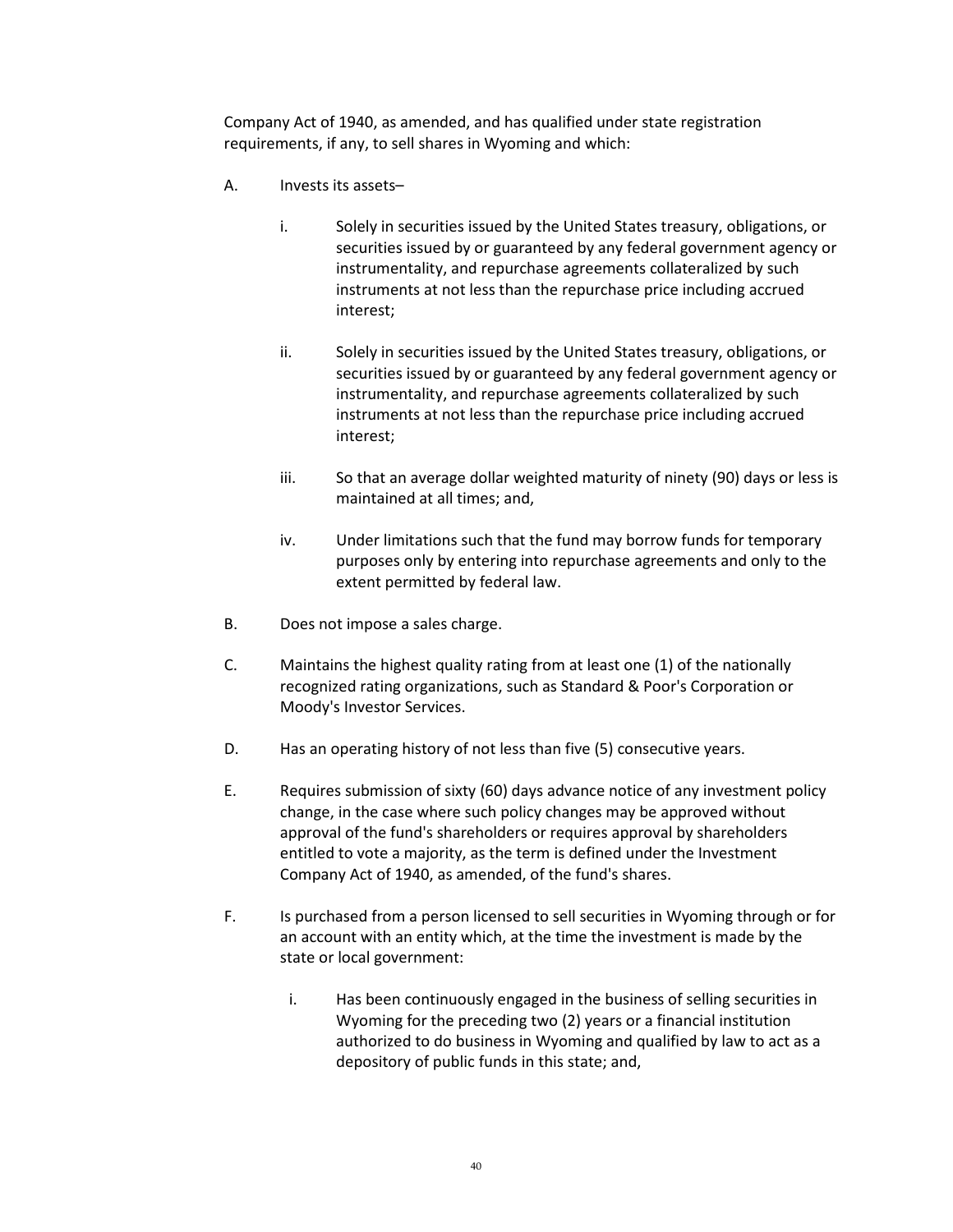- ii. Currently, and during the preceding two (2) years, continuously had at least one (1) established place of business in this state. As used in this subparagraph, "established place of business" means a place in this state which is actually occupied either continuously or at regular periods by employees or agents of the entity who are licensed to sell securities in this state and where a large share of the entity's business in this state is actually conducted.
- 12. Commercial paper of corporations organized and existing under the laws of any state of the United States, provided that at the time of purchase, the commercial paper shall:
	- A. Have a maturity of not more than two hundred seventy (270) days; and,
	- B. Be rated by Moody's as P-1 or by Standard & Poor's as A-1+ or equivalent ratings indicating that the commercial paper issued by a corporation is of the highest quality rating.

Any company or person (other than EWC employees or Trustees) that executes investment transactions on behalf of or offers investment advice to Eastern Wyoming College must sign a Securities Dealer Certification Form that indicates the company or person has read EWC's investment policy and accompanying administrative rules, and agrees to abide by Wyoming state law with respect to investment advice given and transactions completed. For the purpose of purchasing certificates of deposits or time deposits under (8.) and (9.) above, the Securities Dealer

Certification Form is not required of banks that have been approved as a depository of EWC public funds.

Competitive bidding among participating authorized depositories offering time deposits for the highest possible yield under substantially equal risk levels is encouraged and shall be used when management can reasonably commit excess cash resources to an investment program for a predetermined length of time. However, the length of time should not generally exceed 120 days. It is allowable to roll the investment over for an additional 30 days without re-bidding.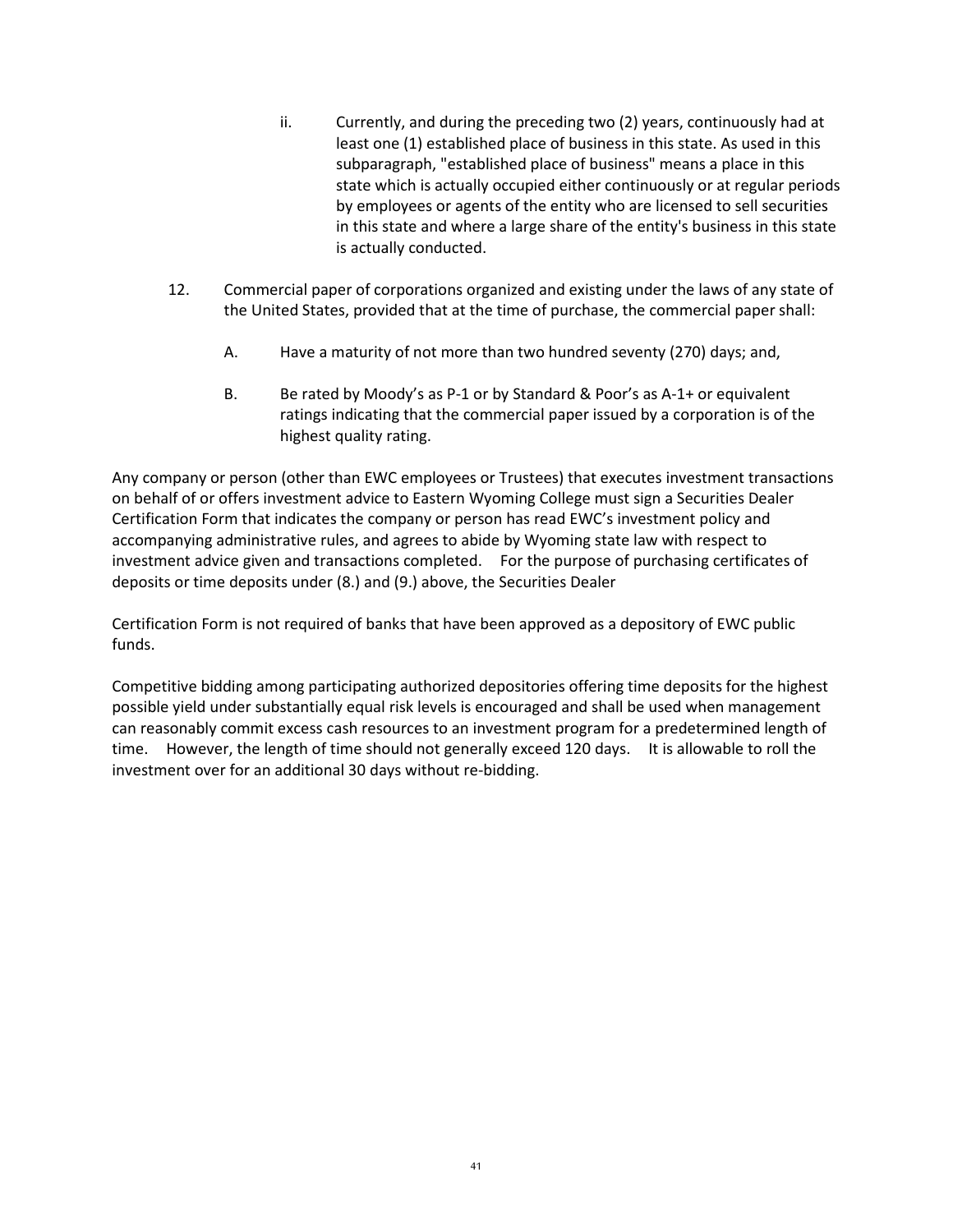## **BOARD POLICY 6.10: INFORMATION SECURITY PROGRAM POLICY**

*Adopted 12/09/03 Revised 11/8/05(RF), 2/11/14, 10/10/17(RN)*

This policy is adopted pursuant to the comprehensive written information security program (the "Program") mandated by the Federal Trade Commission's Safeguards Rule and the Gramm-Leach-Bliley Act (GLBA). The procedures related to this policy describe the Program elements pursuant to which Eastern Wyoming College intends to:

- (i) ensure the security and confidentiality of covered records, and ;
- (ii) protect against any unauthorized access or use of such records or information in ways that could result in substantial harm or inconvenience to students.

The Program incorporates by reference Eastern Wyoming College's policy already adopted, as such concerning the disclosure of confidential student information found at formal policy number 5.7, Family Educational Rights and Privacy Act (FERPA), as if such was set forth at length herein.

#### **Administrative Rule 6.10.1: INFORMATION SECURITY PROGRAM PROCEDURES**

*Adopted 12/09/03 Revised 11/8/05(RF), 2/11/14, 10/10/17(RN)*

*DESIGNATION OF REPRESENTATIVE*: The Vice President for Administrative Services is hereby designated as the Program Officer who shall be responsible for coordinating and overseeing the Program. The Program Officer may designate other employees at EWC to oversee and coordinate particular elements of the Program. Any questions regarding the implementation of the Program or the interpretation of this document should be directed to the Program Officer.

*SCOPE OF PROGRAM*: The Program applies to any record containing nonpublic financial information about a student or other third party who has a relationship with EWC, whether in paper, electronic, or other form that is handled or maintained by or on behalf of EWC. For these purposes, the term nonpublic financial information shall mean any information:

- (i) a student or other third party provides in order to obtain a financial service from EWC;
- (ii) about a student or other third party resulting from any transaction with EWC involving a financial service, or;
- (iii) otherwise obtained about a student or other third party in connection with providing a financial service to that person.

#### *PROGRAM ELEMENTS*:

- **1. RISK IDENTIFICATION AND ASSESSMENT**. EWC intends, as part of the Program, to identify and assess external and internal risks to the security, confidentiality, and integrity of nonpublic financial information that could result in the unauthorized disclosure, misuse, alteration, destruction, or other compromise of such information. In implementing the Program, the Program Officer will establish procedures for identifying and assessing such risks in each relevant area of EWC's operations, including:
	- a. Employee Training and Management: The Program officer will coordinate with representatives of EWC's Human Resources Department, Business Office, and Financial Aid Office to evaluate the effectiveness of EWC's procedures and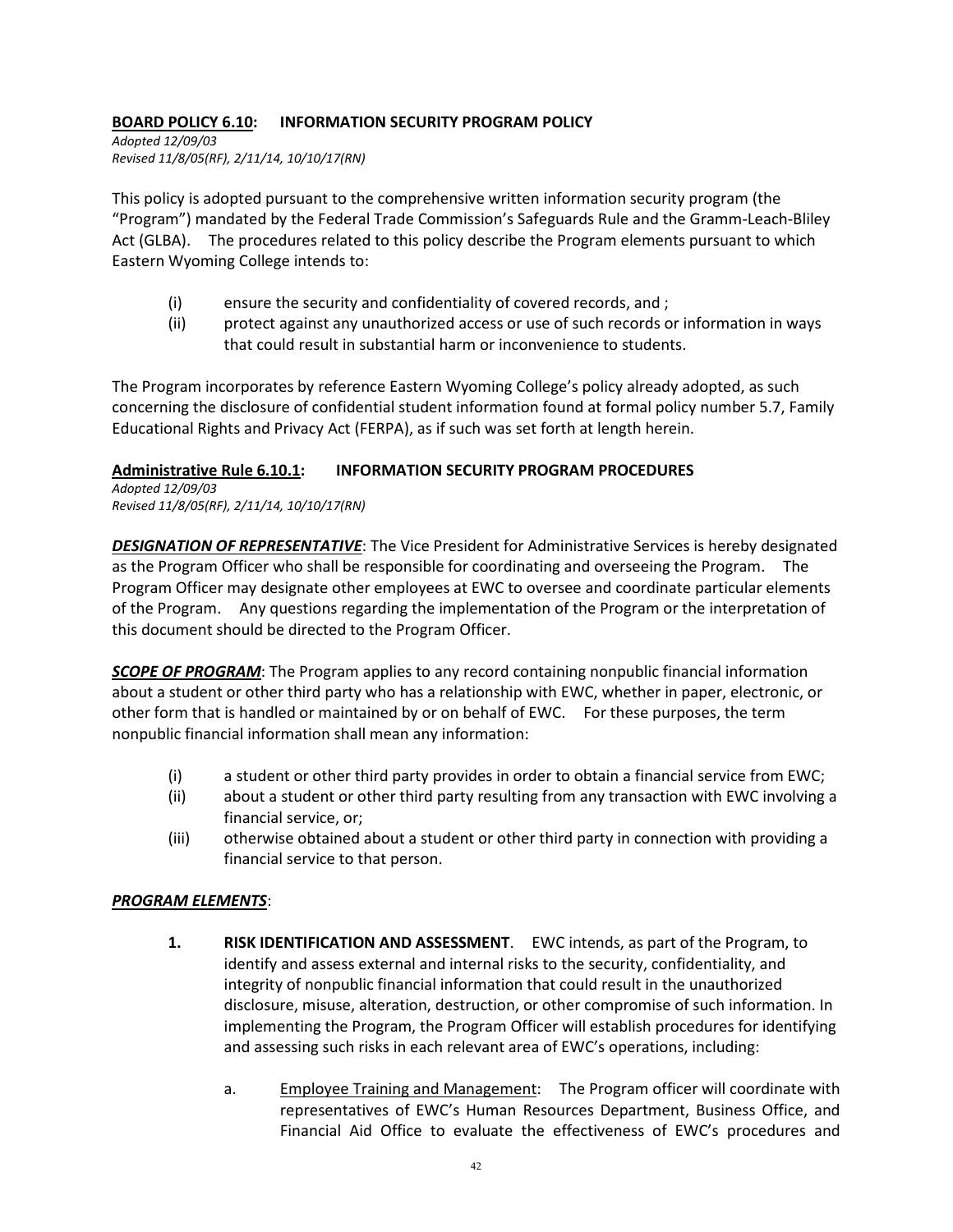practices relating to access to and use of student records, including nonpublic financial information. This evaluation will include assessing the effectiveness of EWC's current policies and procedures in this area.

- b. Information Systems and Information Processing: The Program Officer will coordinate with representatives of Computer Services Department by and through the Vice President for Academic Services to assess the risks to nonpublic financial information associated with EWC's information systems. This evaluation will include assessing EWC's current policies and procedures relating to the use of the network and network security. The Program Officer will also coordinate with the Vice President for Academic Services to assess procedures for monitoring potential information security threats associated with software systems and for updating such systems by, among other things, implementing patches or other software fixes designed to deal with known security flaws.
- c. Detecting, Preventing, and Responding to Attacks: The Program Officer will coordinate with EWC's Vice President for Academic Services to evaluate procedures for and methods of detecting, preventing, and responding to attacks or other system failures, and existing network access responses to network attacks and developing incident response teams and policies. In this regard, the Program Officer may elect to delegate to a representative of the Vice President for Academic Services that responsibility for monitoring and participating in the dissemination of information related to the reporting of known security attacks and other threats to the integrity of networks utilized by EWC.
- d. Document Retention, Security, and Disposal: The Program Officer will assess file management practices wherever nonpublic financial information is found to ensure that adequate systems are in place to protect sensitive documents from unauthorized use and provide archive and/or disposal plans for documents and files that are no longer needed.
- 2. **DESIGNING AND IMPLEMENTING SAFEGUARDS**. The risk assessment and analysis described above shall apply to all methods of handling or disposing of nonpublic financial information, whether in electronic, paper, or other form. The Program Officer will, on a regular basis, implement safeguards to control the risks identified through such assessments and to regularly test or otherwise monitor the effectiveness of such safeguards.
- 3. **OVERSEEING SERVICE PROVIDERS**. The Program Officer shall coordinate with those responsible for the third-party service procurement activities the information/computer services and other affected departments to raise awareness of, and to institute methods for selecting and retaining only those service providers that are capable of maintaining appropriate safeguards for nonpublic financial information of students and other third parties to which they will have access. In addition, the Program Officer will work with the college attorney to develop and incorporate standard, contractual protections applicable to third party services providers, which will require such providers to implement and maintain appropriate safeguards. Any deviation from these standard provisions will require the approval of the College Board after review by the college attorney.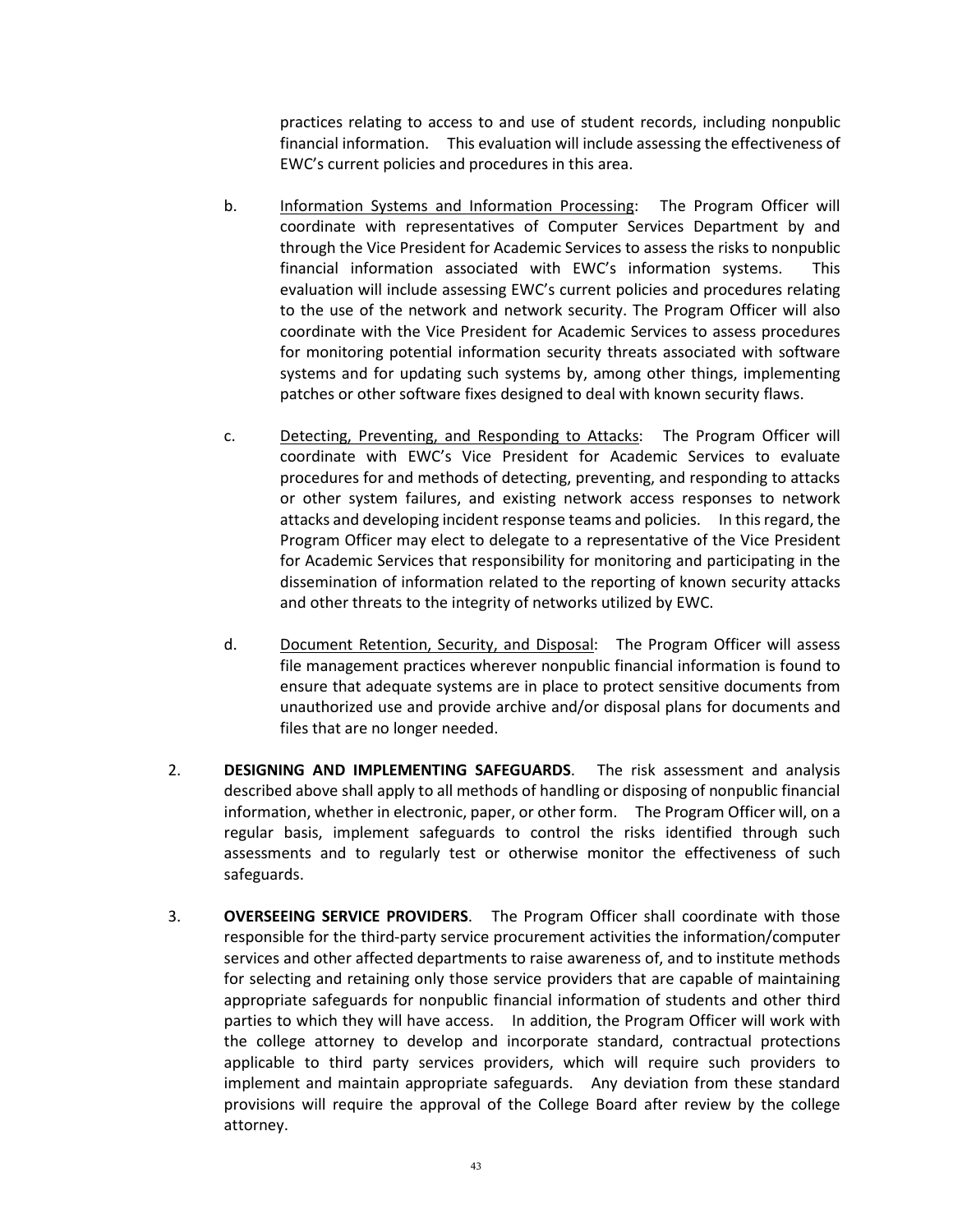4. **ADJUSTMENTS TO PROGRAM**. The Program Officer is responsible for evaluating and adjusting the Program based on the risk identification and assessment activities undertaken pursuant to the Program, as well as any material changes to the Institution's operations or other circumstances that may have a material impact on the Program.

#### **Administrative Rule 6.10.2**: **IDENTITY THEFT PREVENTION PROGRAM**

*Adopted 4/14/09 Revised 2/11/14, 10/10/17(RN)*

Eastern Wyoming College ("College") developed an Identity Theft Prevention Program ("Program") pursuant to the Federal Trade Commission's ("FTC") Red Flags Rule, which implements Section 114 of the Fair and Accurate Credit Transactions Act of 2003. The Program was developed after considering the size and complexity of the College's operations and account systems, and the nature and scope of the College's activities.

The program must contain reasonable policies and procedures to:

- Identify relevant red flags for new and existing covered accounts and incorporate those red flags into the Program;
- Detect red flags that have been incorporated into the Program;
- Respond appropriately to any red flags that are detected to prevent and mitigate identity theft; and
- · Ensure the Program is updated periodically to reflect changes in risks to students or to the safety and soundness of the student from identity theft.

#### **PROGRAM ADMINISTRATION**

#### **Oversight**

Responsibility for developing, implementing and updating the Program lies with a designated EWC Identity Theft Prevention Committee ("Committee") for the College. The Committee is headed by a Program Administrator who is the Vice President for Administrative Services or his or her appointee. Three or more individuals from Business Services, Student Services and College Relations appointed by the Program Administrator comprise the remainder of the Committee membership. The Program Administrator will be responsible for ensuring appropriate training of College Staff on the Program, for reviewing any staff reports regarding the detection of red flags and the steps for preventing and mitigating identity theft, determining which steps of prevention and mitigation should be taken in particular circumstances and considering periodic changes to the Program.

#### **Staff Training and Reports**

College staff responsible for implementing the Program shall be trained either by or under the direction of the Program Administrator in the detection of red flags and the responsive steps to be taken when a red flag is detected. College staff shall be trained, as necessary, to effectively implement the Program. College employees are expected to notify the Program Administrator once they become aware of an incident of identity theft or of the College's failure to comply with this Program. At least annually or as otherwise requested by the Program Administrator, College staff responsible for development, implementation, and administration of the Program shall report to the Program Administrator on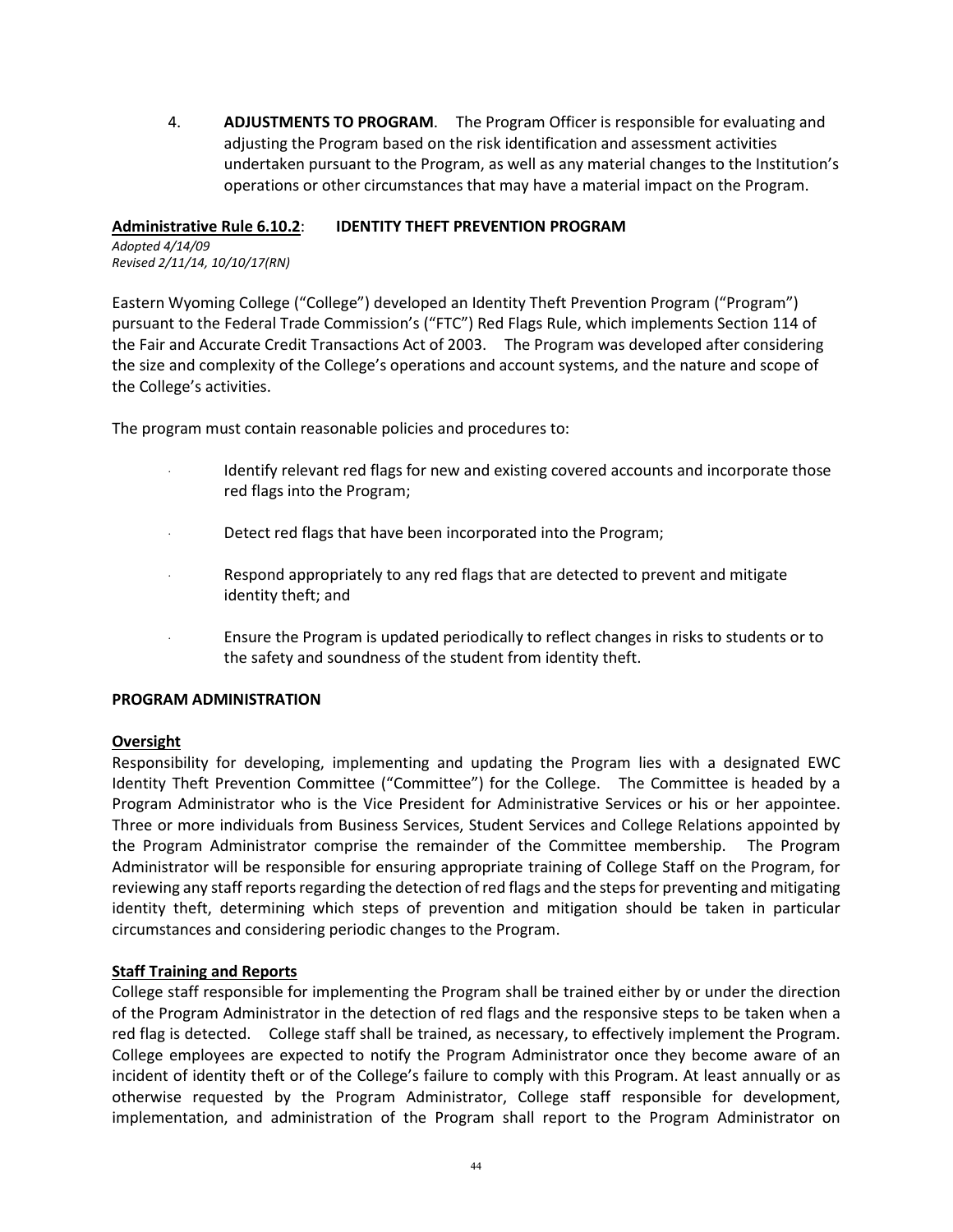compliance with this Program. The report should address such issues as effectiveness of the policies and procedures in addressing the risk of identity theft in connection with the opening and maintenance of covered accounts, service provider arrangements, significant incidents involving identity theft and management's response, and recommendations for changes to the Program.

#### **Service Provider Arrangements**

In the event the College engages a service provider to perform an activity in connection with one or more covered accounts, the College will take the following steps to ensure the service provider performs its activity in accordance with reasonable policies and procedures designed to detect, prevent and mitigate the risk of identity theft:

- 1. Require that the service providers have such policies and procedures in place; and
- 2. Require that service providers review the College's Program and report any red flags to the Program Administrator or the College employee with primary oversight of the service provider relationship.

#### **Non-disclosure of Specific Practices**

For the effectiveness of this Identity Prevention Program, knowledge about specific red flag identification, detection, mitigation, and prevention practices may need to be limited to the Committee who developed this Program and to other employees on a need to know basis. Any documents that may have been produced or are produced in order to develop or implement this program that list or describe such specific practices and the information those documents contain are considered "confidential" and should not be shared with other Eastern Wyoming College employees or the public. The Program Administrator shall inform the Committee and those employees with a need to know the information on those documents or specific practices which should be maintained in a confidential manner.

#### **Program Updates**

The Committee will periodically review and update this Program to reflect changes in risks to students and the soundness of the College from identity theft. In doing so, the Committee will consider the College's experiences with identity theft situations, changes in identity theft methods, changes in identity theft detection and prevention methods, and changes in the College's business arrangements with other entities. After considering these factors, the Program Administrator will determine whether changes to the Program are warranted.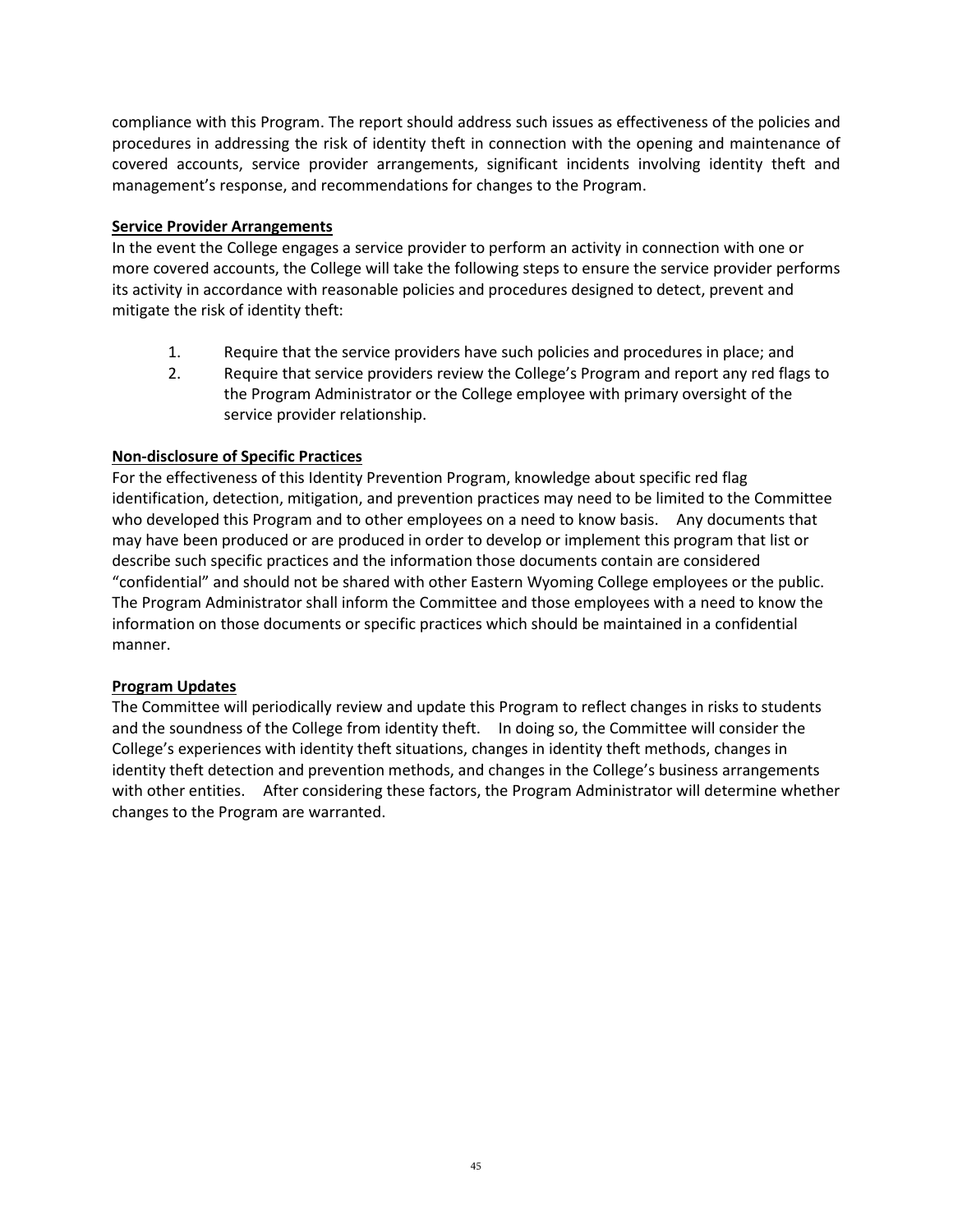## **BOARD POLICY 6.11: ANIMALS OR PETS ON CAMPUS POLICY**

*Adopted 2/6/07 Revised 2/11/14, 10/10/17(RN), 11/14/17*

In order to ensure the safety of students, community members, and employees, and to maintain and promote sanitary conditions, authorized animals or pets, whether on campus grounds or authorized to be in campus buildings, must be appropriately restrained and controlled.

Eastern Wyoming College recognizes the importance of an Emotional Support Animal (ESA) for a student's on-going mental health status and treatment or a Service Animal with a documented disability. As such, with appropriate documentation and oversight, a student may request an exception to the College's No Pet Policy utilizing the procedures outlined in the *Eastern Wyoming College Process for Applying for Emotional Support Animal*. The student must annually request and register the ESA with the Counseling and Disability Services Office.

#### **Administrative Rule 6.11.1: ANIMALS OR PETS ON CAMPUS**

*Adopted 2/6/07 Revised 2/11/14, 10/10/17(RN), 11/14/17, 3/26/18*

Animals that are specifically authorized to be in campus buildings include:

- 1. Service animals assisting people with disabilities.
- 2. Emotional Support Animals (in EWC Residence Halls only) assisting people with on-going mental health issues.
- 3. Animals that are used in EWC instructional programs or for special events, e.g., Agriculture, Veterinary Technology, etc.
- 4. Animals or pets that accompany visitors, employees, or students on a short-term, nonrecurring basis.
- 5. Animals that are brought to campus for Veterinary Technology activities such as pet washing.
- 6. Other exceptions may be considered by the Vice President for Administrative Services on an as-needed basis.

Liability for animals and other pets lies with the owner and/or possessor of such animals and pets. Other than service animals, animals or pets shall not be taken into food service areas (e.g., Cafeteria, Student Center, etc.). This policy will not restrict college programs that require animals on campus.

Pet owners are responsible for working with the campus facilities department to clean up any messes made by their pets. Anyone who brings an animal on EWC-controlled property assumes all financial responsibility for any damages to the property or injury to individuals caused by the animal. If an unrestrained or unattended animal is observed on campus, the local animal control authority will be contacted to take possession of the animal and help locate the animal's owner.

Poisonous reptiles and other potentially dangerous or aggressive animals are prohibited from campus grounds and buildings.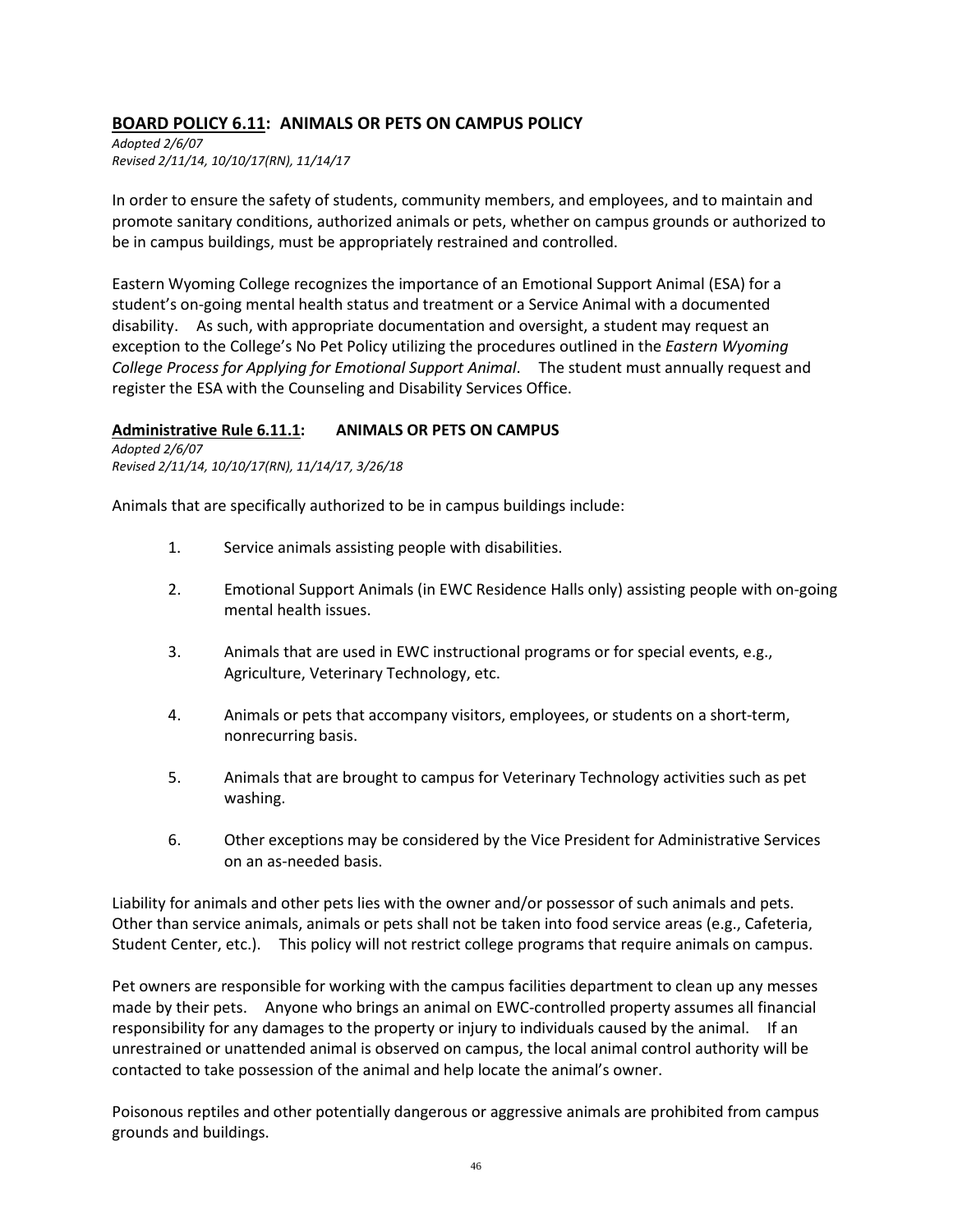### **Administrative Rule 6.11.2: ANIMALS IN MOTOR VEHICLES**

*Adopted 2/11/14 Revised 10/10/17(RN)*

No person shall leave a dog unattended in the bed of a pickup truck in an Eastern Wyoming College parking area unless the dog is restrained in such a manner as to prevent the dog from making physical contact with a pedestrian.

It is prohibited for a person to leave a dog, cat, or any animal unattended in a motor vehicle when the temperature is seventy degrees Fahrenheit or above, unless adequate ventilation and water is provided. Uncontrolled or noisy animals will be reported to the campus resource officer or local animal control officials so that actions may be taken for the safety and protection of all, including the animals.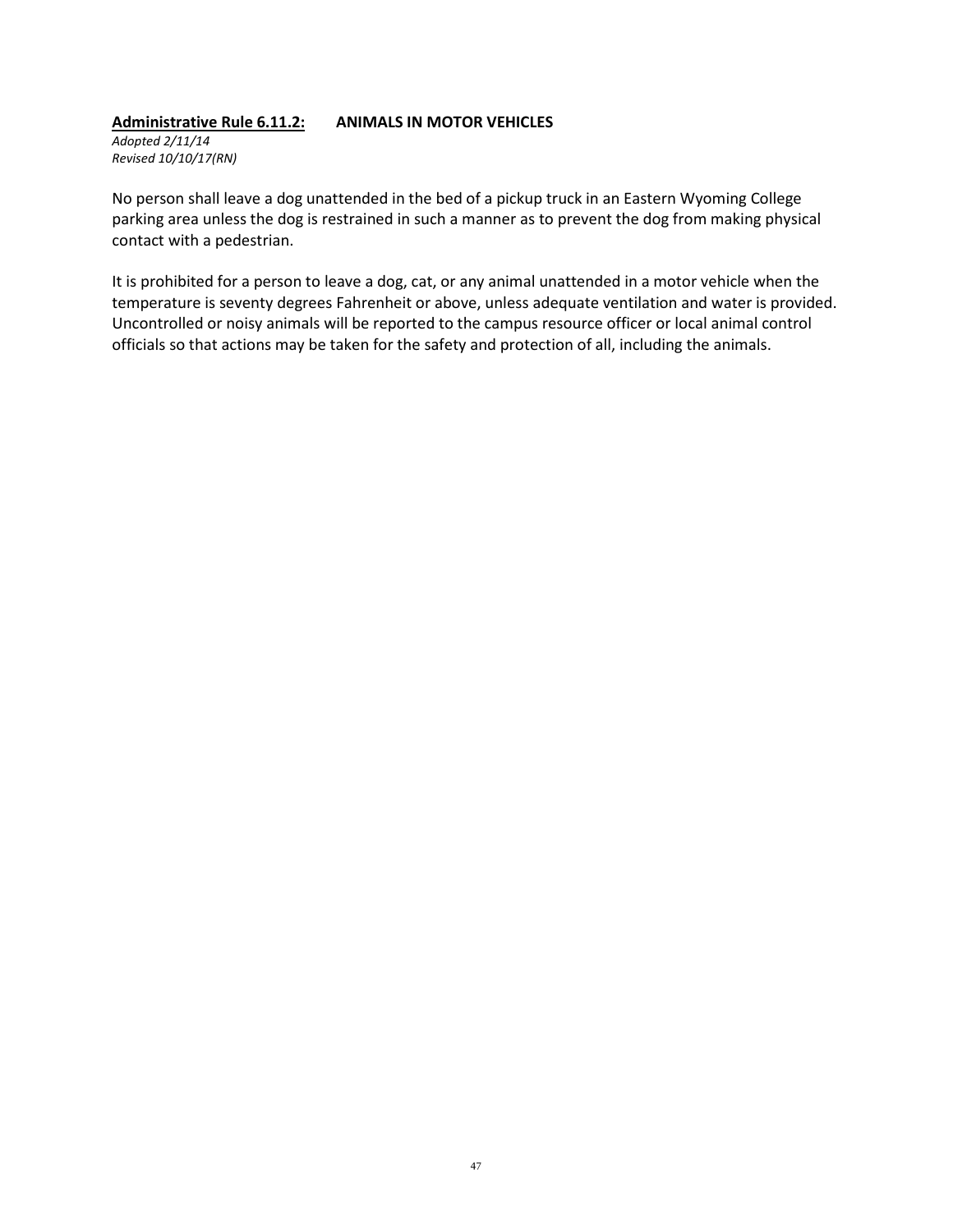## **BOARD POLICY 6.12: ANIMAL CARE POLICY**

*Adopted 8/11/15 Revised 10/10/17(RN)*

It is the policy of Eastern Wyoming College (College) to assure the care and use of animals for teaching, research, rodeo activities, judging, and showing is done in a safe, humane manner. All activities with animals will be conducted in accordance with applicable federal, state, and local laws or regulations. The College will utilize the [Guide for the Care and Use of Laboratory Animals](http://grants.nih.gov/grants/olaw/Guide-for-the-Care-and-Use-of-Laboratory-Animals.pdf) (Guide), Institute of Laboratory Animal Resources, National Research Council, to implement and evaluate its animal care program. EWC Rodeo activities will also be governed by the current "Rules Book" of the National Intercollegiate Rodeo Association. If applicable, additional program requirements made by accrediting agencies will also be followed.

This policy applies to all employees, students, and college affiliates who use animals in teaching, research, rodeo activities, judging, and showing utilizing EWC facilities or other locations when those projects involve EWC sponsorship or funding, faculty scholarship, or staff/student efforts on behalf of EWC.

Failure to comply may result in disciplinary action, up to and including, loss of privileges in the use of animals in those activities.

#### **Administrative Rule 6.12.1: DEFINITIONS (specific to this policy)**

*Adopted 8/11/15 Revised 10/10/17(RN)*

- Animal:
	- $\circ$  any live or dead vertebrate animal used or intended for use in teaching, testing, research, judging, showing, or rodeo practice or competition.
- Attending Veterinarian:
	- $\circ$  the institutional animal care and use committee (IACUC) attending veterinarian with direct or delegated program responsibility who has training and experience in laboratory animal science and medicine, or in the care of species used.
- Institutional Animal Care and Use Committee (IACUC):
	- $\circ$  a committee appointed by the EWC institutional official charged with providing local review and oversight of teaching, research, rodeo activities, judging, and showing or other activities utilizing animals.

#### **Administrative Rule 6.12.2: RESPONSIBILITIES & PROCEDURES**

*Adopted 8/11/15 Revised 2/29/16, 10/10/17(RN)*

#### **A. Institutional Official (IO)**

The EWC President is the institutional official (IO) responsible for ensuring activities using animals at the College are humane and in compliance with all applicable federal, state and local regulations. The IO is responsible for establishing and enforcing relevant College policies and procedures, including but not limited to: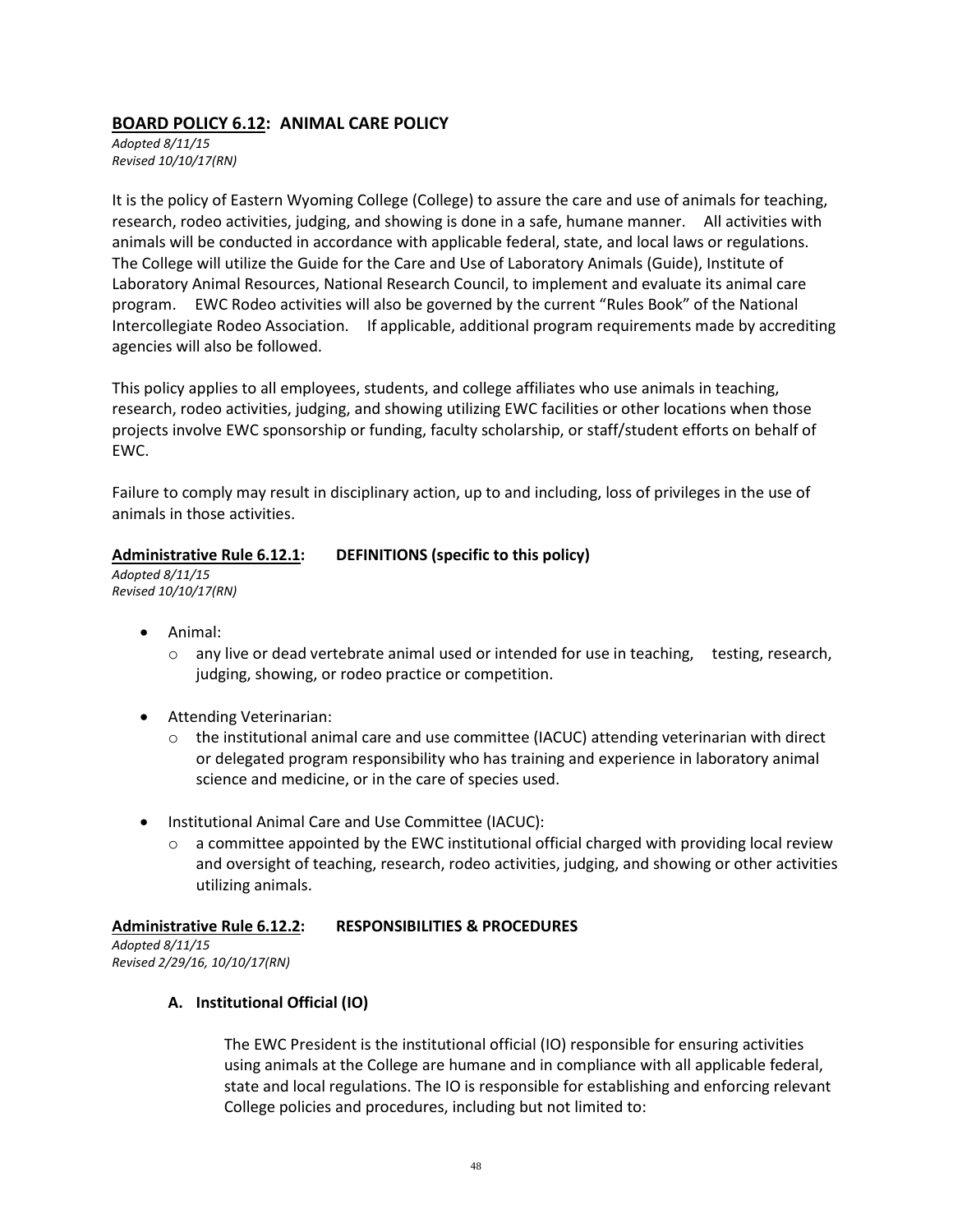- 1. Ensuring safety of all faculty and staff utilizing animals in research, teaching, and coaching activities.
- 2. Ensuring humane treatment of all animals utilized in research, teaching, rodeo activities, judging and showing.
- 3. Ensuring ongoing compliance with federal, state, and local laws or regulations.
- 4. Ensuring the authority of the IACUC.
- 5. Ensuring the IACUC has sufficient resources for conducting the activities under its jurisdiction.
- 6. Ensuring the number and experience of the IACUC members is adequate to address the volume and types of scholarly activities so reviews are accomplished in a thorough and timely manner.
- 7. Conducting periodic reviews of the IACUC and its activities.

The IO is granted the following authorities (list may not be all-inclusive):

- 1. Establish and appoint members to IACUC, including the chair, or modify its composite membership. Appointments will be done annually, at the beginning of the academic year.
- 2. Oversee IACUC's responsibility to establish and implement practices and procedures governing the use of animals in research, teaching, and testing.
- 3. Review and oversee research, teaching, and testing activities that include the use of animals.
- 4. Provide resources, including budgetary authority, for the IACUC.
- 5. Suspend or terminate research, teaching, and testing activities as recommended by the IACUC.
- 6. Provide access to legal counsel on behalf of the IACUC.
- 7. Place administrative sanctions, within college guidelines, on employees, students, and college affiliates for non-compliance with federal, state, or local laws or regulations, guidelines, policies or procedures.

## **B. Institutional Animal Care and Use Committee (IACUC)**

The IACUC reports to the IO and is charged with the responsibility for the general oversight, evaluation, and assurance of compliance with the College's animal care and use program.

The IACUC's scope of responsibility includes (list may not be all-inclusive):

- 1. Review at least once every six months the College's program for humane care and use of animals, using Guide as a basis for evaluation.
- 2. Inspect at least once every six months the College's animal facilities, using the Guide as a basis for evaluation.
- 3. Prepare reports regarding IACUC evaluations and submit them to the IO.
- 4. Review and investigate reported concerns involving the care and use of animals at the College. This includes checking calls received on the Animal Welfare telephone line.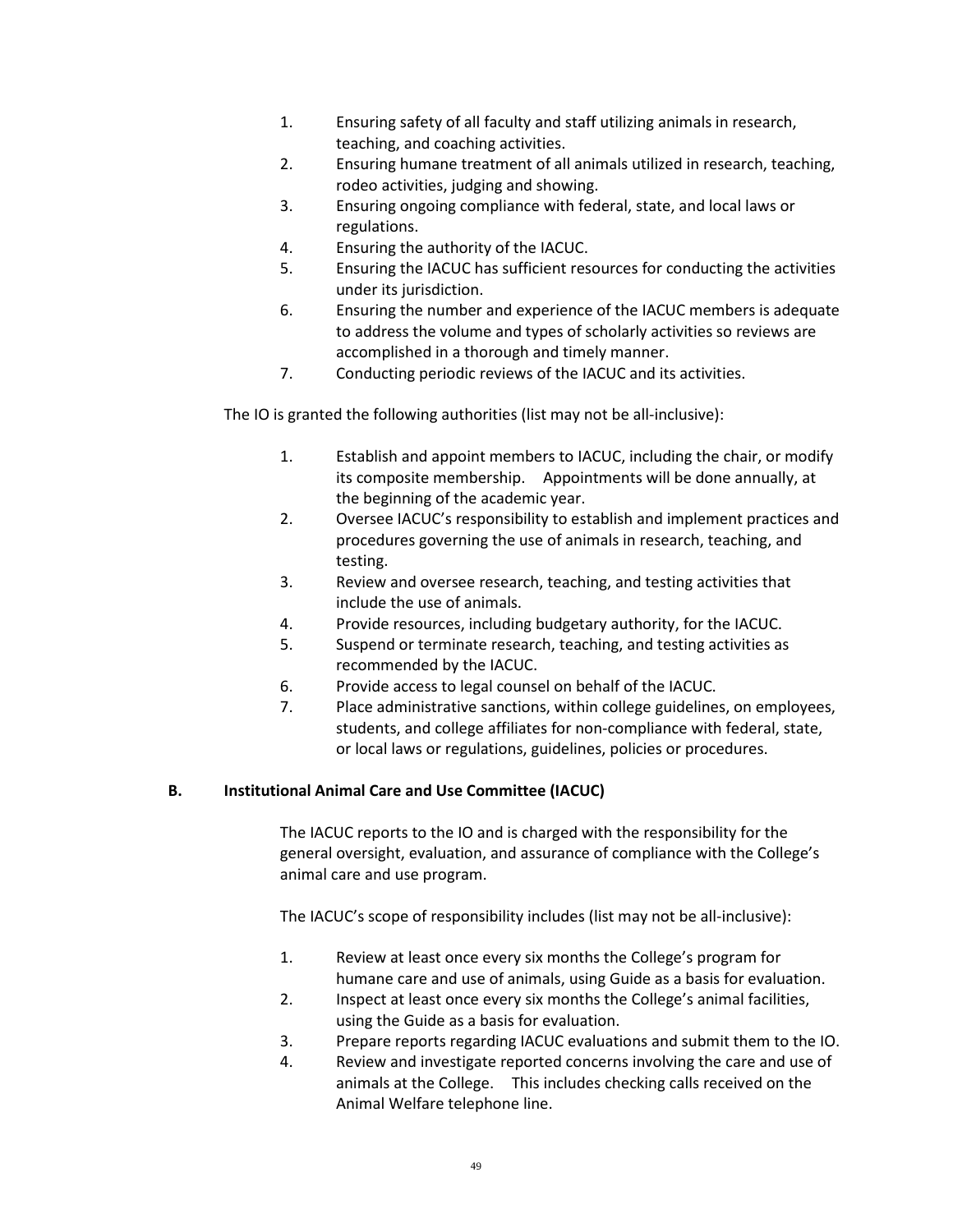- 5. Make written recommendations to the IO regarding any aspect of the College's animal programs, facilities, or personnel training.
- 6. Review and approve, require modifications in (to secure approval), or withhold approval of activities related to the care and use of animals.
- 7. Review and approve, require modifications in (to secure approval), or withhold approval of proposed significant changes regarding use of animals in ongoing activities related to the care and use of animals.
- 8. Notify instructors, and the College (via the IO) in writing of its decision to approve, withhold approval, or require modifications to secure IACUC approval of activities related to the care and use of animals.
- 9. Conduct continuing review of each previously approved, ongoing activity related to the care and use of animals at appropriate intervals as determined by the IACUC, including a complete de novo review at least once every three years.
- 10. Suspend, or terminate an activity involving animals if deemed necessary.

#### **C. Attending Veterinarian**

The attending veterinarian has specific oversight authority involving all animals used for teaching, research, rodeo activities, judging, and showing activities at the College. This authority is complementary to the IACUC. Faculty and staff are encouraged to call upon the attending veterinarian or other veterinary staff for guidance in protocol development and consultation on experimental procedures.

The attending veterinarian will be a voting member of the IACUC.

#### **D. Instructor Responsibilities**

A significant burden of responsibility rests with an instructor for the proper use of animals in research, teaching, and testing.

- 1. With respect to this policy, the instructor is responsible for (list may not be all-inclusive):
	- a. Obtaining necessary approvals for activities in accordance with the requirements of the funding agency.
	- b. Ensuring IACUC approvals have been obtained.
	- c. Assuring the project is performed in accordance with the IACUC approved protocol.
	- d. Gaining IACUC approval for changes to protocol or activity prior to implementation of those changes.
	- e. Submitting annual updates to the IACUC.
- 2. Required Procedures
	- a. Instructors using animals must follow specific policies and procedures delineated by the IACUC.
	- b. Any animal deaths and/or serious injuries must be reported monthly to the IACUC and IO on a form provided by IACUC.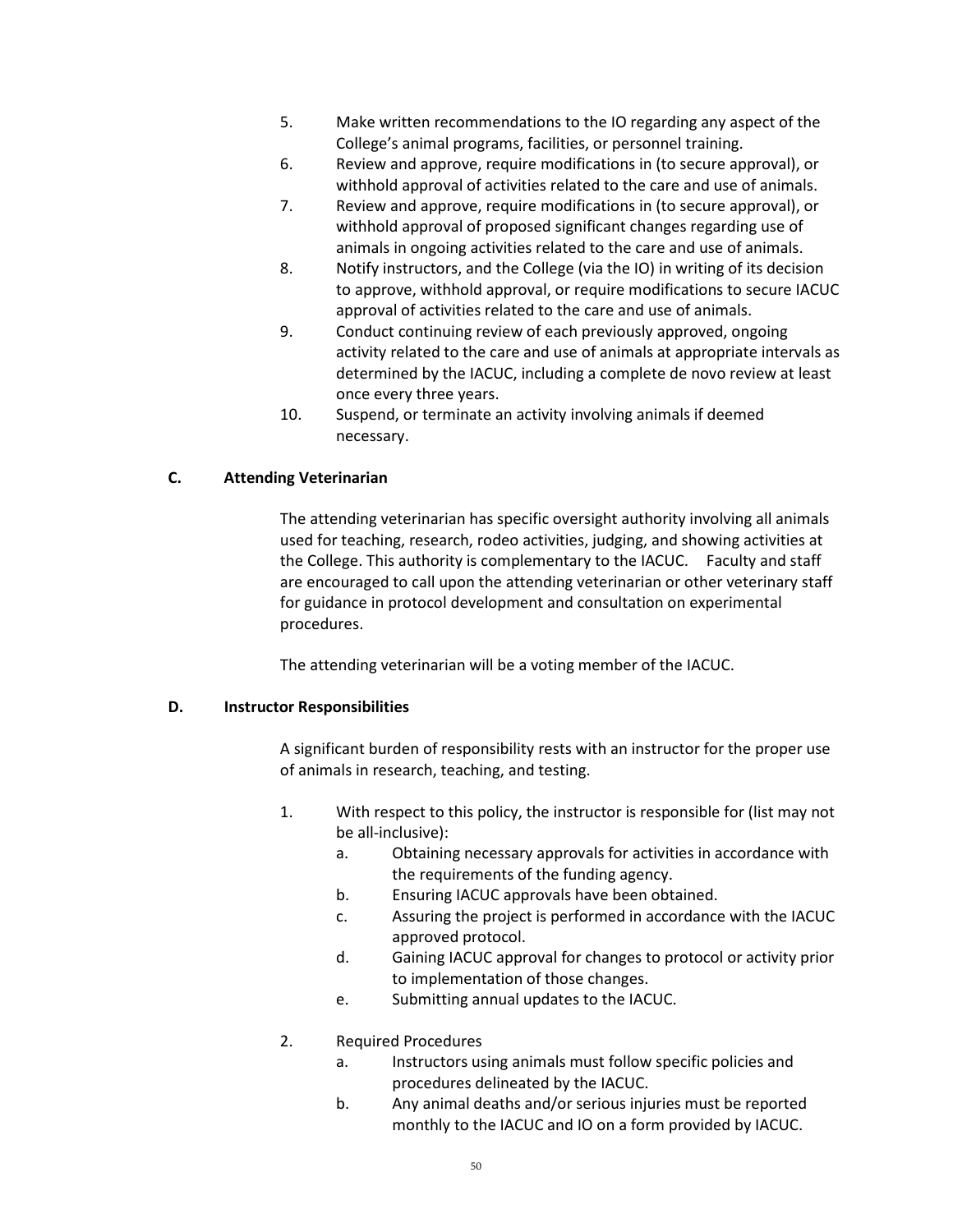c. An acknowledgement of receipt, review, and acceptance of these policies will be signed by each covered instructor at the start of each academic year.

## **E. Use of Animals in Teaching**

This policy permits the use of live or dead vertebrate animals solely for instructional purposes under these conditions:

- 1. The responsible instructor judges the educational goals of the program or course which will be best achieved by such usage.
- 2. The IACUC evaluates the Animal Utilization Registration Form (AURF) and determines such usage is humane, proper, appropriate, and consistent with government principles and regulations for utilization and care of animals used in research, teaching, and testing.
- 3. Only the minimum number of animals essential to instructional objectives should be used. Instructors should be encouraged to use alternatives to animals whenever possible.

#### **F. Whistleblower Statement – Reporting Concerns Regarding Animal Treatment**

All animals used at Eastern Wyoming College (EWC) must be handled, housed, treated, cared for, and transported in a humane and ethical manner in accordance with federal law and college rules. Any person having reason to question the treatment of animals at EWC is encouraged to report incidents involving perceived non-compliance without fear of retaliation.

- 1. Any person having reason to question the humane or ethical treatment of animals at the college should contact the Institutional Animal Care and Use Committee at the anonymous number 855-392-2273 (855-EWC CARE). No threat or retaliation will be made against anyone reporting perceived mistreatment or non-compliance. In addition, reports can be made to any standing member of EWC's Institutional Animal Care and Use Committee.
- 2. All complaints and documentation will be brought to the attention of the Institutional Animal Care and Use Committee (IACUC).
- 3. Anonymous concerns are acceptable, and all reports will be investigated. Federal laws and college rules prohibit discrimination or reprisal for reporting violations of standards and regulations promulgated under the Animal Welfare Act. All concerns will be discussed by the IACUC and, if warranted, appropriate measures will be taken.
- 4. All complaints, violations and recommendations for subsequent action will be forwarded to the Institutional Official.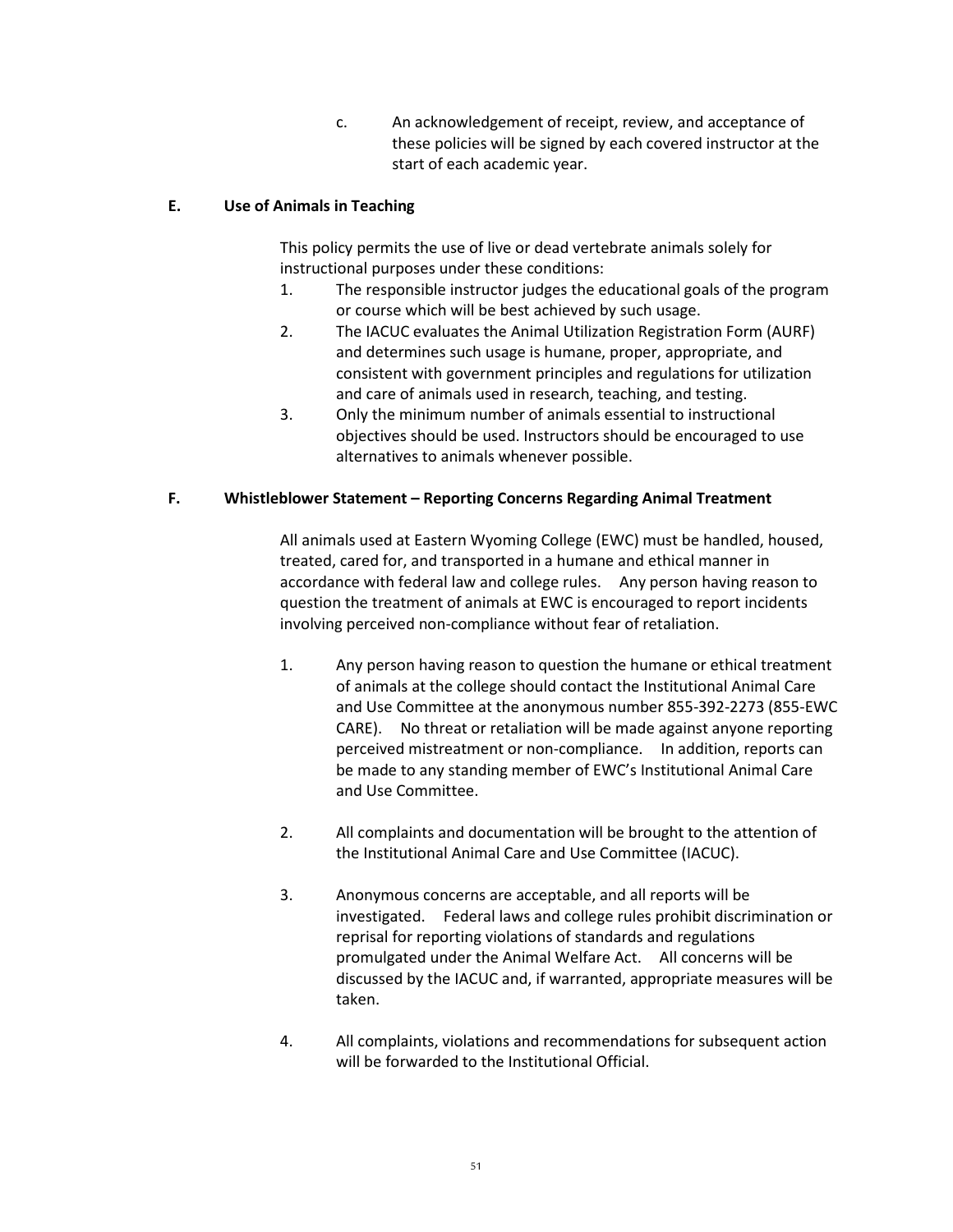#### **G. Rodeo Coach Responsibilities**

A significant burden of responsibility rests with a rodeo coach for the proper use of animals in rodeo practice and competition.

- 1. With respect to this policy, the coach is responsible for (list may not be all-inclusive):
	- a. Ensuring IACUC approvals have been obtained, if required.
	- b. Assuring that all activities involving animals are conducted in accordance with applicable federal, state, and local laws or regulations.
	- c. Assuring all practice and competition activities are performed in accordance with the "Rules Book" of the National Intercollegiate Rodeo Association.
- 2. Required Procedures
	- a. Any animal deaths and/or serious injuries occurring during activities covered by these policies must be reported monthly to the IACUC and IO on a form provided by IACUC.
	- b. An acknowledgement of receipt, review, and acceptance of these policies will be signed by each rodeo coach at the start of each academic year.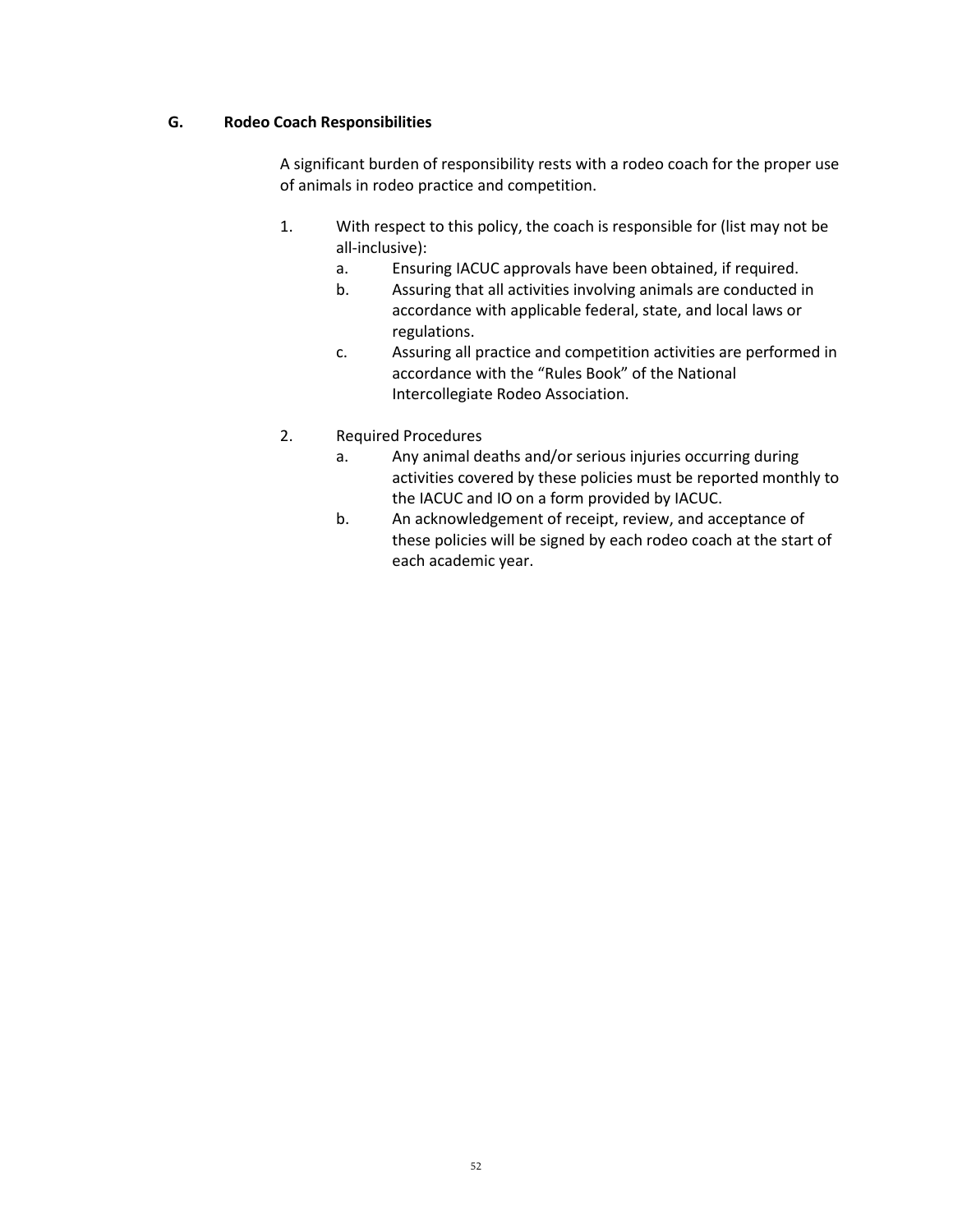## **Board Policy 6.13: REQUESTS FOR PUBLIC INFORMATION**

*Adopted 10/10/17 Revised 12/10/19*

Inspection of public records shall be done during regular business hours at the office where the record is located, or another facility designated by the College. Original College records shall not be taken from College premises for the purposes of public record disclosure. The College will directly supervise the inspection or copying of College records, may list records inspected or copied by or at the request of a requestor, and may contemporaneously copy for the College's own purposes records inspected or copied by or at the request of the requestor. The College may provide a copy of a record in lieu of the original to protect the original record. The College may provide a redacted copy in lieu of an original record in order to delete exempt material.

The College may charge a reasonable amount, including administrative and legal fees, to cover the cost to produce a copy of public records.

#### **W.S. 16-4-201. Definitions:**

"Official custodian" means an officer or employee of EWC, who is responsible for the maintenance, care and keeping of public records, regardless of whether the records are in his actual personal custody and control;

"Public records" when not otherwise specified includes any information in a physical form created, accepted, or obtained by EWC in furtherance of its official function and transaction of public business which is not privileged or confidential by law. Without limiting the foregoing, the term "public records" includes any written communication or other information, whether in paper, electronic, or other physical form, received by EWC in furtherance of the transaction of public business of EWC, whether at a meeting or outside a meeting. Electronic communications solely between students attending a school in Wyoming and electronic communications solely between students attending a school in Wyoming and a sender or recipient using a non-school user address are not a public record of that school. As used in this paragraph, a "school in Wyoming" means the University of Wyoming, any community college and any public school within a school district in the state;

Public records shall be classified as follows:

- (A) "Official public records" includes all original vouchers, receipts and other documents necessary to isolate and prove the validity of every transaction relating to the receipt, use and disposition of all public property and public income from all sources whatsoever; all agreements and contracts to which EWC is a party; all fidelity, surety and performance bonds; all claims filed against EWC thereof a governmental entity; records or documents required by law to be filed with or kept by EWC; and all other documents or records determined by the records committee to be official public records;
- (B) "Office files and memoranda" includes all records, correspondence, exhibits, books, booklets, drawings, maps, blank forms, or documents not defined and classified in subparagraph (A) of this subsection as official public records; all duplicate copies of official public records filed with EWC; all documents and reports made for the internal administration of the office to which they pertain but not required by law to be filed or kept with the office; and all other documents or records, determined by the records committee to be office files and memoranda. (ix)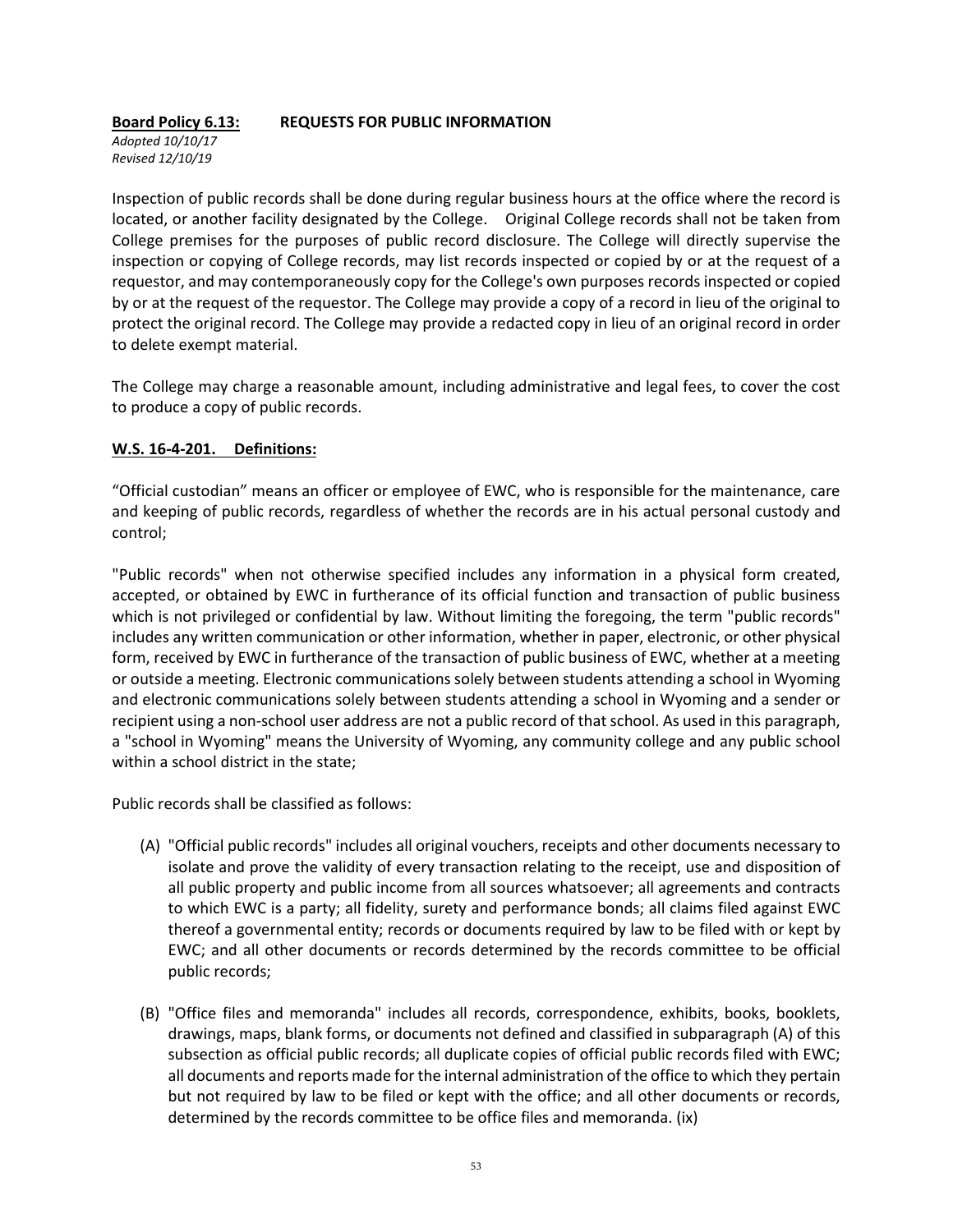- a. "Application" means a written request for a public record. However, a custodian designated public records person may in his discretion deem a verbal request to be an application;
- b. "Designated public records person" means the person designated as required by W.S. 16- 4-202(e) or that person's designee;
- c. "Governmental entity" means the state of Wyoming, an agency, political subdivision or state institution of Wyoming.
- d. This act shall be known and may be cited as the "Public Records Act."

#### **PROCEDURE FOR REQUESTING PUBLIC RECORDS**

Requests shall be submitted to the Vice President for Administrative Services who serves as the official custodian of the records. There are two types of public records requests:

#### **1. Informal Requests**

The first type of public records request is one that is verbally submitted by the requesting party for records that are incidental, readily accessible, or reproducible at negligible cost, and are typically available for general public distribution at no cost.

#### **2. Written Requests**

All other public records requests must be submitted in writing and will be granted or denied in accordance with Wyoming Public Records Act, Title 16, Chapter 4, Article 202, as amended. Each request must describe the records being sought with sufficient specificity to permit a College staff person who is familiar with the subject matter to locate the record in a reasonable period of time.

a. Parties requesting a copy of a public record shall pay a flat fee of twenty-five dollars (\$25) as a deposit at the time of submitting their public records request to the College. Any overpayments to the College by the requesting party will be promptly refunded after the nonexempt public records are disclosed to the requesting party. Mail a letter of request and deposit to:

> Eastern Wyoming College Vice President for Administrative Services 3200 West C Street Torrington, WY 82240.

- b. The College requires that the requesting party make payment to the College for the balance of the reasonable costs over and above the twenty-five dollar (\$25) deposit prior to the release of copies of the public records (i.e., public records will be made available to the requesting party only upon payment in full to the College prior to release/disclosure of the records). These reasonable costs shall include, but are not limited to: actual personnel costs; reproduction costs; delivery expenses; and attorney's fees, if any, for reviewing, redacting or segregating the public records into exempt and nonexempt records.
- c. The College shall provide the requesting party with an estimate, in writing, if the cost of the public records request is expected to exceed twenty-five dollars (\$25). After receiving the estimate, the requesting party shall notify the College whether it wants the College to proceed with making the public records available.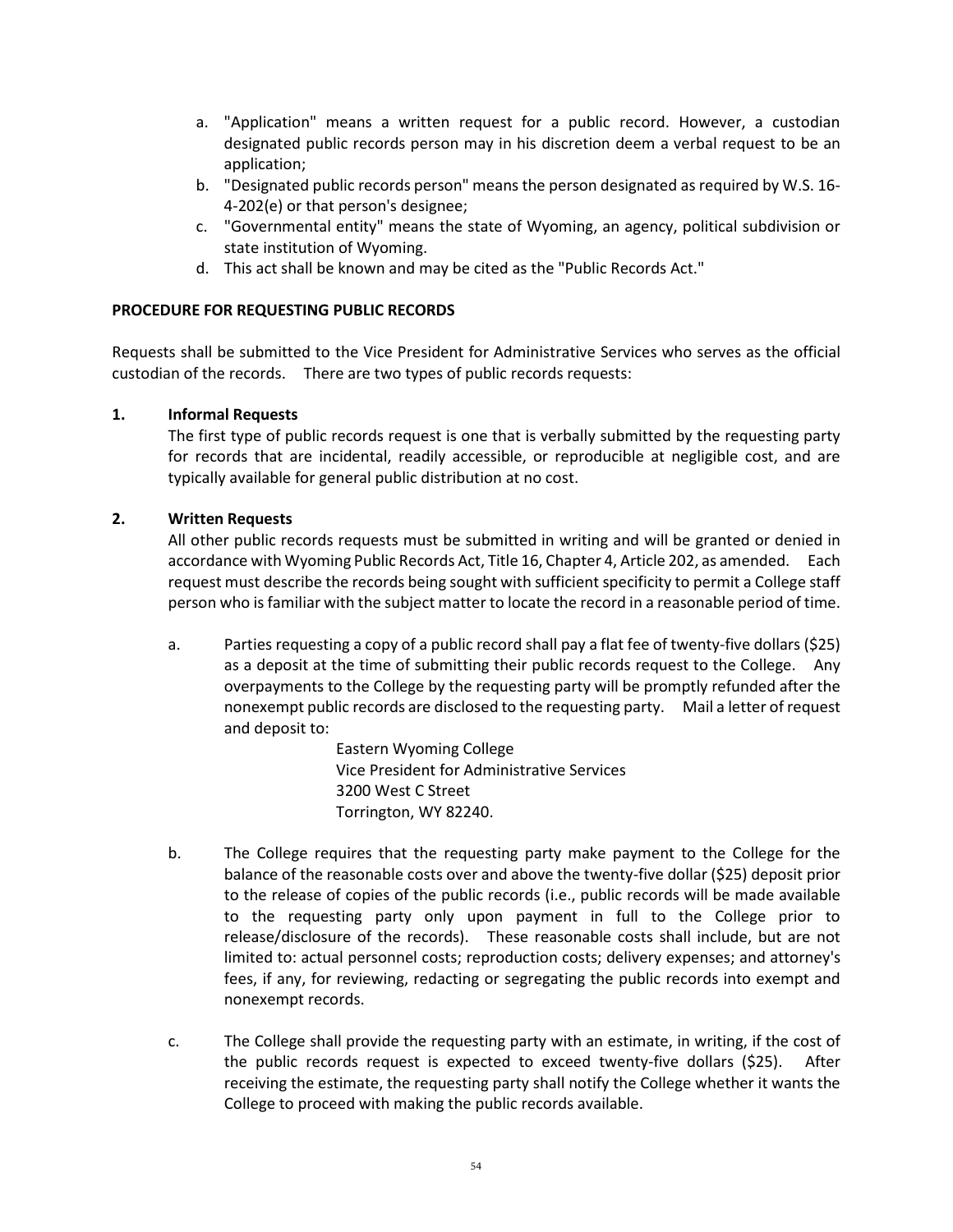- d. The requesting party shall be charged at the rate(s) established below, unless the records request qualifies for a fee reduction or waiver:
	- 1. If the public records request requires a nominal amount of staff time (less than thirty minutes, which includes searching, locating, retrieving, copying, delivering and re-filing the documents), copies shall be made at no charge, unless the number of copies requested exceeds five pages.
	- 2. Copying charges shall be at the rate of twenty cents (\$0.20) per page for black and white copies and eighty cents (\$0.80) per page for color copies.
	- 3. Records that require more than a nominal amount of staff time (thirty minutes or more) will be provided to the requesting party for the actual cost of staff time, plus copying/delivery charges and attorney's fees. Copying charges shall be at the rate of twenty cents (\$0.20) per page for black and white copies and eighty cents (\$0.80) per page for color copies.
	- 4. Personnel costs shall be computed on the basis of quarter hours, rounded up, for time expended by College staff and/or the College attorney.
- e. In most cases, The College will respond to the request for public records within seven (7) working days of acknowledged receipt of the request. EWC follows the guidelines established by legislative action (2019) regarding Wyoming Public Records Act.